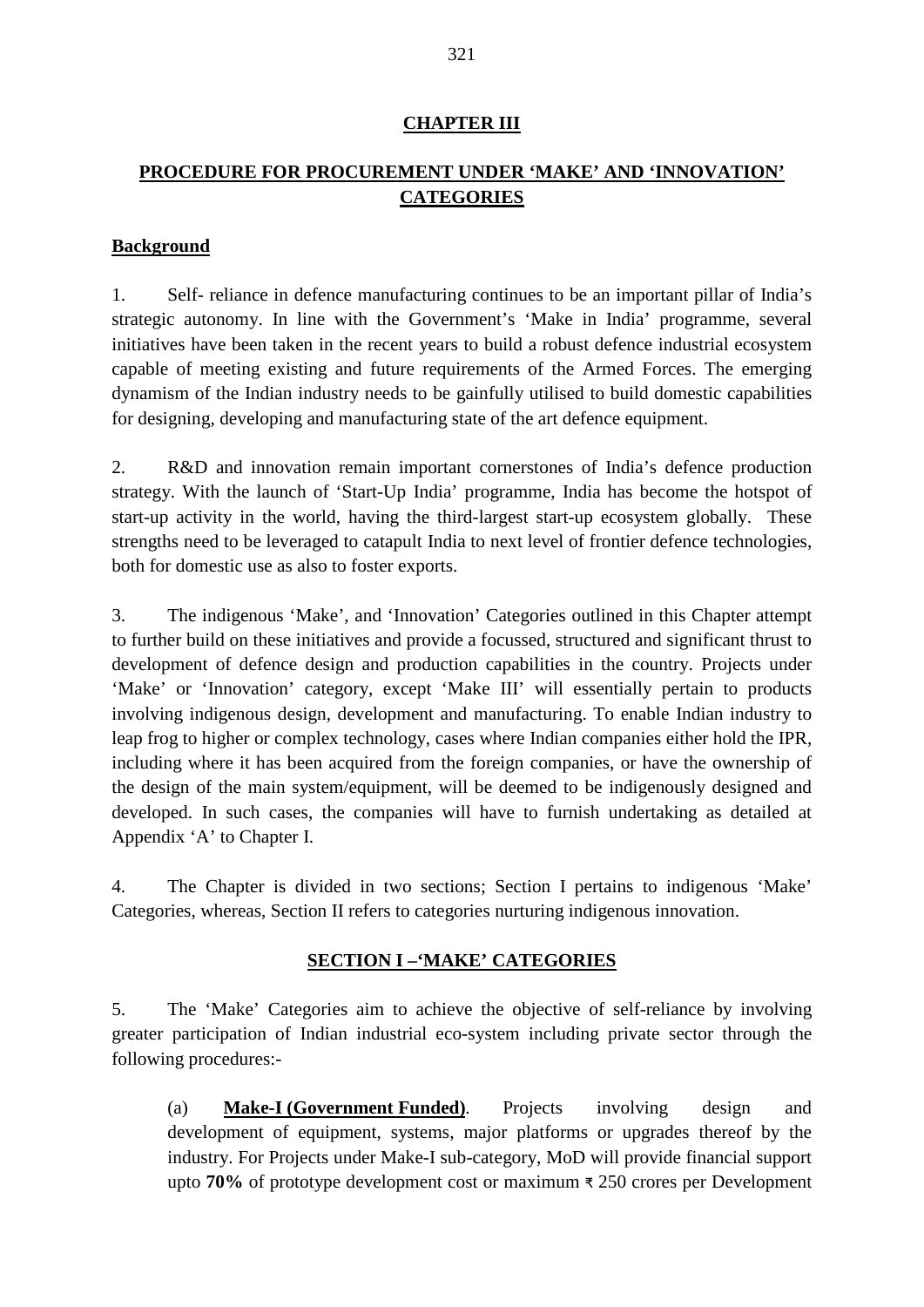Agency (DA). Funding would be released in a phased manner based on the progress of the scheme, as per terms agreed between MoD and the DA(s). However, the final percentage or upper limit of financial support to be provided may vary from case to case and would be dependent upon nature of the project and the fund support sought by the selected DAs for development of prototype.

(b) **Projects Under Make II and Make III.** Projects under Make II and Make III would encompass equipment/ system/ platform or their upgrades or their subsystems/ sub-assembly/ assemblies/ components/ materials/ ammunition/ software, primarily for import substitution.

(i) **Make-II (Industry Funded)**. This would include design and development and innovative solutions by Indian vendor, for which no Government funding will be provided. In Make-II, where solutions have been offered even by a single individual or a firm as a Suo-Moto proposal, the cases would be progressed as a Resultant Single Vendor. However, SHQ should seek for multivendor options in such cases, if feasible, before progressing the case as Single Vendor Case.

(ii) **Make-III.** This although would not be designed/developed indigenously, but can be manufactured in India as import substitution for product support of weapon systems/equipment held in the inventory of the Services. Indian firms may manufacture these either in collaboration or with ToT from foreign OEMs. In this category, an Indian vendor can enter into a JV with OEM.

### 6. **Eligibility & Categorisation**.

### (a) **Make-I**.

(i) Eligible for Indian vendor defined at Paragraph 20 including additional conditions at Paragraph 20(a) and Paragraph 20(b) of Chapter I.

(ii) Other technical and financial criteria will be as per Appendix F of Chapter III.

(b) **Make-II**. The eligibility criteria will be as under:-

(i) Eligible for Indian vendor defined at Paragraph 20 including additional conditions at Paragraph 20(a) and Paragraph 20(b) of Chapter I.

(ii) For projects having cost of development phase  $\leq$  Rs. 3 Cr and cost of procurement phase < Rs. 100 Cr/year based on delivery schedule at the time of seeking AoN, there will be no commercial and financial criteria.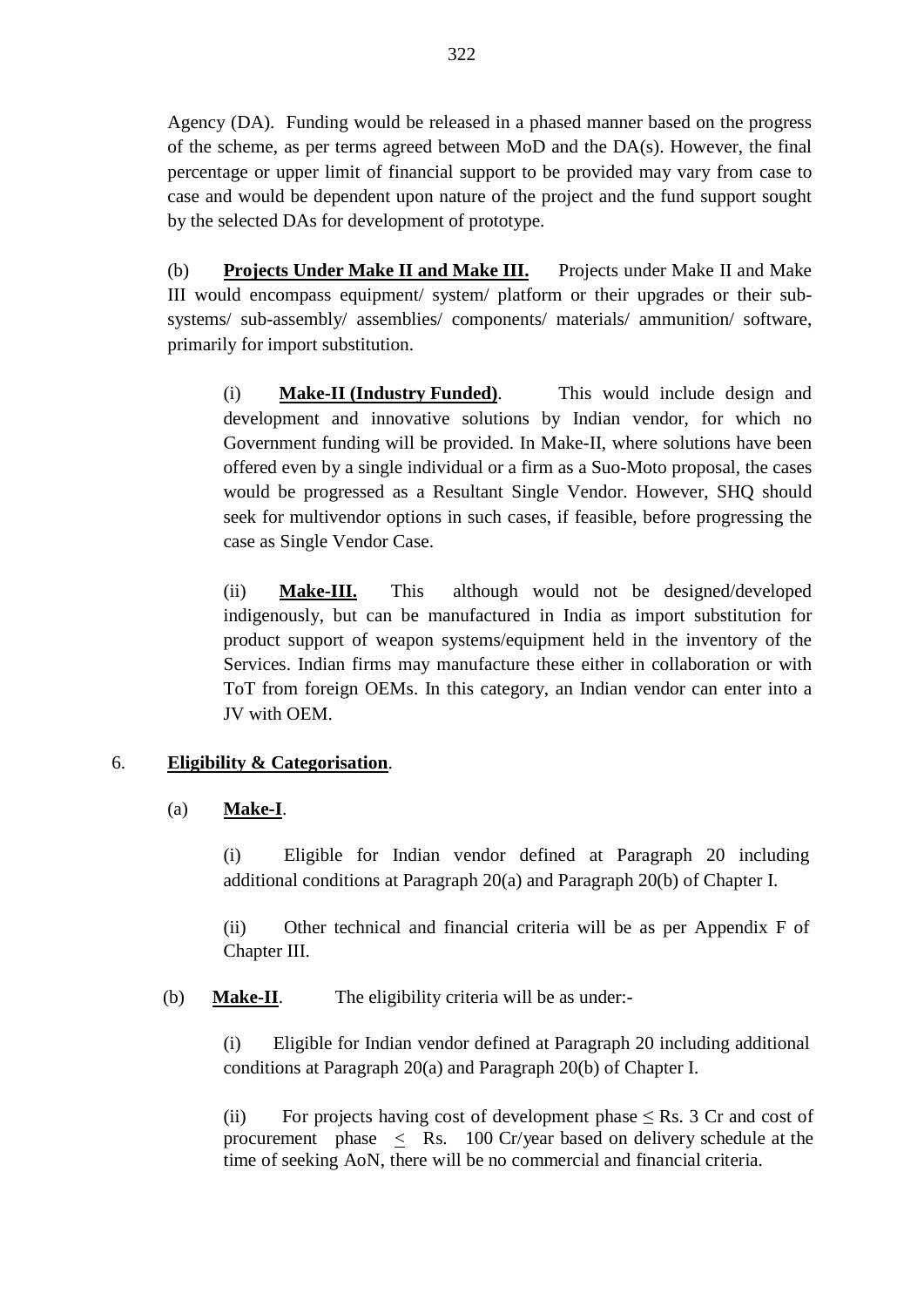(iii) For all cases having cost of prototype development phase  $>$  Rs. 3 Cr and/or procurement cost  $>$  Rs. 100 Cr/ year based on delivery schedule at the time of seeking AoN, the entity should have:-

(aa) Average annual turnover of the applicant company for the last three financial years ending  $31<sup>st</sup>$  March of the previous financial year, should not be less than 5% of the estimated cost of the project. In case of JV, the average annual turnover of the lead partner may be considered.

(ab) Net worth of the entities ending  $31<sup>st</sup>$  March of the previous financial year should be "Positive".

(iv) Other Technical criteria will be determined out by concerned SHQ based on the project requirement.

(v) Apart from entities eligible as per Paragraph 6(b) above, OFB & the 'Start-up' recognized by Department for Promotion of Industry and Internal Trade (DPIIT) from time to time, shall be eligible to participate under 'Make-II' procedure.

#### (c) **Make III**.

(i) Indian vendor defined at Paragraph 20 excluding sub paragraphs 20 (a) and 20 (b) of Chapter I.

(ii) Other eligibility criteria same as Paragraph 6(b) (ii) to 6(b) (iv) of Make II.

 (d) Successful development under Make I and Make II would result in acquisition, from successful Development Agency(ies) (DA/DAs), through the 'Buy (Indian-IDDM)' category with indigenous Design & Development and a minimum of **50%** IC. Schemes under Make III will be procured under the Buy 'Indian' category with a minimum of **60% IC.**

#### **Innovation & Indigenisation Organisation (IIO)**.

7. To provide impetus to indigenisation, each SHQ may establish an Innovation & Indigenisation Organisation within existing resources. The mandate of IIO/ SHQ will be as follows:-

(a) Be responsible for spearheading innovation  $\&$  indigenisation.

(b) Identify projects for Indigenous Design and Development including import substitutions.

(c) Undertake advance planning and consultations with stakeholders.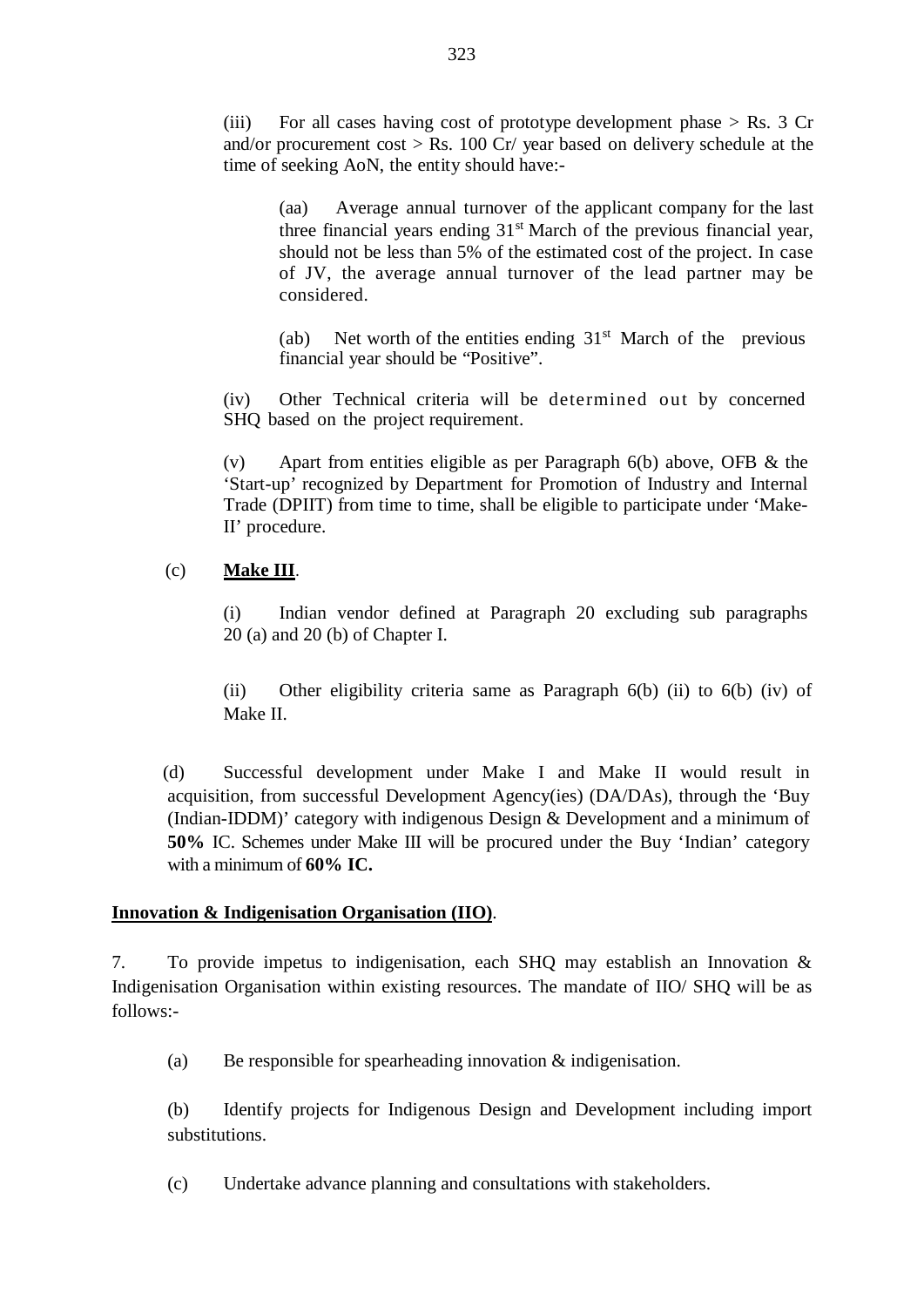(d) Facilitate conduct of Feasibility Study.

(e) Monitor formulation of Preliminary Services Qualitative Requirements (PSQRs) in consultation with potential DAs.

(f) Facilitate fielding of SoC for Categorisation and accord of Acceptance of Necessity (AoN).

(g) Assign responsibilities and hold task owners accountable for delivery.

(h) Closely monitor and ensure periodic update on all 'Make' projects to AoN according authority by respective Project Facilitation Teams on a half yearly basis.

(j) Employ project/programme implementation experts, as also latest execution/monitoring techniques and software to ensure timely development and implementation under delegated powers of SHQ through the revenue powers.

8. The acquisition process under the Categories mentioned at Paragraph 5 above would involve the following common procedural activities, elucidated in succeeding paragraphs:-

- (a) Advance Planning and Consultations.
- (b) Feasibility Study.
- (c) Preliminary Services Qualitative Requirements (PSQRs).
- (d) Categorisation and accord of Acceptance of Necessity (AoN).
- (e) Constitution of PFT.

### **Advance Planning and Consultations**

9. **Identification of Projects and Approval-in-Principle**. SHQ, will identify the potential projects to be undertaken under each of the categories listed at Paragraph 5 above in consultation with industry. The list of such projects will be hosted on MoD/SHQ website and also shared with the industry. SHQ will also hold extensive consultations with the stakeholders. Industry can also forward Suo-Moto proposals under Make-II and Make-III. These proposals will be examined by SHQ in a time-bound manner, preferably within eight weeks. Potential projects identified under the 'Make' categories by SHQ, shall be deliberated and 'Approved-in-Principle' by a Collegiate Committee headed by Secretary (DP) with members from SHQ, Acquisition Wing, DDP, DRDO, MoD (Fin) (for non-delegated cases)/ IFA (for delegated cases). Projects once identified and accorded AIP under 'Make' categories shall not be retracted due to technology being developed by DRDO/DPSU/OFB. Proposals rejected by SHQ will be informed to the collegiate committee headed by Secretary DP.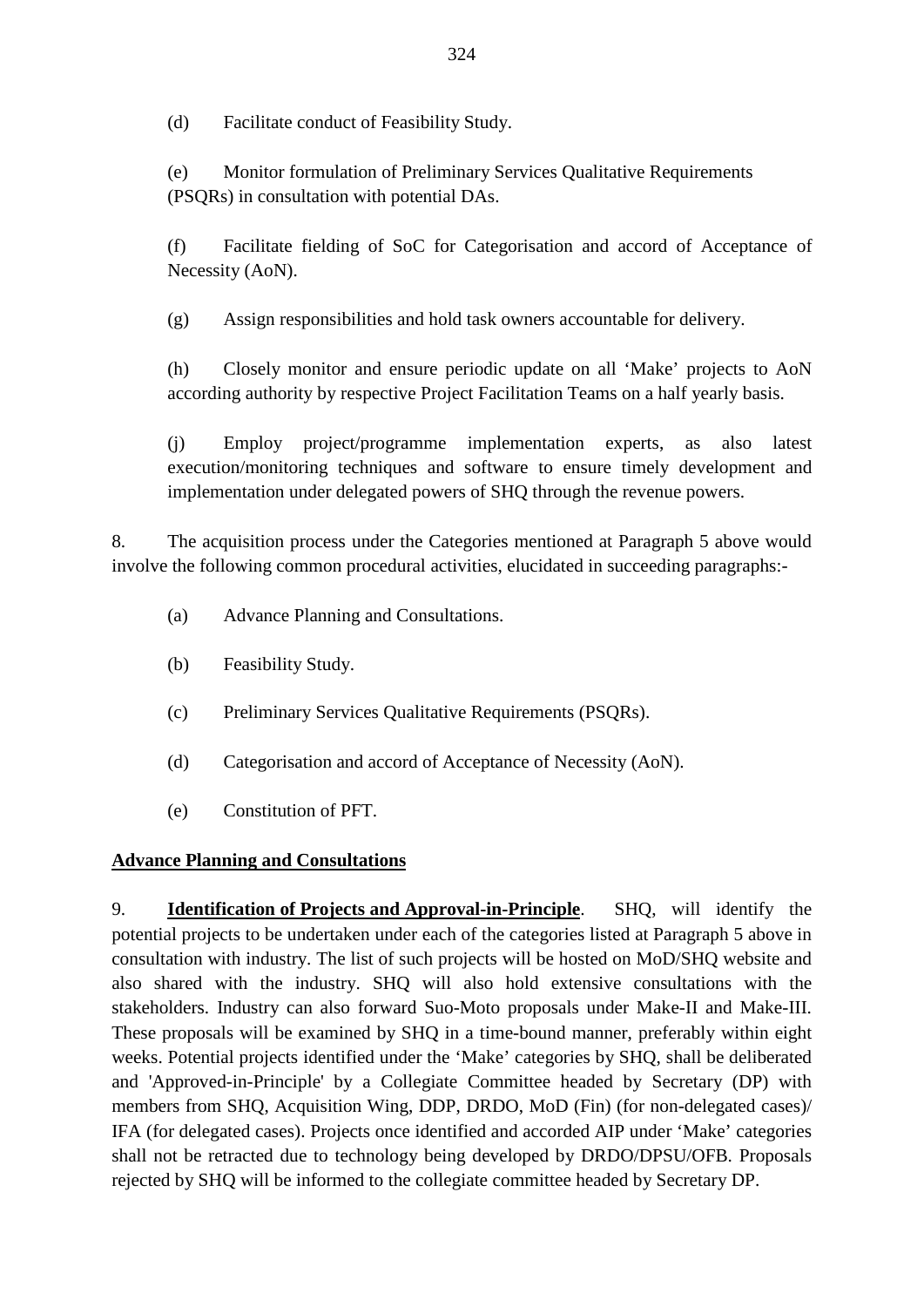10. **Dissemination and Consultations with Industry**. Once AIP has been accorded, list of potential projects along with project briefs, questionnaire for industry, contact point details shall be uploaded on MoD and SHQ websites to seek Industry participation. SHQ may also provide timely feedback to industry on Suo-Moto proposals, which are either accorded AIP or not accepted for further pursuance. Once AIP has been accorded, a Project Facilitation Team (PFT) will be constituted by SHQ. The detailed modalities of PFT are given in succeeding paragraphs

11. **Annual Acquisition Plan (AAP)**. Make projects will be listed at Part C of AAP as given in Paragraph 26 of Chapter I. Additional Proposals under 'Make-II', 'Make-III' and 'Innovation' categories will deem to be automatically included in AAP, after accord of AoN. However, AoN for such cases being processed under delegated powers will be accorded by DPB within the overall financial limits linked to anticipated budget, as prescribed by HQ IDS for AAP. The AAP will be accordingly revised and brought up for approval of the DPB as per next scheduled revision.

12. **Incentives for MSMEs**. Projects under the Make categories, with procurement not exceeding Rs **100** Cr/year based on delivery schedule at the time of seeking AoN will be earmarked for MSMEs. However, if at least two MSMEs do not express interest for a Make programme earmarked for them, the same shall be opened up for all, under th**e** condition that interested MSME(s), if any at that stage and meeting the eligibility criteria, will get preference over Non- MSMEs in selection of DAs.

## **Feasibility Studies**.

13. For 'Make' projects, SHQ shall carry out the feasibility study with the involvement of other stakeholders. Rep of FM/ IFA as applicable will be a stakeholder in feasibility study of Make projects. Industry associations including MSME associations would also be consulted. SHQ may engage consultants/experts to assist in preparation of feasibility study report. Funding requirements for such experts shall be borne by SHQ under relevant revenue budget.

14. The Feasibility Study shall look into the following aspects:-

## **(a) Make I**.

(i) A preliminary assessment of enabling technologies to realise the requisite equipment/system/platform/components or their upgrades.

(ii) A preliminary assessment of capability of Indian industry to undertake design and development of the requisite equipment/system/platform or their upgrades, and to list out probable vendors.

(iii) A preliminary assessment to ascertain the 'Make' category under which the case shall be processed.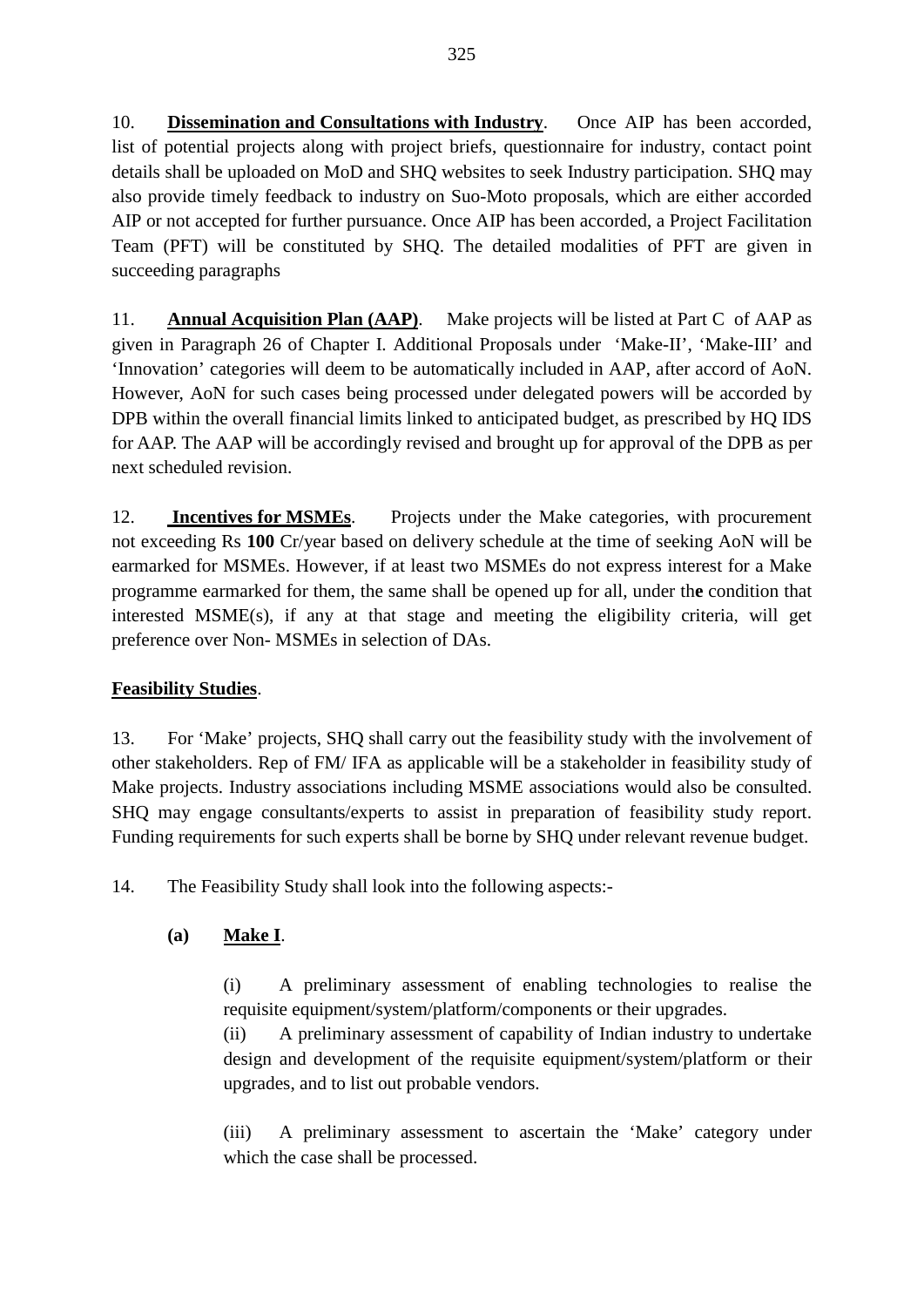(iv) Estimated time period for development.

(v) Estimated cost of prototype development and for subsequent procurement under 'Buy (Indian-IDDM)' category.

(vi) In case of Make-I sub-category, feasibility study shall also recommend number of DAs to be selected. (As Make-I entails Government funding for prototype development, feasibility study will generally recommend not more than two DAs, however in case OFB is also participating it will be the third DA without government funding with the approval of DAC)

- (vii) 'Foreclosure' criteria.
- (viii) Any other aspect considered important.

### **(b) Make II and III**.

(i) **New Proposals Including Suo-Moto Proposals**. Same as Make I as given in Paragraph  $14(a)(i)$  to  $14(a)(viii)$ .

#### (ii) **Import Substitution**.

(aa) A preliminary assessment of capability of Indian industry to undertake design and development of the requisite equipment/ system/ platform or their upgrades, and to list out probable vendors.

(ab) Estimated time period for development.

(ac) Estimated cost of prototype development and for subsequent procurement under 'Buy (Indian-IDDM)' and Buy (Indian) category respectively.

15. All stakeholders shall endeavour to complete feasibility study within twelve weeks from date of commencement for Make-II/Make-III Projects, and sixteen weeks for Make-I cases. Studies not completed within the stipulated period are to be brought to the notice of authorities according AIP, with reasons for delay.

#### **Preliminary Services Qualitative Requirements (PSQRs)**.

16. SHQ in consultation with other stake holders would formulate the PSQRs, specifying essential and desirable parameters.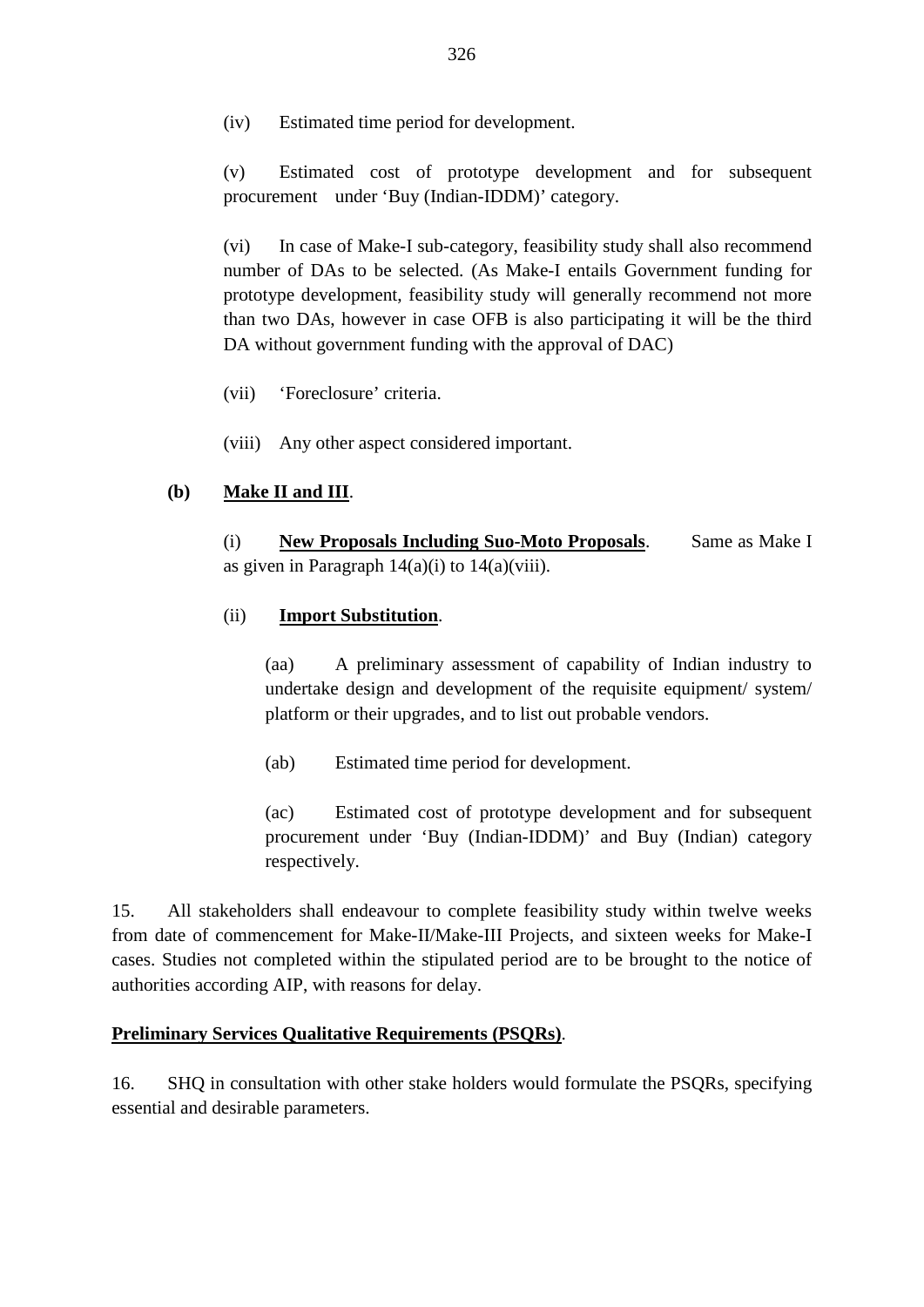## **Categorisation and Accord of AoN**.

17. SHQ will prepare SoC and take AoN as per procedure outlined in Chapter II.

18. In case of 'Make-1' category (Govt Funded), if OFB is also participating, it will be the third DA without government funding with the approval of DAC. The estimated cost of prototype phase and the final procurement of developed product would be indicated separately in the SoC. For Make–I category, the AoN will be sought based on the combined estimated cost of prototype phase and the cost of subsequent procurement under 'Buy (Indian-IDDM)' category. While for Make–II and Make–III categories, the AoN will be sought only for the cost of final procurement under 'Buy (Indian-IDDM)' category and Buy(Indian) respectively.

19. The SoC will highlight the following: -

(a) Recommended level of Indigenous Content (Minimum as prescribed for 'Buy (Indian-IDDM)' category and Buy(Indian)), if applicable.

(b) The design and development of the system is indigenous (For Make I and II cases only).

(c) Minimum Order Quantity (MOQ) which can be exclusively committed**,**  keeping in mind the financial viability of the identified project at the production stage, after the successful development of prototype.

(d) Envisaged *'*Development Timeline' for prototype.

(e) Estimated development cost of prototype.

(f) Estimated procurement cost of orders under Buy (Indian-IDDM) and Buy(Indian)category.

(g) List of likely DAs.

(h) Tentative time frame of procurement.

(j) Acceptability of multiple technical solutions and division of ordered quantity among successful DAs, where applicable.

20. **Foreclosure Criteria**. To ensure that development timelines do not inordinately deny the Services of critical capability, the SoC would also include mutually agreed 'Foreclosure Criteria' {provision for Service to seek foreclosure of the project in case the project does not progress in accordance with predicted developmental timelines or if the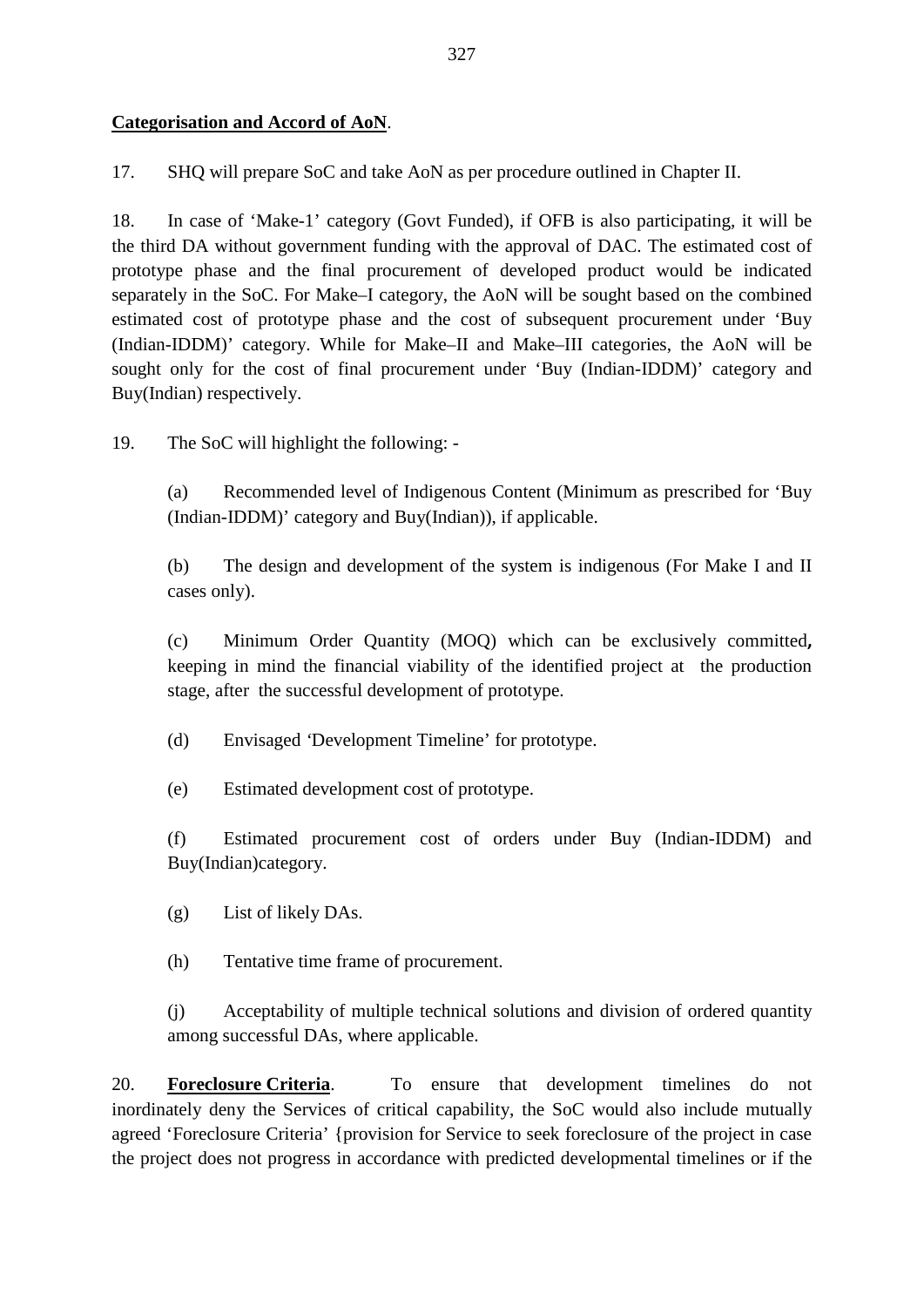equipment under development is overtaken by emergence of better technology (ies), etc. Foreclosure clause would be exercised only with the approval of AoN according authority.

## (a) **Make-I**.

(i) In case the project does not proceed according to the predetermined milestones and as agreed in the DPR and/or if there are undue time and cost overruns, or failure of the prototype(s) on staff evaluation or on account of any other reasons, the 'Make-I' project may be foreclosed in respect of the DA(s) concerned and proposal for foreclosure will be approved by the authority who had accorded AoN on the recommendation of PFT, through DPrB. Foreclosure criteria will be spelt out in the Project Sanction Order.

(ii) In such cases, the total expenditure made by the DA(s) on the prototype development till foreclosure would be assessed and if excess funds with reference to MoD share have been paid to the DA(s), the same shall be recovered. If the expenditure is in excess of the amount paid, the balance shall be paid to the  $DA(s)$ . The total amount paid to the  $DA(s)$  shall be written off with the approval of the competent authority.

(b) **Make-II and Make III**. Under Make II and Make III, no government funding is envisaged for prototype development but there is an assurance of orders on successful development and trials of the prototype. No Foreclosure of the Project will be done after issue of Project Sanction Order, other than for reasons of default/ non-adherence to Project Sanction Order by Vendors.

21. **Multiple Technological/Source Solutions**. For Make and Innovation Cases involving large quantities, and where multiple technological/source solutions are acceptable, SHQ may seek approval of AoN granting authority for dividing specified quantities (in the appropriate ratio) between two vendors with lowest bids (referred to as  $L1 \& L2$ ), who have successfully developed the prototype/product, on the condition that the second (L2) vendor accepts the price and terms & conditions quoted by the L1 vendor. In case L2 vendor refuses to meet the price or the terms and conditions of L1 vendor, either the L3 vendor could be offered the same option to match L1 price and terms/conditions, or the entire order could be placed on L1 vendor. This provision would need to be included in the SoC seeking AoN, and if approved, in the EoI/RFP, as applicable. In case, Multiple Technological Solutions are not acceptable, the other successful vendor(s) will be issued a certificate by the DDP indicating that the product has been successfully trial evaluated, to facilitate vendors to explore other markets.

22. **Pre-Contract Integrity Pact (PCIP)**. For Make and Innovation, Pre-Contract Integrity Pact (PCIP), as per Chapter II of DAP 2020, shall apply mutatis mutandis, to 'Buy (Indian - IDDM)' and Buy(Indian) phase of 'Make' projects. Depending upon the sensitivity/secrecy of the information related to the Project, participating vendors may be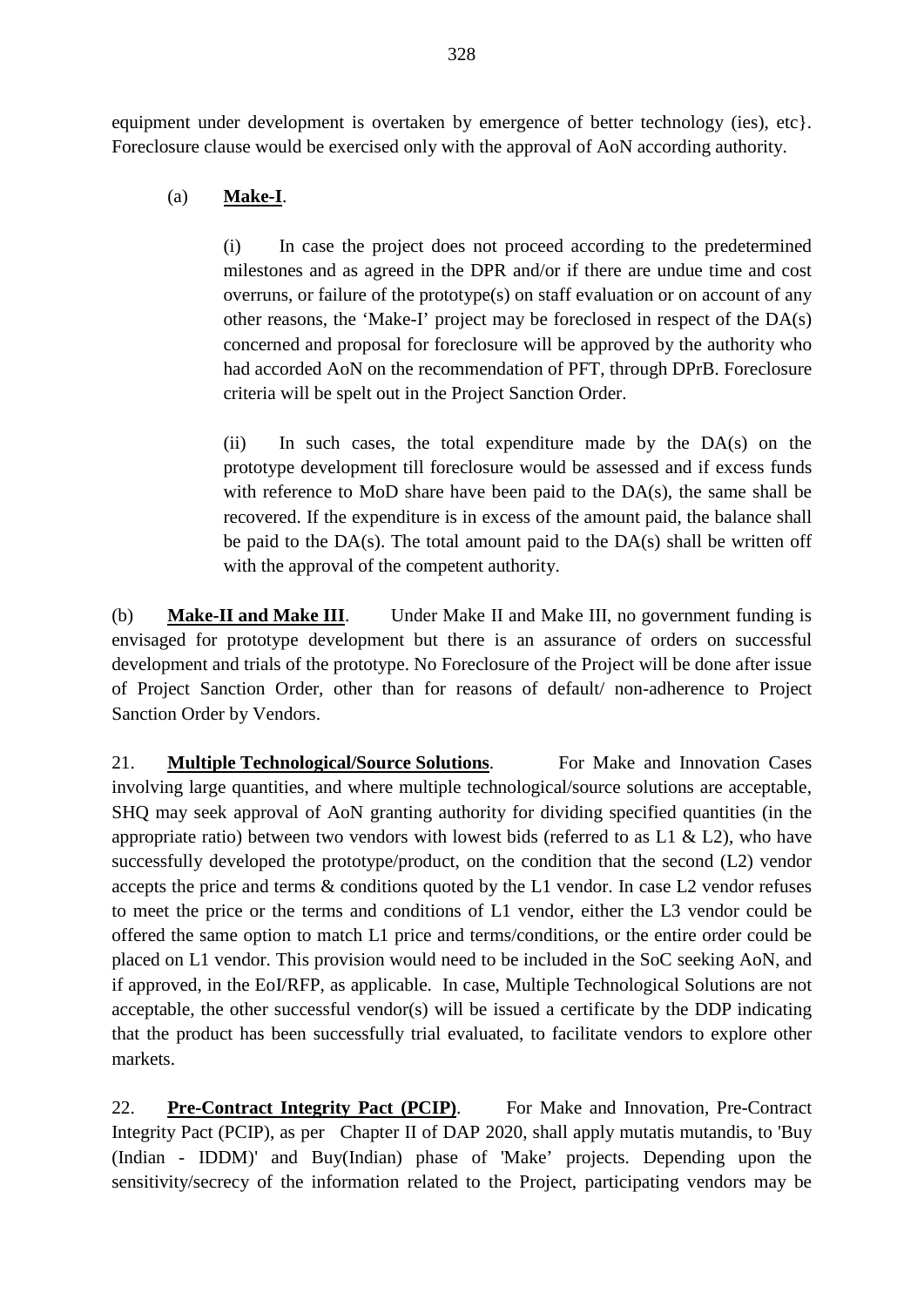asked to sign a Non-Disclosure Agreement at the time of sharing the QRs/other sensitive information for certain projects as deemed necessary by SHQ.

## **Validity of AoN**.

23. In case of 'Make-I' category, the AoN will be valid for one year from the date of accord of AoN, whereas for Make-II/III categories, the AoN will be valid for six months from the date of accord of AoN. In case where Expression of Interest (EoI), as described in succeeding paragraphs, is not issued within the stipulated period, SHQ shall seek revalidation of AoN with due justification. For cases where the original EoI has been issued within the stipulated period and later retracted for any reason, the AoN would continue to remain valid, as long as the original decision and categorisation (sub-category) remain unchanged and the subsequent EoI is issued within six months from the date of retraction of original Expression of Interest (EoI).

## **Project Facilitation Team (PFT)**.

24. SHQ will constitute a PFT under a two-star/one-star officer/ Director level officer. PFT will consist of representatives from SHQ, DDP, DGQA/DGAQA/DGNAI, MoD(Finance)/IFA as required and other experts if considered necessary. PFT is to act as the primary interface between the SHQ and the industry during the design and development stage. PFT may be constituted prior to seeking AoN if necessitated.

25. For Make-I projects which are more complex in nature, SHQ may also engage consultant/ experts from public/private sector if considered necessary. Funding for the same shall be borne by SHQ under revenue budget.

26. The PFT shall be inter-alia responsible for the following functions: -

(a) Preparation of Project Definition Document (PDD) **(Only for Make-I).**

(b) Assist SHQ in preparation and issue of EOI including format of DPR.

(c) Assist SHQ in analysis of EoI responses and evaluation of DPRs (Only for Make –I) and shortlisting of DAs by Secretary DP.

(d) Facilitate issue of RFP by Acquisition Wing for solicitation of limited commercial offers for prototype phase and commercial offer for procurement phase to shortlisted DAs **(Only for Make-I)**.

(e) Recommend in consultation with Acquisition Wing two/three DAs, as applicable, from the shortlisted panel, based on commercial offers to SHQ/DPrB for selection **(Only for Make-I)**.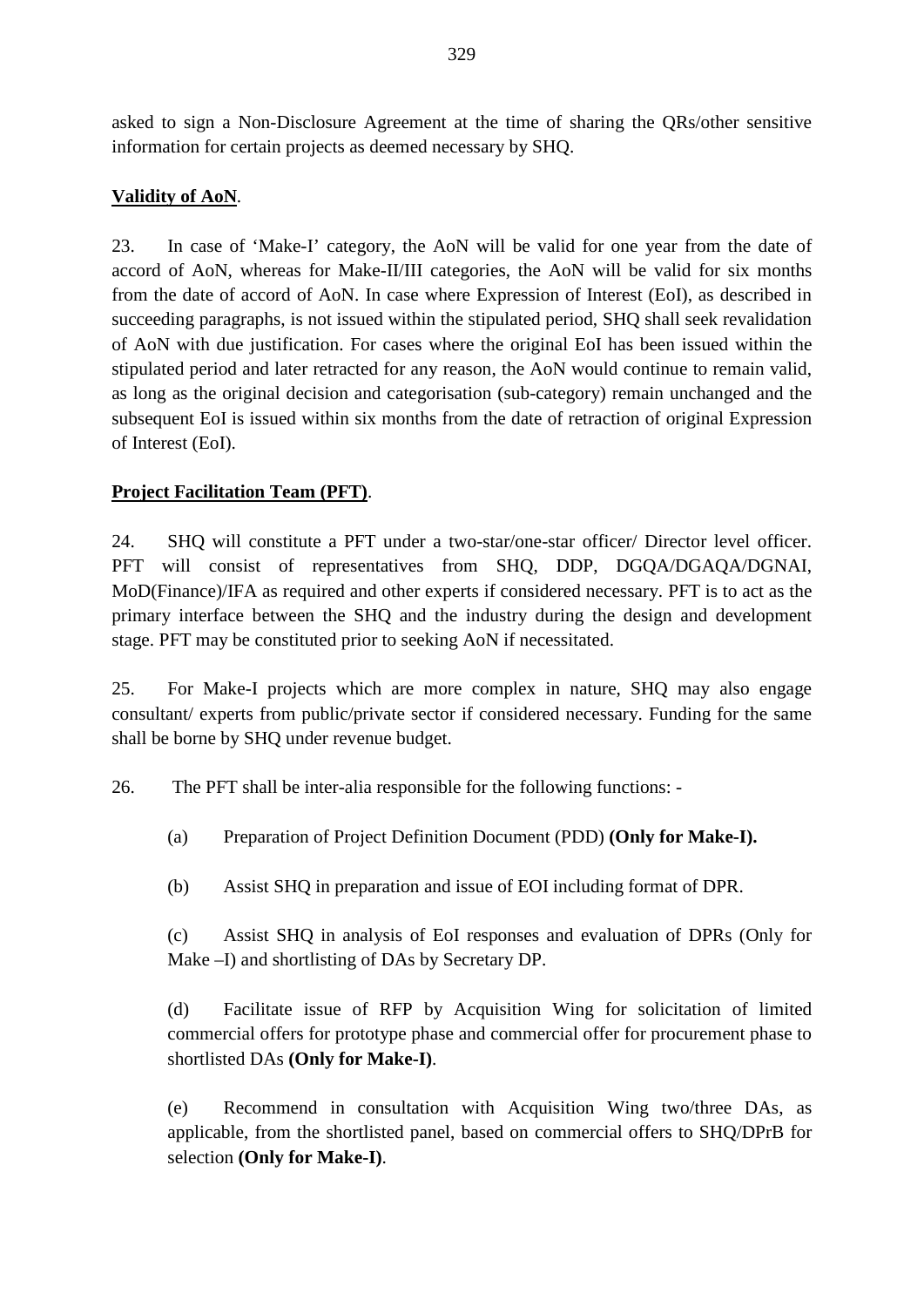(f) Assist in obtaining CFA approval through DDP for **Make I cases**, as per financial powers detailed in Appendix C to this Chapter.

(g) Assist in preparation of draft Project Sanction Order, obtaining requisite approvals and issue of Project Sanction Order by SHQ.

(h) Assist/ handhold DAs by providing clarifications related to functional or operational aspects of the equipment under development, as may be sought by the DAs from time to time, during the design and development of prototype.

(j) Assist in finalization of trial methodology.

(k) Facilitate provisioning of trial range/test facilities/consumables, etc., as mentioned in the EoI.

(l) Assist in conversion of PSQRs to SQRs, prior to commencement of Field Evaluation Trials.

(m) Coordinate solicitation of Revised Commercial Offer through Acquisition Wing.

(n) Coordinate Field Evaluation trials with the SHQ, based on the trial methodology. SHQ will formulate the Trial Directive and constitute the Trial Team. The Trial Directive must specify the fundamental points that need to be addressed for validating the 'Essential' Parameters.

(o) Periodically assess the relevance of the project vis-à-vis contemporary technology, cost and time overruns, or any other relevant factor, and introduce timely correctives, as well as recommend invoking of the 'Foreclosure Clause', to AoN according authority, if considered necessary **(Only for Make-I**).

(p) Any other responsibilities as may be entrusted by the AoN according authority/DPrB/PSO at SHQ.

27. **Progress Monitoring**. The progress of the 'Make' phase would be monitored by the PFT under overall guidance of respective Innovation & Indigenisation Organisation as defined in EoI responses. SHQ may engage services of independent consultants/experts for assessing the physical and/or financial progress of the Make project. Expenditure for engaging of consultants will be borne by SHQs from their allotted revenue budget. PFT, through respective 'Innovation & Indigenisation Organisation' will also apprise the progress of the project to Acquisition Wing and DPrB every six months through PSO concerned at SHQ, as the case may be.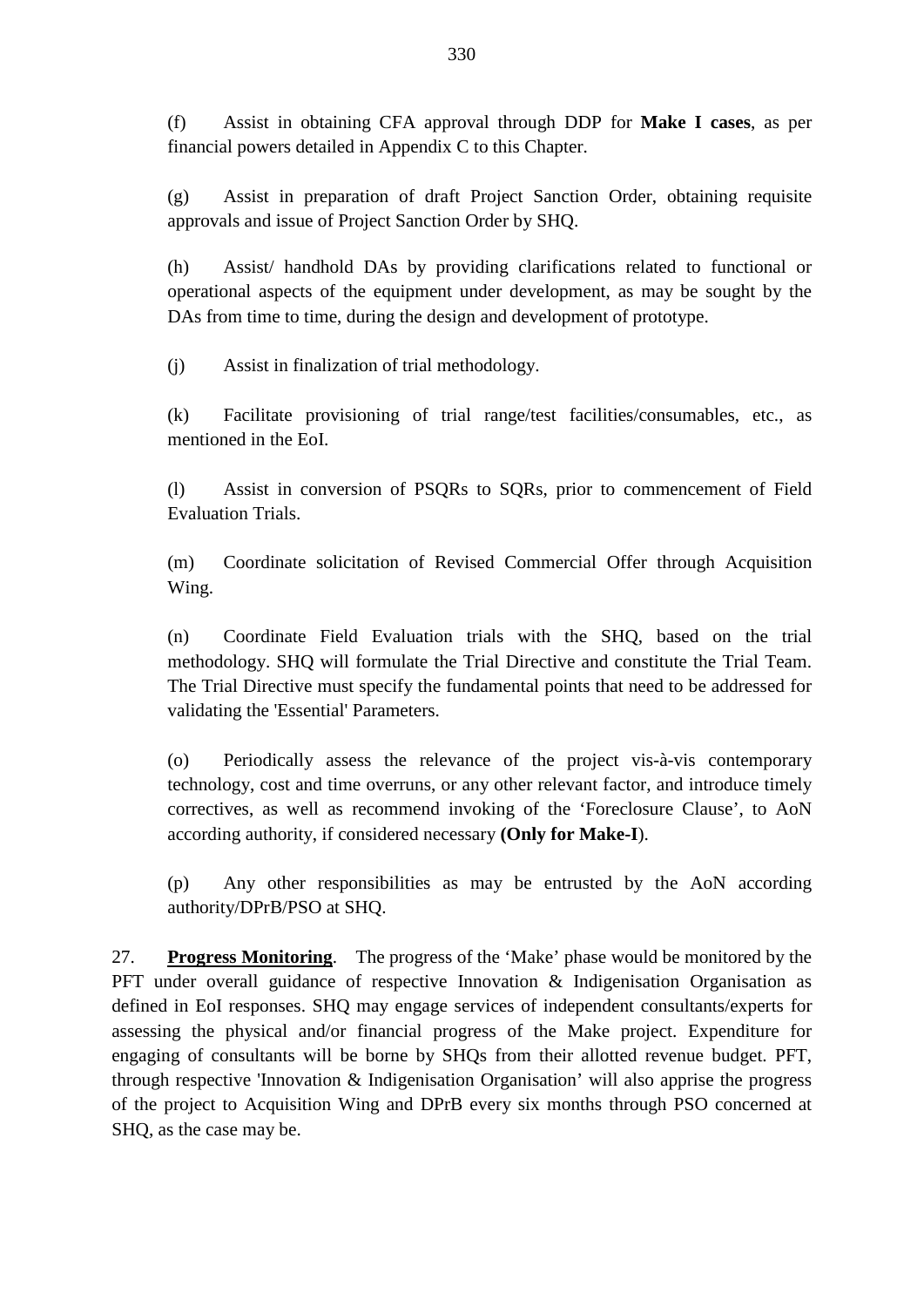28. **Certification of IC Content**. Once the PSQRs are frozen, the vendor shall submit the IC certificate as per Annexure II to Appendix B of Chapter I. All projects above ₹ 500 crores will have mandatory audit of IC content.

29. **Deviations**. Any deviation from the prescribed procedure will be put up to DAC through DPrB for approval. Any clarification or difficulty arising during execution shall be referred to Secretary (DP), who would either take a decision or refer the case to the DAC.

## **Follow-on Procedures**.

30. Post accord of AoN, the 'Follow-on' procedures, would vary for each category, and are therefore highlighted separately in succeeding paragraphs.

## **'MAKE-I' CATEGORY**

31. Under 'Make-I' category, post accord of AoN, the development & procurement process would involve the following functions: -

(a) Constitution of PFT and preparation of Project Definition Document (PDD) by PFT (If not done prior to Accord of AoN).

(b) Issue of EOI and seeking DPR and other financial and technical information.

(c) Shortlisting of DAs based on financial gates, technical gates and DPR (Qualification criteria), by Secretary DP.

(d) Issue of RFP by Acquisition Wing for solicitation of limited commercial offer for prototype development and commercial offer for the procurement phase.

(e) Selection of DAs based on commercial bids by SHQ/ DPrB. (Weightages recommended to be 30% for Prototype Phase and 70% for Procurement Phase).

(f) Approval of CFA as per Appendix C for funding arrangements and issue of Project Sanction Order.

(g) Design and Development of prototype including technical and limited field trials of the prototype (suggested phases/ progression outlined at Appendix 'D'). (h) Conversion of PSQRs to SQRs by SHQ.

(j) Solicitation of Revised Commercial Offers by Acquisition Wing.

(k) Field Evaluation Trials (FET) by SHQ and Staff Evaluation.

(l) Commercial negotiations by Contract Negotiation Committee CNC and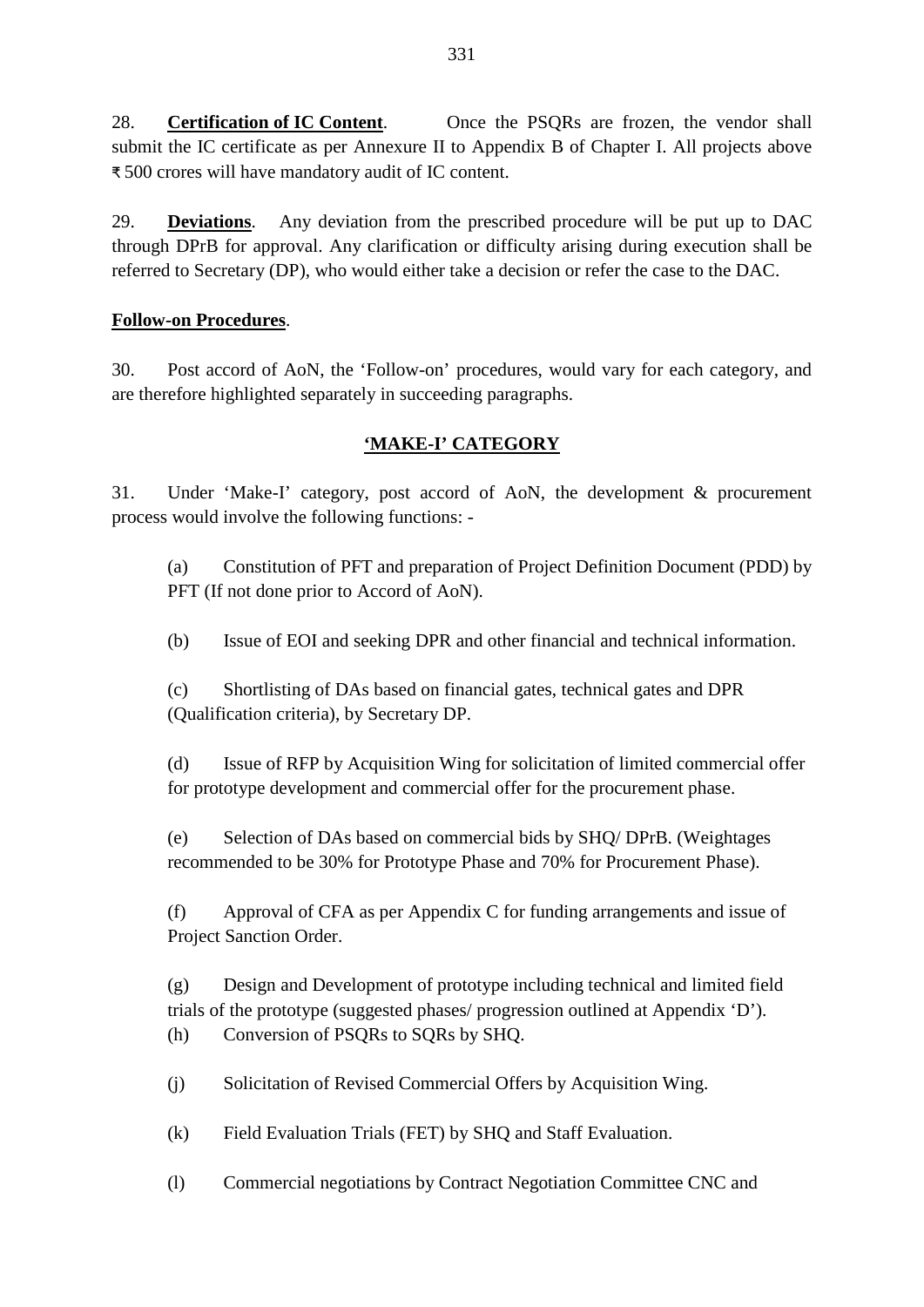Award of contract.

(m) The flow chart for procurement under Make I category is attached as Appendix A.

32. **Preparation of Project Definition Document by PFT**. The PFT will prepare a Project Definition Document (PDD) in consultation with stakeholders as per the sample format given at Appendix E to this Chapter. The PDD shall be approved by PSO concerned at the SHQ and shall serve as the principal guidance document for preparation of DPR.

33. **Expression of Interest (EOI), Detailed Project Report (DPR) and Shortlisting of DAs**. The EOI and format for DPR will be issued together to the DAs by SHQ. The response to the EOI and the DPR will be submitted by all DAs to SHQ. The modalities of EOI, DPR and shortlisting of DAs are given in succeeding paragraphs.

## (a) **Issue of EOI and Evaluation**.

(i) PFT will assist SHQ in shortlisting Indian vendors for issue of EoI based on the feasibility study. In addition, SHQ will also host the AIP details on the MoD/SHQ website. Any vendor evincing interest in participating in the said project within a period of four weeks from the date of hosting the proposal, will also be issued with the EoI.

(ii) The EoI shall be approved by the PSO concerned at SHQ and may contain information as per sample format at Appendix F to this Chapter.

(iii) Indian vendors who are issued an EoI, shall have the choice to respond either in their individual capacity as EoI recipients, or as an AoP (i.e. consortium) of Indian companies/organisations, through an AoP Agreement led by an EoI recipient.

(iv) SHQ may, if required, engage Standing Consultancy Firms to provide assistance in preparation of EoI, industry outreach programmes and evaluation of EoI etc. Expenditure for engaging of consultants will be borne by SHQs from their allotted revenue budget.

(v) The PFT will assist SHQ in assessment of EoI responses based on approved criteria. Illustrative evaluation criteria are contained in sample format at Annexure I to Appendix F. Where required, PFT/SHQ reps may also visit vendor's premises.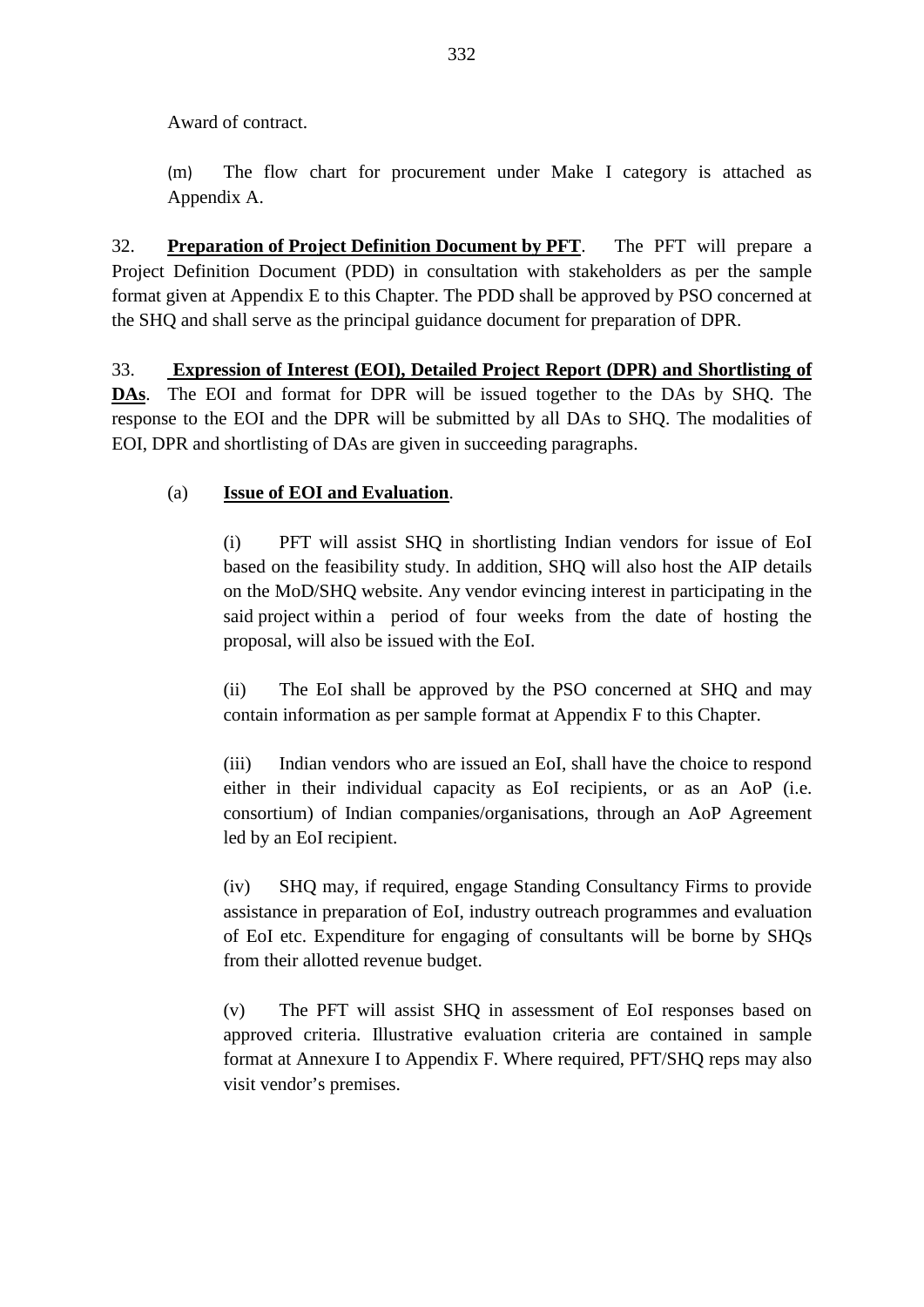## (b) **Detailed Project Report(DPRs)**.

(i) The DPRs as per sample format at Appendix G will be submitted to SHQ for their examination. The DPRs will be submitted by all vendors along with the EOI responses.

(ii) The DPR will clearly include the list of trials/items/facilities/ consumables, which will be provided free of cost during trials. It will also specify the number of times free tests will be carried out. The liability against any collateral damages/third party, to the extent permitted under the Indian Insurance Act, occurring during the course of trials should be covered through insurance cover by the respective  $DA(s)$ . The cost of such insurance cover may be included in the project under DPR.

(iii) Submission of DPR as per format will be a Qualification Criteria for opening of commercial bids for selection of DAs.

(iv) For this purpose, PSQRs and relevant extracts from the PDD will be shared by the SHQ, with the short-listed DAs.

## (c) **Evaluation of DPRs**.

(i) The PFT/SHQ in consultation with DDP will evaluate the DPR for viability of the project.

(ii) DA(s) may collaborate with academic and /or research institutions and/or foreign companies/foreign research and academic institutions having required technologies for the development of project. DA(s) would be required to disclose the details of such collaborations in DPR.

(d) **Short listing of Development Agency(ies) (DAs) based on EOI Responses**. Post evaluation of EOI responses and DPR, PFT will forward list of shortlisted Indian vendors or consortium who are capable of undertaking design and development of the equipment to Secretary DP for approval.

## 34. **Issue of Commercial RFP by Acquisition Wing for Solicitation of Limited Commercial Offer for Prototype Costing and Commercial Offer for the Procurement Phase for Selection of DAs**.

(a) A commercial RFP will be issued by Acquisition Wing for solicitation of limited commercial offer for Prototype Costing and solicitation of commercial offer for procurement phase for selection of DAs. The RFP will also highlight the submission of revised commercial offers post finalisation of SQRs.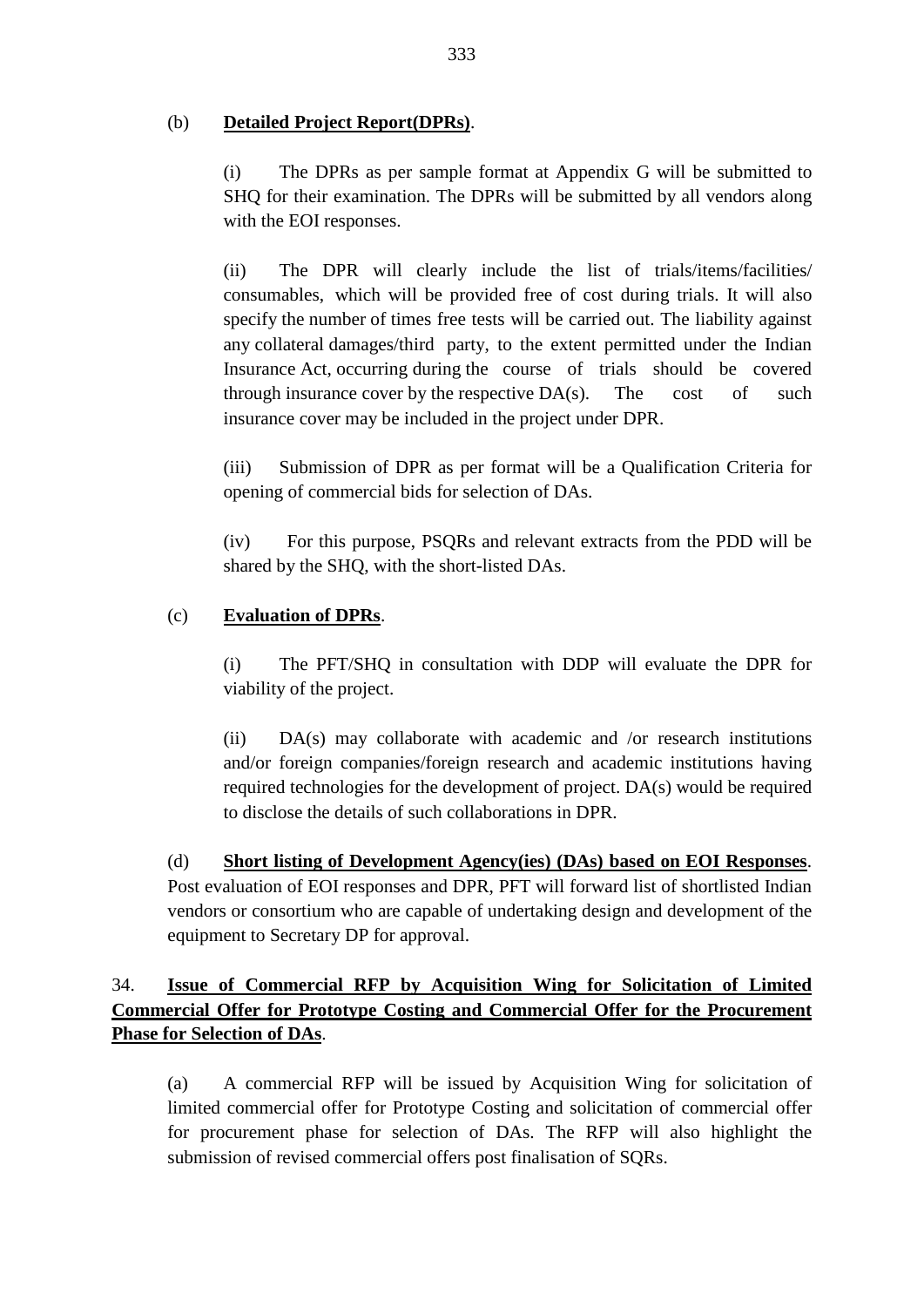(b) The quantities in the Buy (Indian-IDDM) phase cannot be reduced from the quantities indicated in AoN. The limited commercial offer for prototype development and commercial offer of the procurement phase will be submitted in separate envelopes.

(c) Shortlisted vendors shall be required to submit their limited commercial offer for development of Prototype(s) and commercial offer of the Procurement Phase based on MOQ as given out in the AoN.

(d) In case of development by an AoP, RFP shall be issued to 'Lead Partner' who will submit an undertaking to supply the required quantities under Buy (Indian-IDDM) phase with life cycle support for the product.

(e) A weightage of 30% for limited commercial offer bid for prototype development phase and a weightage of 70% for the procurement phase is recommended for selection of L1 bidder. The same will be included in the SoC which is being fielded for AoN.

## 35. **Selection of Development Agency(ies) (DAs)**.

(a) The sealed commercial offers of the shortlisted vendors will be opened by SHQ (delegated cases)/Acquisition Wing (non delegated cases) along with reps of DDP at a predetermined date and time under intimation to vendors, permitting such vendors or their authorised representatives to be present. The final selection of DAs for cases upto ₹ 50 crores will be by SHQ and selection of DAs for cases above ₹ 50 crores will be by DPrB.

(b) The lowest prototype development cost offered in the limited commercial bid by the selected DAs will decide for 70 % of government funding, however not exceeding 250cr/DA. A cost variation of 15% of the lowest bid would be allowed for the other selected DAs. However, in certain cases, if there is a requirement to change the cap of Rs 250cr/ DA, the same may be included in the SoC at the time of seeking AoN.

36. **Approval of Competent Financial Authority (CFA)**. For cases being progressed under Make-I sub-category, the financial sanction for project development, taking the relevant prototype development costs into account, would be obtained by the DDP as per delegation of financial powers detailed in Appendix C to this Chapter.

37. **Funding**. Funds for development projects approved under this procedure shall be borne under the Account Head **'Make Procedure-Prototype Development Account'** operated by respective SHQ.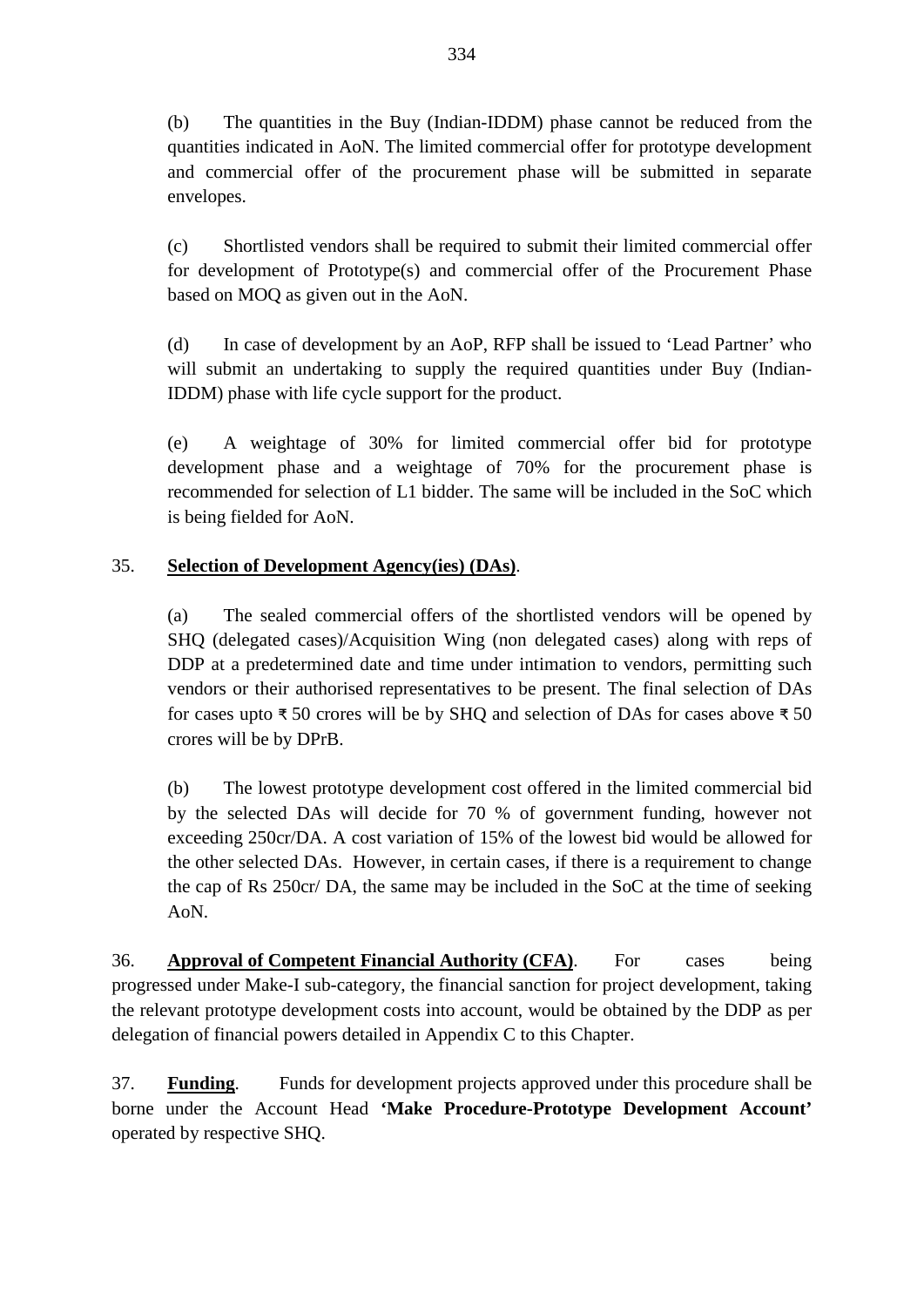## 38. **Funding for Projects under Make-I Category**.

(a) The prototype development cost to be borne by the MoD will be d**ecided based on the final cost-share agreed to** by the selected DA(s) in the Project Sanction Order in accordance with Appendix H.

(b) For all projects where MoD is required to fund part of the prototype development cost, an advance of 20% of the agreed share of the prototype development cost, will be paid against a bank guarantee for the equivalent amount.

(c) Balance payment will be paid on completion of the stipulated stages/milestones. On completion of every stage against the milestones detailed in the DPR, DAs will submit claims for reimbursement to PFT. While submitting reimbursement claims, the Chief Executive Officer/a suitable nominee along with an authorised auditor/licensed Chartered Accountant will certify the incurred expenditure linked to a particular development stage. Based on the recommendations of PFT, SHQ will reimburse the development cost within sixty days, which may extend up to another 30 days in exceptional cases. The advance will be adjusted proportionately in subsequent payments as per the payment terms prescribed in DPR and bank guarantees will be proportionately and automatically reduced until full extinction.

39. SHQ will generally procure the MOQ approved in the AoN, post successful completion of FET. However, in case for reasons beyond control of the SHQ, the project is foreclosed, the DA(s) will be entitled for reimbursement of cost incurred by DAs with reference to MoD share for the prototype development within a period of three months.

40. **Time Overrun**. The approval of extension of timelines for any 'Make-I' project up to 25% of the timelines agreed upon in the approved DPR may be accorded by CISC/ VCOAS/ VCNS/ DCAS/ DG ICG based on the recommendations of Chairman Innovation & Indigenisation Organisation. For extension of time beyond 25%, the matter would be referred to DPrB.

## 41. **Project Sanction Order**.

(a) SHQ will issue a Project Sanction Order to all selected DAs for development of prototype.

(b) Post development of prototype and trials, the PSQRs will be converted to SQRs.

(c) The quantities in the 'Buy (Indian-IDDM)' phase cannot be reduced from the quantities indicated in AoN.

42. **Revised Commercial Offer**. The Revised Commercial bids on finalised SQRs will be solicited from the DAs prior to FET by Acquisition Wing. Any increase in revised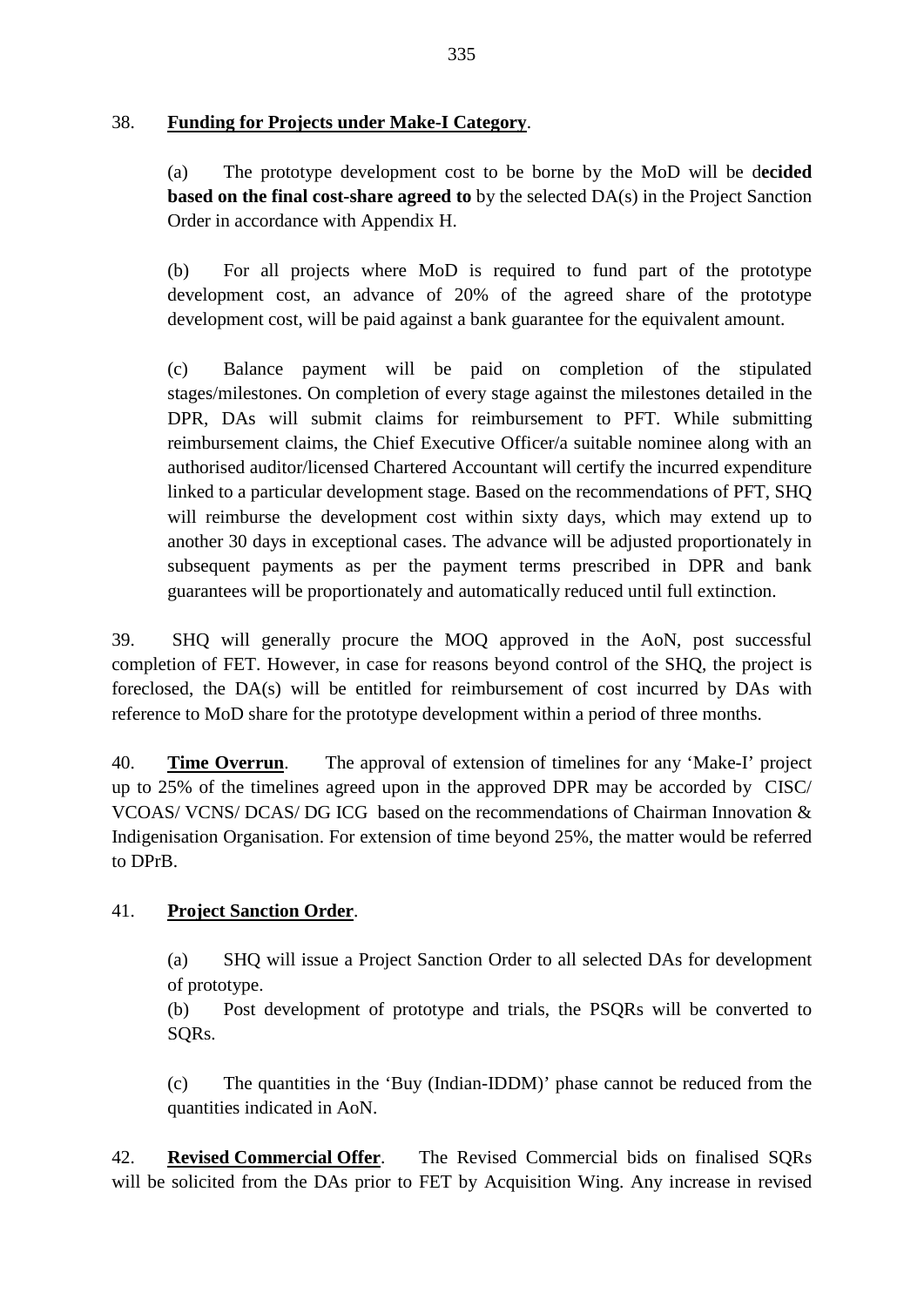commercial bids from earlier commercial bid will be duly justified by the selected DAs. CNC will also consider the earlier commercial bids submitted at EOI stage while benchmarking.

43. **Field Evaluation Trials(FET) and Staff Evaluation**. FET would be carried out as given in Chapter II. At this stage, no changes should be suggested which require redesigning of the system/sub system or technology upgrade. Such suggestions would be considered and implemented in subsequent phases of development of follow on models if required. The Staff Evaluation will be carried out as given at Chapter II of DAP2020. Once the Staff Evaluation report is accepted and final instalment under prototype phase as per DPR has been released, no more funds would be released from 'Make Procedure- Prototype Development Account'.

44. **Benchmarking by Benchmark Models Committee**. The benchmarking will be carried out as given out in Chapter II. The Benchmark model committee will consider the commercial bid submitted by vendors prior to development of prototype for benchmarking.

45. **Commercial Negotiations by Contract Negotiation Committee (CNC)**. As per provisions of Chapter II of DAP2020.

46. **Access to Books of Accounts**. The DAs shall maintain separate books of accounts with an independent bank account, for the project sanctioned under Make-I subcategory of prototype development. MoD or its authorised representative(s) shall have unfettered rights to access these books of account of DAs.

47. Intellectual Property Rights (IPRs) in the 'Make-I' projects undertaken under provisions of this Chapter shall vest as described in Appendix J.

## 48. **Disposal of Tangible Assets Created in Make-I Projects**.

(a) The ownership of all tangible assets and the developed prototypes under the Make-I category shall vest with the MoD. These may be passed on to the DAs at depreciated value as per the extant guidelines of the Government of India.

(b) In case of foreclosed Make-I sub category of projects, the tangible assets thus created may be disposed of as per the extant government guidelines. Expenditure incurred on intangible assets as defined in the relevant Indian Accounting Standards will be written off with the approval of Secretary (DP).

49. **Timelines**. Typical expected timelines for undertaking 'Make-I' Projects are contained in Appendix K. All the formats given as Appendices and Annexures to this chapter are illustrative and may be amended / modified, as per the requirements of projects under consideration.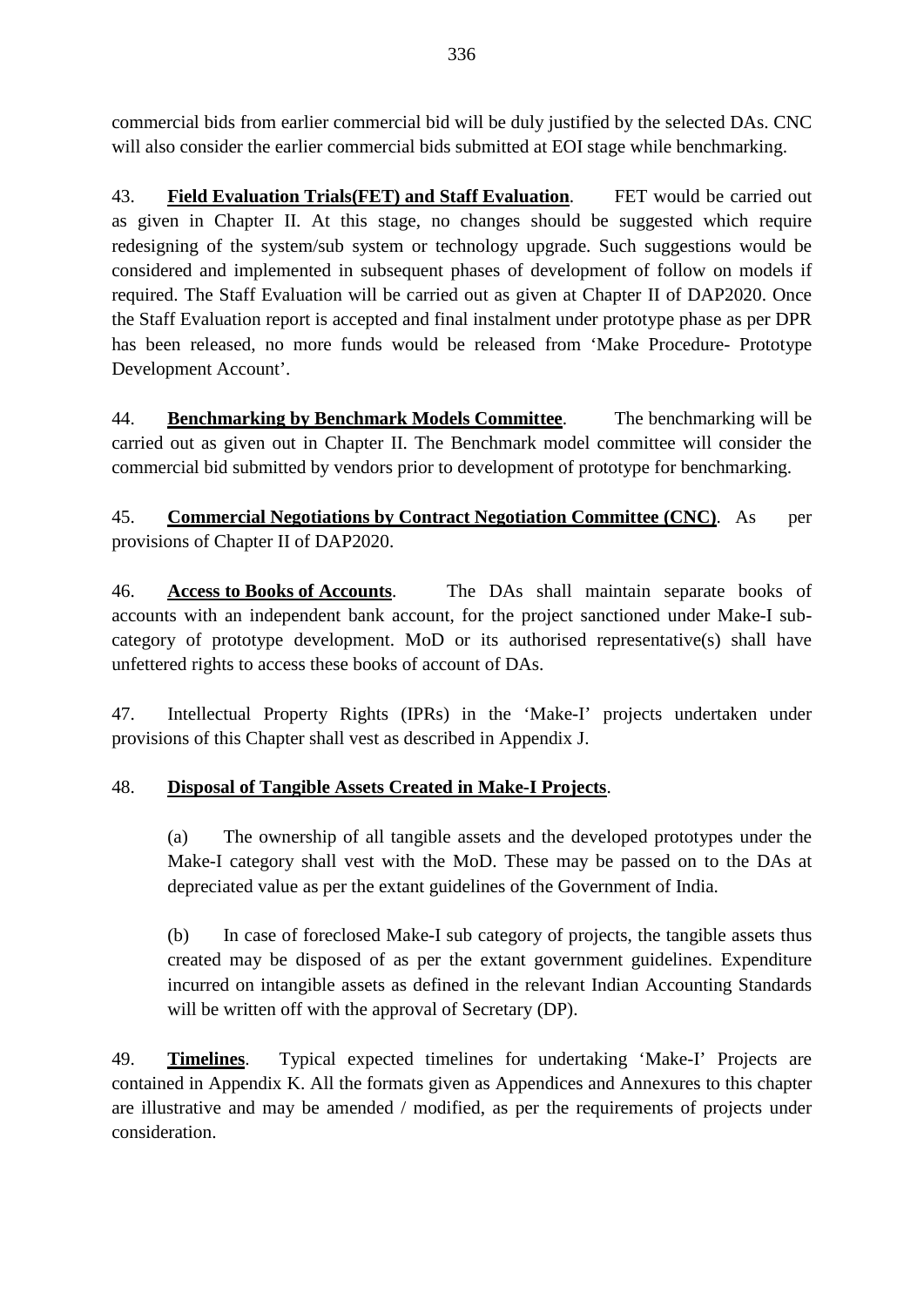## **'MAKE-II' CATEGORY**

50. After accord of AoN, the development & procurement process under Make-II subcategory would involve the following functions: -

- (a) Issue of Expression of Interest (EoI).
- (b) Evaluation of EoI responses.
- (c) Award of Project Sanction Order.
- (d) Design and Development of Prototype.
- (e) Conversion of PSQRs into SQRs.
- (f) Solicitation of Commercial Offer.
- (g) Field Evaluation Trials by SHQ.
- (h) Staff Evaluation.
- (j) Commercial negotiations by Contract Negotiation Committee (CNC).
- (k) Award of Contract.

(l) The Flow Chart for procurement under Make II and Make III is attached as Appendix B.

51. **Issue of EoI**. SHQ duly assisted by PFT shall publish 'EoI' on MoD/DDP Website inviting Company (ies) to participate into the 'Make-II' project. EOI for Make II projects could be on similar lines as EOI of Make I less the DPR, and as decided in the feasibility study or by SHQ. In addition, EoI shall also be issued to all companies which have shown interest to participate in the project during Feasibility Study. However, EoI may highlight the following: -

- (a) PSQRs.
- (b) Scope of the project including number of Prototypes required.
- (c) Time frames and critical activities.
- (d) Milestones.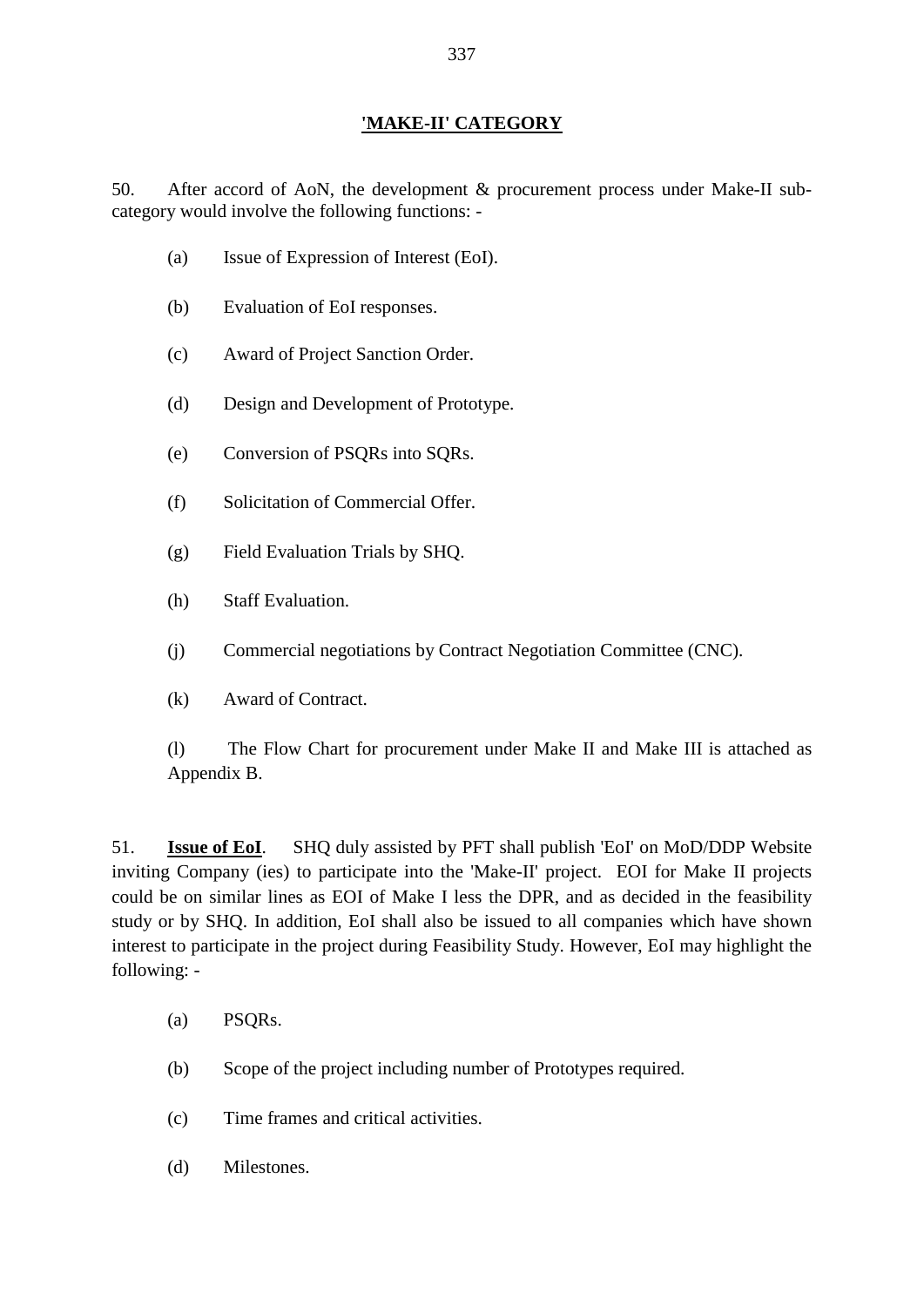(e) List of trials/items/facilities/consumables that will be provided free of cost and also specify 'number of times' such free trials will be allowed.

(f) Quantities in 'Buy (Indian-IDDM)' phase preferably covering requirements of five years.

(g) Acceptability of Multiple Technological Solutions, if available.

(h) Details of Evaluation Criteria for assessment of EOI.

52. **Evaluation of EoI Responses**. Responses to EoI shall be evaluated by SHQ duly assisted by PFT as per criteria given in EoI and shall be approved by CISC/VCOAS/ VCNS/ DCAS/ DG(ICG). All the shortlisted companies will be called Development Agencies (DAs). Also refer Paragraph 6 above of this chapter for indicative criteria for evaluation of EoI for shortlisting of Development Agencies in Make- II and Make III categories. Project shall be progressed ahead even if only one EoI respondent is found meeting the eligibility criteria.

53. **Project Sanction Order**. SHQ will obtain sanction for prototype development with 'Nil' financial implications from CISC/ VCOAS/ VCNS/ DCAS/ DG(ICG) and issue a Project Sanction Order (PSO) to all the DAs. The quantities in the 'Buy (Indian-IDDM)' phase cannot be reduced from the quantities indicated once the PSO has been issued.

54. **Development of Prototype**. After the issuance of PSO, PFT will act as the primary interface between the SHQ and the industry during the design and development stage. After the prototype has been developed, the PFT would carry out User Trial Readiness Review (UTRR) of the prototype before offering it for Field Evaluation. Request for Proposal (RFP) for 'Buy (Indian-IDDM) phase, duly vetted by Acquisition Wing (for non-delegated cases)/concerned SHQ (for delegated cases), will be issued to all vendors who have successfully developed the prototype and participated in the UTRR for submission of their commercial offer prior to commencement of FET.

55. **FET and Staff Evaluation**. FET would be carried out by the SHQ in close consultation with PFT and will be followed up by Staff Evaluation in accordance with Chapter II of DPP. At this stage no changes should be suggested, which require re-designing of the system/sub-system or technology upgrade. Such suggestions would only be considered and implemented in the subsequent/follow-on models, if required. The user may however recommend minor modifications with regard to ease of handling or maintainability.

56. **Commercial Negotiations by Contract Negotiation Committee (CNC)**. The benchmark cost will be calculated on the basis of Last Purchase Price (where available) of the imported item being substituted and adjusted for inflation/escalation and other relevant factors. The CNC will carry out all processes from opening of commercial bids till conclusion of contract.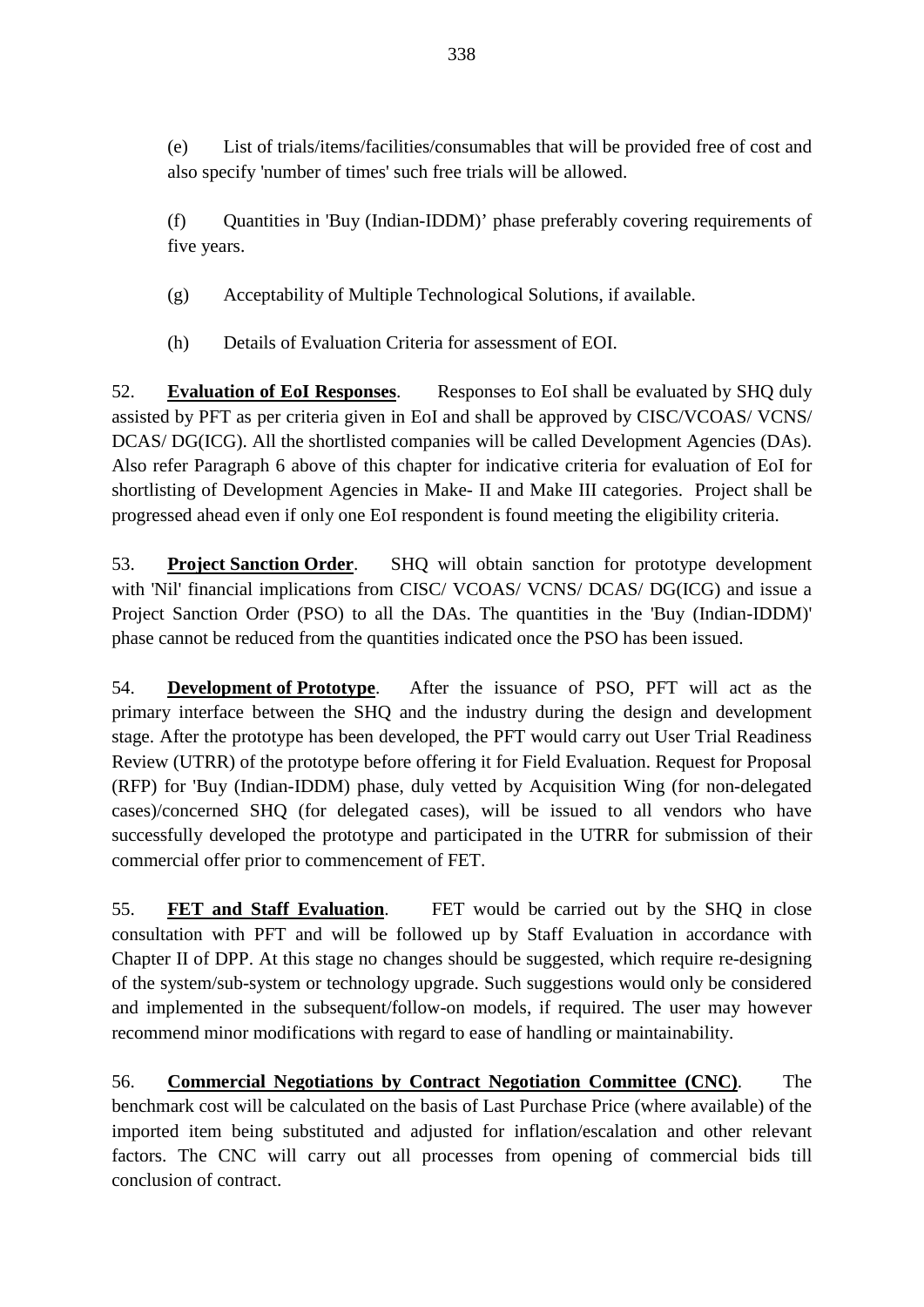57. Negotiations in case of multivendor projects having procurement cost less than ₹150 crores shall be carried out only in special circumstances with reasons to be recorded. However, CNC will carry out negotiations for all single vendor cases, other than resultant single vendor, irrespective of value of the project. For products which are being developed under 'Make-II' and 'Make III' as an import substitute and their prices are known, no benchmarking & no negotiation may be carried out, even in Single Vendor Cases, if the offered price is lower than Import price / Last Purchase Price (LPP) suitably adjusted for inflation/escalation and other relevant factors by 20% or more. However, in such cases, the CNC will satisfy itself that the price of the selected offer is reasonable with respect to the AoN cost and consistent with the quantity required.

58. After the conclusion of negotiations, the procurement procedure would thereafter be same as for 'Buy (Indian- IDDM)' category from the successful DA/DAs, in accordance with Chapter-II of DPP.

### **Other Aspects of Make II**.

59. **Intellectual Property Rights (IPRs)**. DA shall retain title or ownership and all other rights in intellectual property generated during the development of project. However, the Government shall have 'March-in rights' under which the Government can ask the contractor to grant, or may itself grant license for, inter alia, the following reasons: -

(a) Where health and safety requirements so require the Government to act in public interest;

(b) For National Security Reasons;

(c) To meet requirements for public use not reasonably satisfied by the contractor;

(d) For failure of the contractor to substantially manufacture the products embodying the subject invention in India; or

(e) For failure of the contractor to comply with any of the requirements laid down under these guidelines.

60. **Time Overrun**. Typical expected timelines for undertaking 'Make-II' Projects are contained in Appendix L**.** Based on the complexity of the equipment, AoN according authority may approve extended timelines at the time of according AoN". Approval of extension of timelines for any 'Make-II' project may be accorded by CISC/ VCOAS/ VCNS/ DCAS/ DGICG based on the recommendations of PFT. In case of only single vendor having offered the prototype within timelines stipulated in the Project Sanction Order, not more than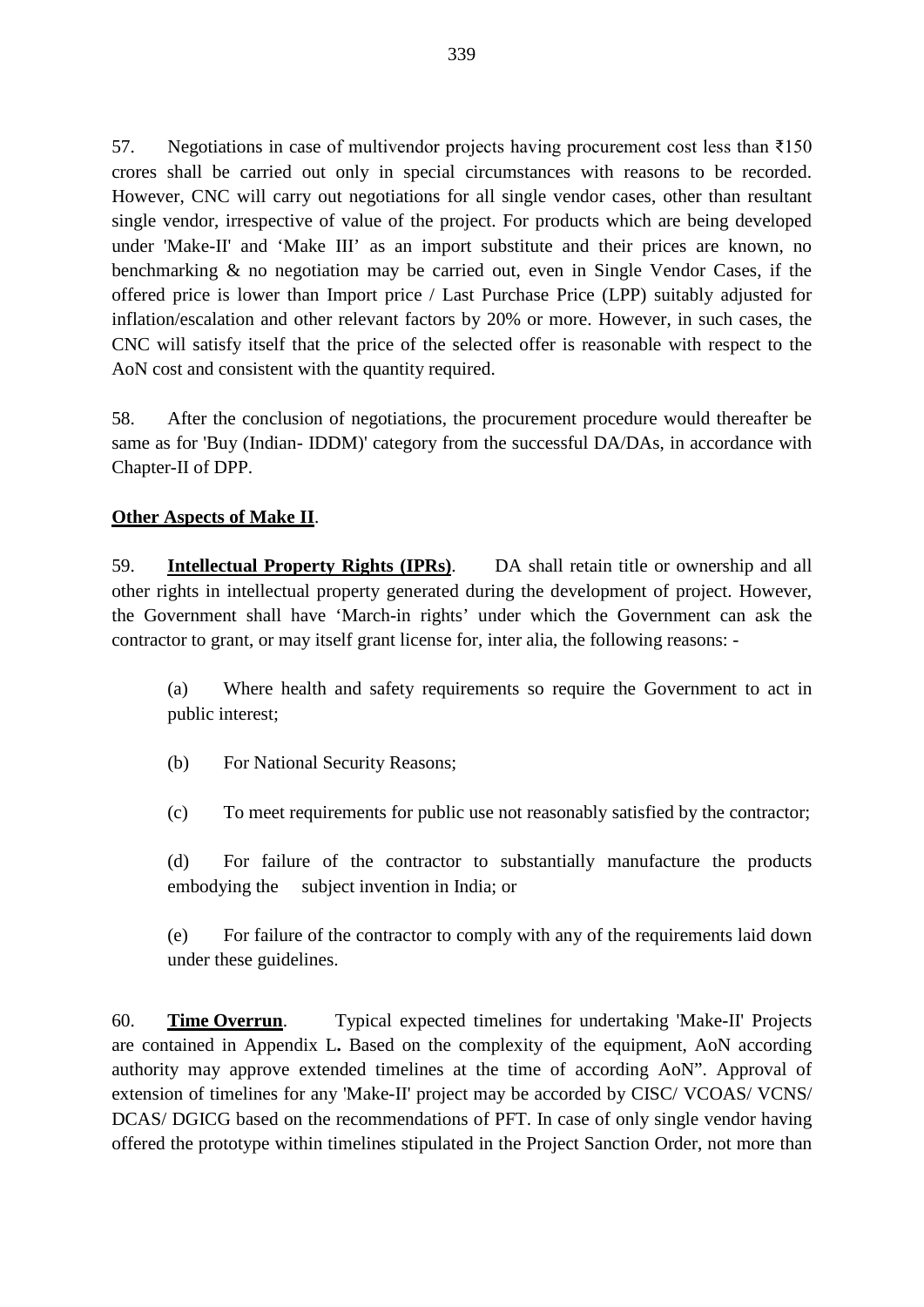two-time extensions will be accorded to other vendors and thereafter the case shall be progressed as resultant Single Vendor Case (SVC).

61. **Procedure for Accord of AoN - Low Value 'Make-II' Projects**. 'Low Value Projects' for import substitution under Make-II procedure will follow a different procedure, as elucidated below: -

(a) Proposals meeting the following criteria will be considered as 'Low Value Projects' under Make-II procedure: -

(i) Technical specifications of the equipment/item and Last Purchase price (LPP) are known.

(ii) The estimated cost of procurement does not exceed Rs 100Cr/year based on delivery schedule at the time of seeking AoN.

(b) After accord of AIP, SHQ will prepare detailed Questionnaire within two weeks and upload the same on the MoD website, seeking necessary inputs required for preparing feasibility study report within a period of four weeks. Feasibility report will be completed within two weeks from last date of submission of detailed response to Questionnaire. Feasibility report finalized by Project Facilitation Team (PFT) will be construed as concurrence by all stakeholders. PFT will prepare the SoC based on Feasibility report and field the proposal directly to relevant AoN according authority, without circulating the SoC as otherwise required as per Chapter II of DAP.

62. **Deviations**. Any deviation from the prescribed procedure will be put up to DAC through DPrB for approval.

## **MAKE-III**

63. Projects in this category would encompass equipment/systems/platforms or their upgrades or sub-systems/ sub-assembly/ assemblies/ components/ materials, ammunition, etc, which although not designed/developed indigenously, but are being manufactured in India as import substitution for product support of weapon systems/equipment held in the inventory of the Services.

64. Indian firms may manufacture these either in collaboration or with ToT from foreign OEMs. Schemes under Make III will be procured under the Buy 'Indian' category with a minimum of **60% IC.** The procedure to be followed after accord of AoN, will be akin to Make-II.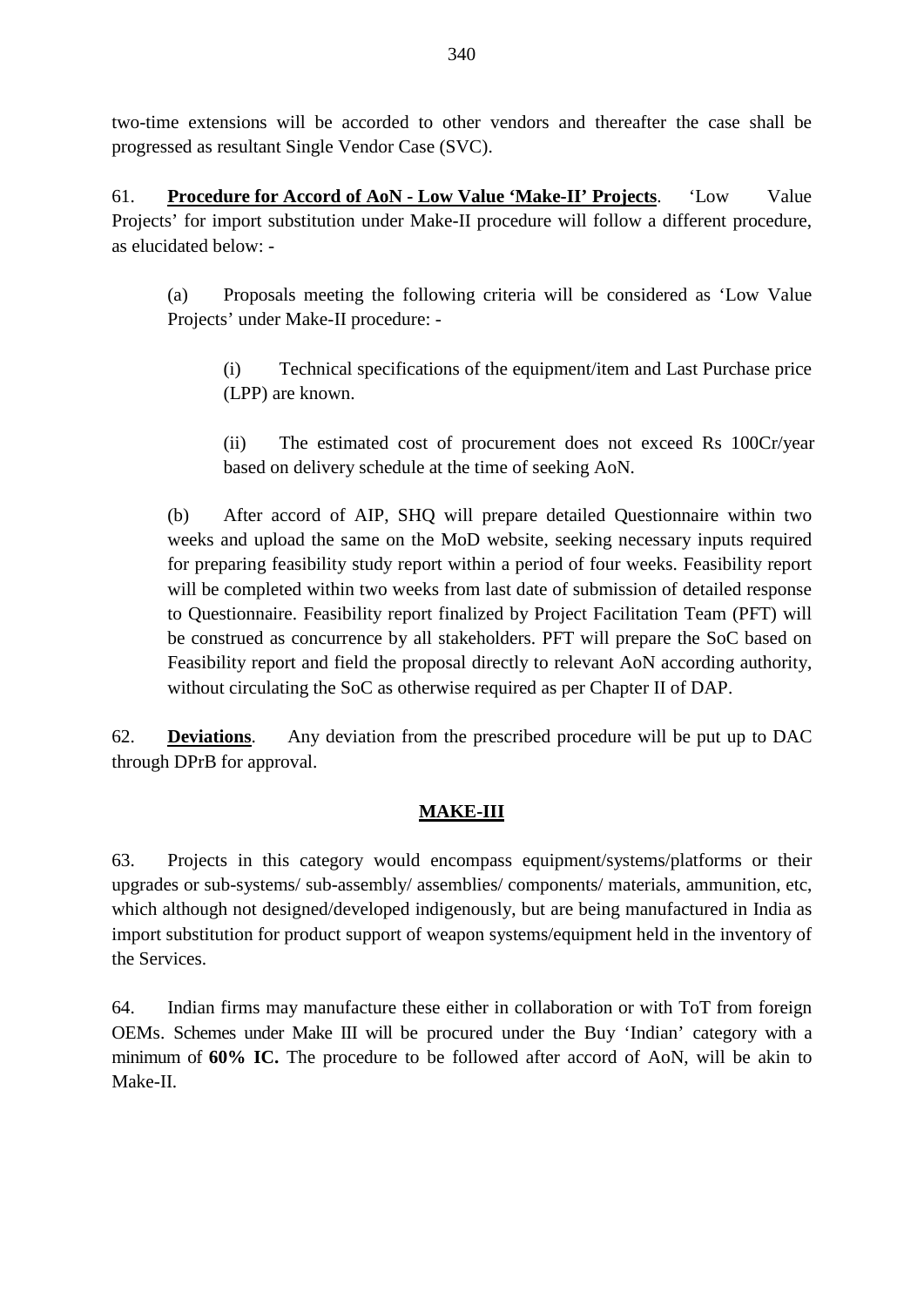## **SECTION II – INNOVATION**

### **Introduction**.

65. MoD has set up Innovations for Defence Excellence (iDEX) initiative under the Defence Innovation Organisation (DIO) and Technology Development fund ( TDF) under DRDO to use a multi-pronged approach and reach out/engage a large pool of innovators/technocrats/professionals/academicians including amongst the smaller enterprises, start-ups and MSMES, to foster innovation in a coherent, strategized, and integrated manner. SHQs also undertake Innovations through their internal R & D organisations.

66. Procurement through Innovative solutions could be undertaken under following programmes: -

(a) **Innovations for Defence Excellence (iDEX)**. Projects of Start-ups, MSMEs etc. with low capital investments and high innovation would be pursued under the iDEX category.

(b) **Technology Development Fund (TDF) Scheme**. Projects supported through TDF of DRDO for leveraging the domestic capabilities available with Indian Industries especially MSMEs including Start-ups.

(c) **Indigenous Development by Services through Internal Organisations**. These would include projects where prototype development of equipment/system will be processed by the Services through their internal R&D organisations, such as Base workshop/Dockyards/ Base Repair Depots/ internal indigenisation Organisations/ Design Agency, etc.

### **Innovations for Defence Excellence (iDEX)**.

67. Details of the programme through DISC, SPARK and other such frameworks would be uploaded on the iDEX website **[www.iDEX.gov.in](http://www.idex.gov.in/)** from time to time. The procurement of the final product will be processed under the Buy (Indian-IDDM) category.

68. Like the Make-II category, Innovators/Industry/academia/start-ups can also forward suo-moto proposals for innovation to SHQ/iDEX-DIO. These proposals will be examined by SHQ/iDEX-DIO in a time-bound manner, preferably within two months.

69. **Development of Prototype**. A Project Facilitation Team (PFT) or nodal officer will be nominated by the SHQs for each iDEX case. PFT/Nodal officer will act as the primary interface between the SHQ and the industry during the design and development stage. After the prototype has been developed, the PFT would carry out UTRR of the prototype before offering it for User Trials.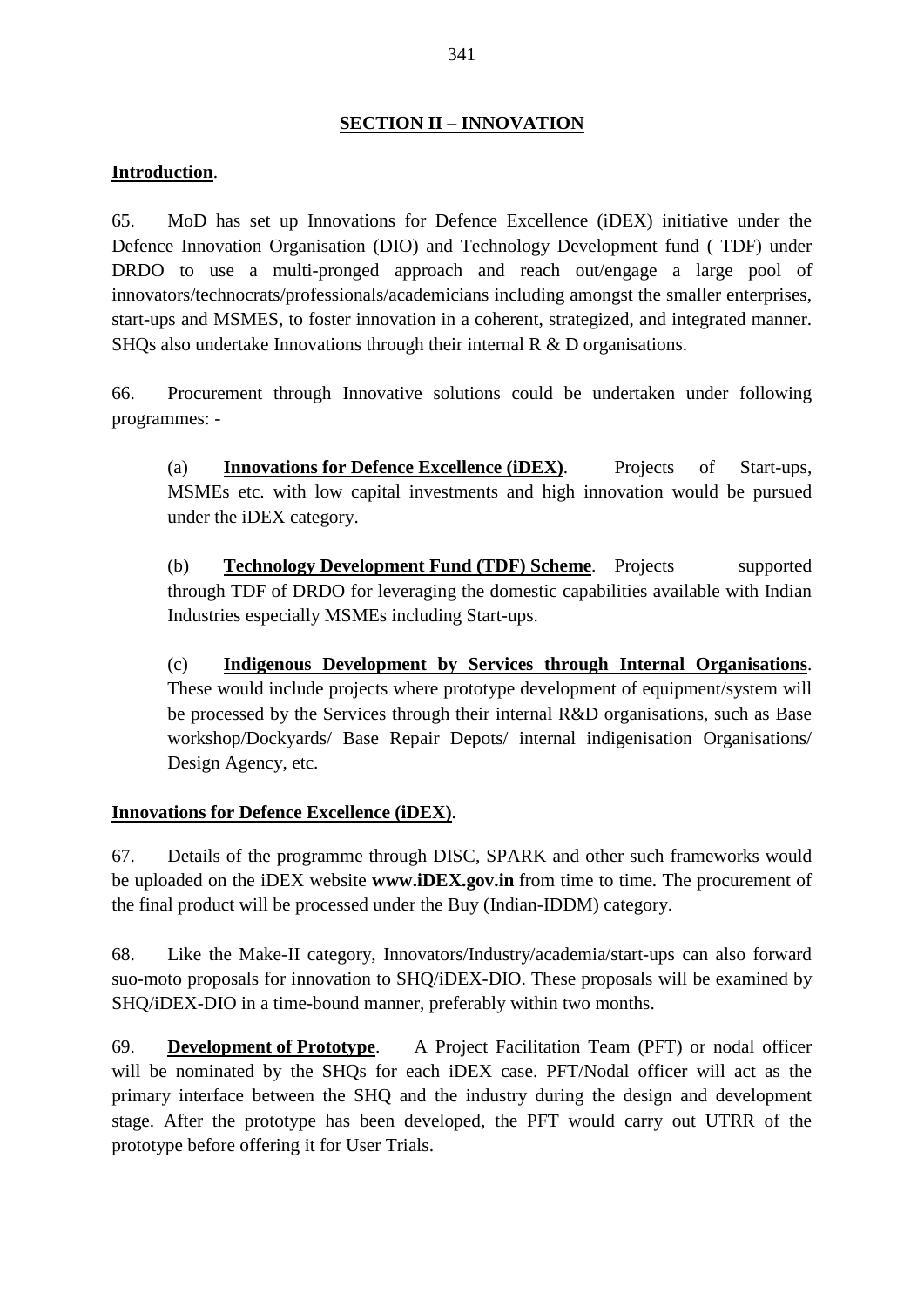70. Prototypes that have been successfully developed through the iDEX framework will be taken up by the SHQs for grant of AoN after finalisation of SQRs as per procedure outlined in Chapter II of DAP.The SoC will be prepared by the SHQs, with the involvement of important stakeholders such as HQ IDS, DRDO, DDP, Advisor (Cost) and MoD (Fin)/ IFA.

71. **Solicitation of Commercial Offers**. A commercial Request for Proposal (RFP) for 'Buy (Indian-IDDM) phase will be issued to all DAs (iDEX Winners who have successfully developed the prototypes) for submission of their commercial offer prior to commencement of User trials.

72. **FET**. FET will be carried out as per Chapter II of DAP 2020, in coordination with iDEX. Project, where prototype of only a single firm/individual clears the trials, will be progressed as resultant single vendor.

73. **Follow-on Procedures***.* Subsequent procedures of Staff Evaluation, CNC and award of Contract will be same as for 'Buy (Indian- IDDM)' category, from the successful DA/DAs, in accordance with Chapter II of DAP.

74. **Developmental Agencies (DA)**. All reference to the word DA in context of iDEX may be construed as referring to iDEX winners or iDEX fellows for iDEX cases. IPR provisions will remain same as Make-II category.

## **Technology Development Fund (TDF) Scheme**.

75. Projects pursued under the category of Technology Development Fund (TDF) Scheme of DRDO will be progressed for acquisition under innovation Category. The details of TDF scheme are given out at website [https://tdf.drdo.gov.in](https://tdf.drdo.gov.in/). The procurement will be made under the 'Buy (Indian- IDDM)' Category. A nodal officer from the Services may be nominated by the SHQs for each requirement under TDF Schemes who will be the member of the Project Monitoring and Mentoring Group (PMMG).

76. Once the prototype(s) have been successfully developed through TDF Scheme, the SHQ would finalise the SQRs and prepare the SoC for grant of AoN in consultation with other stakeholders. In case procurement from more than one DA is envisaged, the same may be included in the SoC with justification. The AoN will be sought based on the cost of the final product under 'Buy (Indian- IDDM)' Category.

77. **Solicitation of Commercial Offers**. A commercial Request For Proposal (RFP) for 'Buy (Indian – IDDM) phase, will be issued to all successful  $DA(s)$  for submission of their commercial offer prior to commencement of FET. Cases where prototype has been developed by a single DA, would not be treated as Single Vendor Case.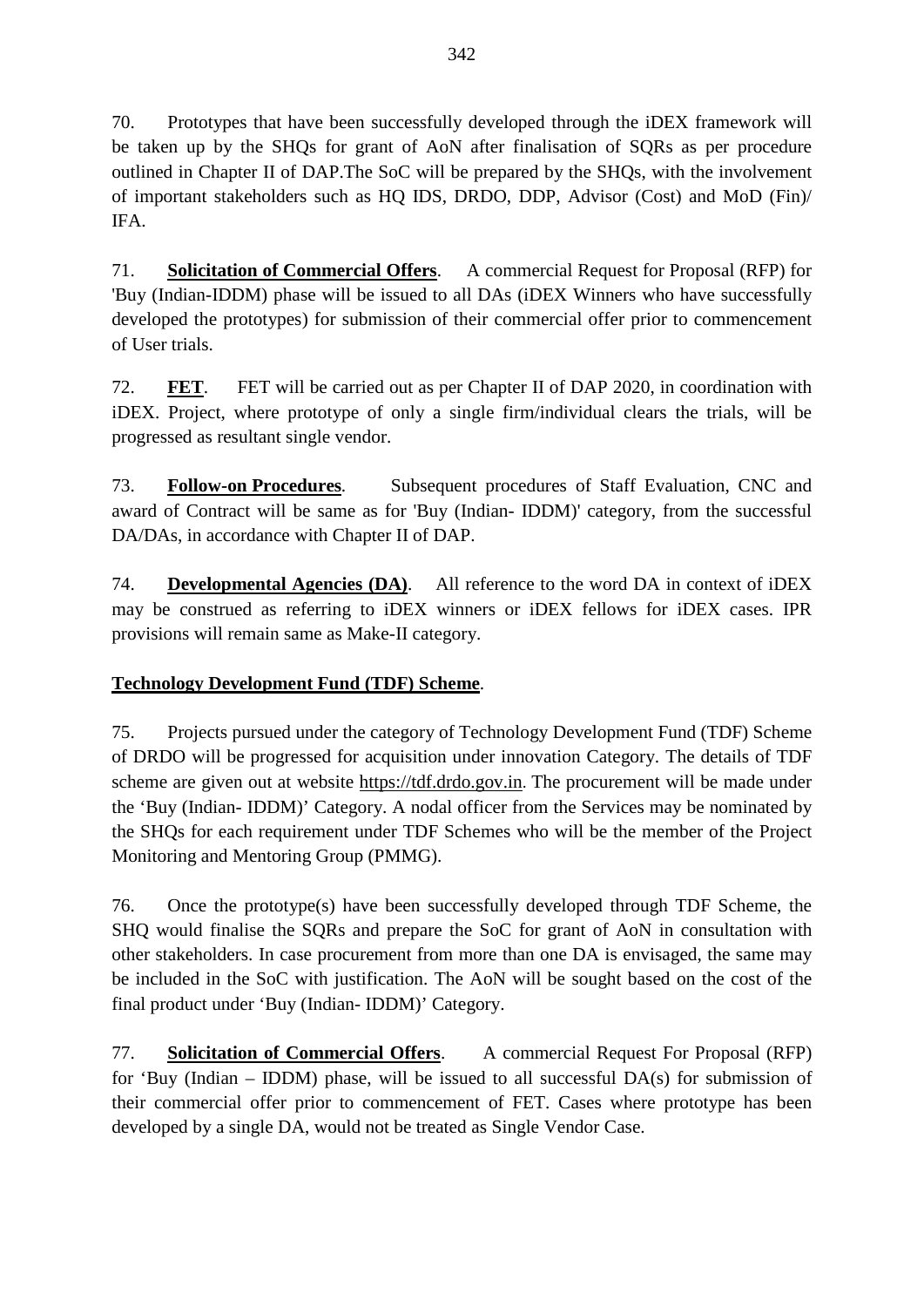78. **FET**. FET would be carried out by the SHQ in close consultation with PMMG and Directorate of TDF, DRDO as per Chapter II of DAP.

79. **Follow-on Procedures**. Subsequent procedures of Staff Evaluation, CNC and award of Contract will be same as for 'Buy (Indian- IDDM)' category, from the successful DA/DAs, in accordance with Chapter II of DAP.

80. **IPR of TDF Scheme**. Successful development under this scheme would result in the DAs jointly owning the IPR along with DRDO of the technology. Details are given in the Standard Operating Procedures (SOP) promulgated by DRDO for TDF.

## **Indigenous Development by Services through Internal Organisations**.

81. Products developed by Army Base Workshops, Naval Dockyards, Air Force Base Repair Depots and other service organisations for 'in house' requirements can be procured by the Services from these agencies under "Buy (Indian-IDDM)" or "Buy (Indian)" category with the approval of SPB. The total cost of proposed quantity of each item required by SHQ under this procurement will be within the delegated powers of the SHQ. The costing of such proposals will be vetted by the IFA with the respective Services. SHQ can carry out user trials for the equipment without issue of RFP. Procurement of the equipment will be done by the services by placing indents.

82. Where the innovation is achieved within the Services, the concerned personnel/organisation may be allowed to file and hold the patent.

## **Miscellaneous**.

83. **AoN.** AoN for Innovation cases will be valid for six months. For cases where RFP is not issued within six months from accord of AON, SHQ shall seek revalidation of the AoN with due justification, as per the prescribed procedure.

84. After successful development of Prototype, no changes should be suggested, which require re-designing of the systems/ sub- systems or technology upgrade. Such suggestions would only be considered and implemented in the subsequent/ follow-on models, if required. The user may however recommend minor modification with regard to ease of handling or maintainability.

85. In 'Innovation' Categories, even if a single individual or a firm develops the prototype, it will be progressed as Resultant Single Vendor.

86. **Time Overrun**. Approval of extension of timelines for any project under innovation categories may be accorded by CISC/VCOAS/VCNS/DCAS/DG (ICG) based on the recommendations of PFT/nodal agency.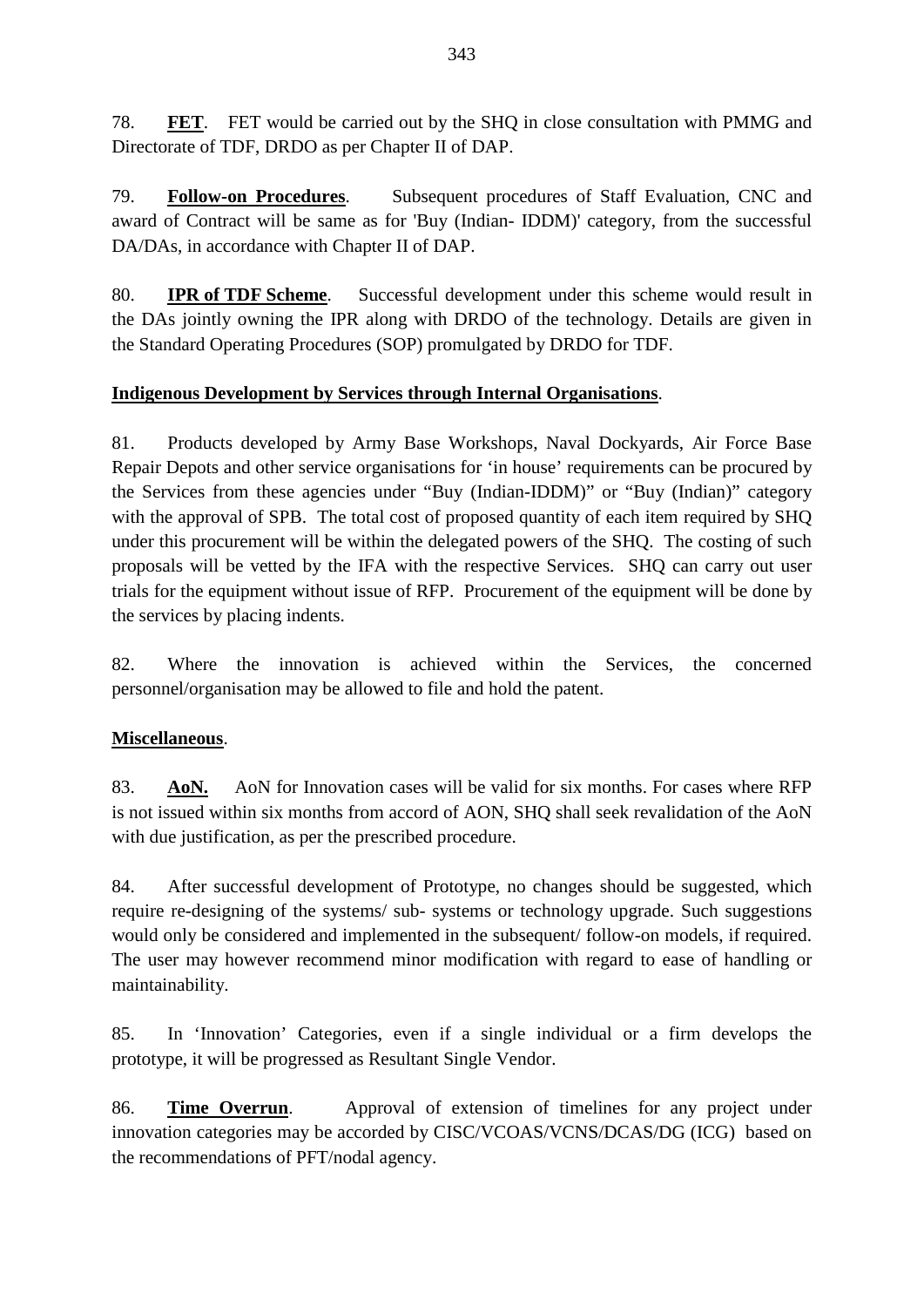87. **Buyer Nominated Equipment/Buyer Furnished Equipment (BNE/BFE)**. SHQ will have the option to procure or incorporate products that have matured through the aforesaid innovative processes as BNE/BFE in future procurement cases, where applicable. These would not be considered as Single Vendor Cases. However, SHQ should seek for multivendor options in such cases, if feasible, before progressing the case as Single Vendor Case.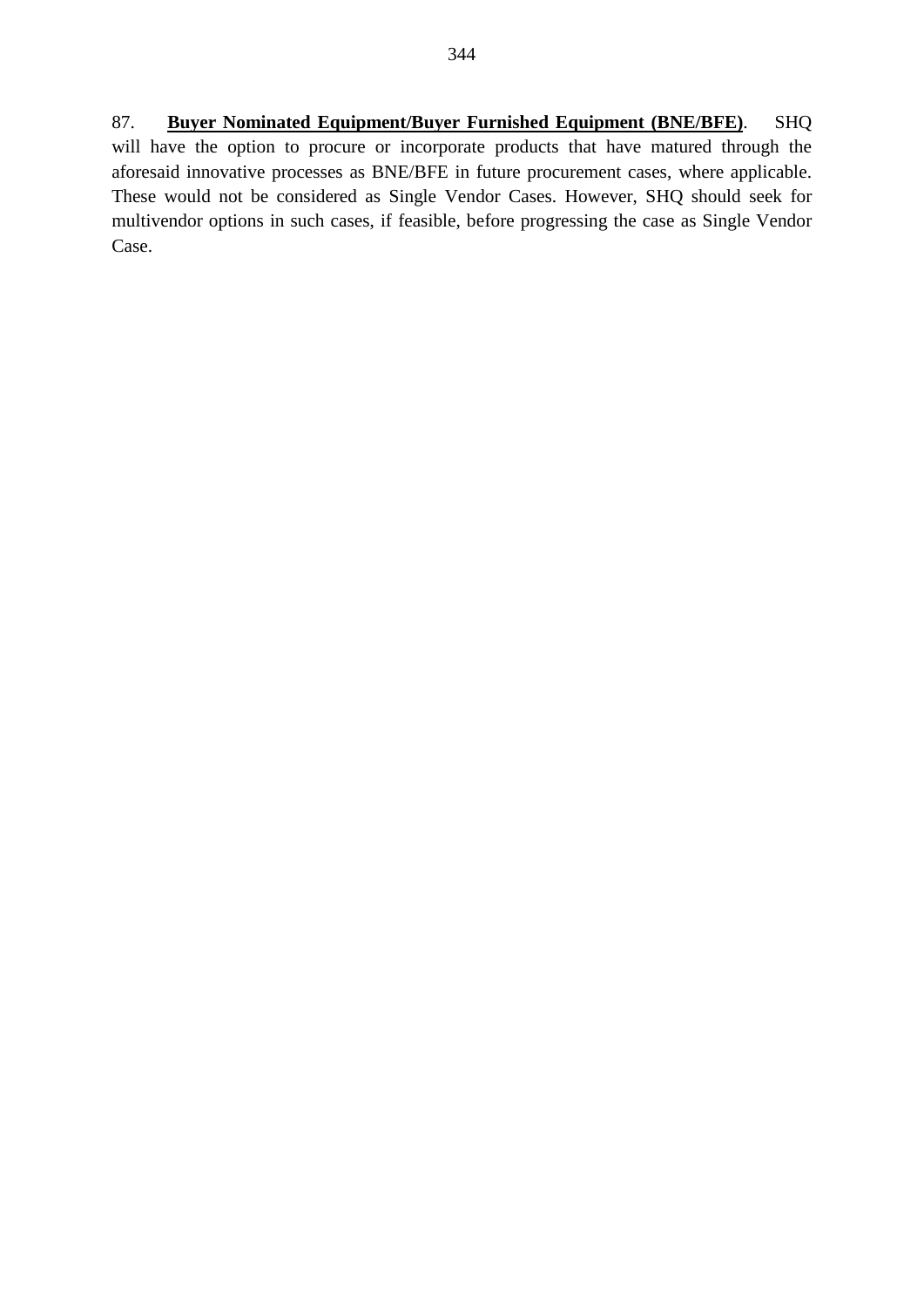#### **Appendix A to Chapter III**

(Refers to Paragraph 31(m) of Chapter III)

#### **FLOWCHART: MAKE – I**



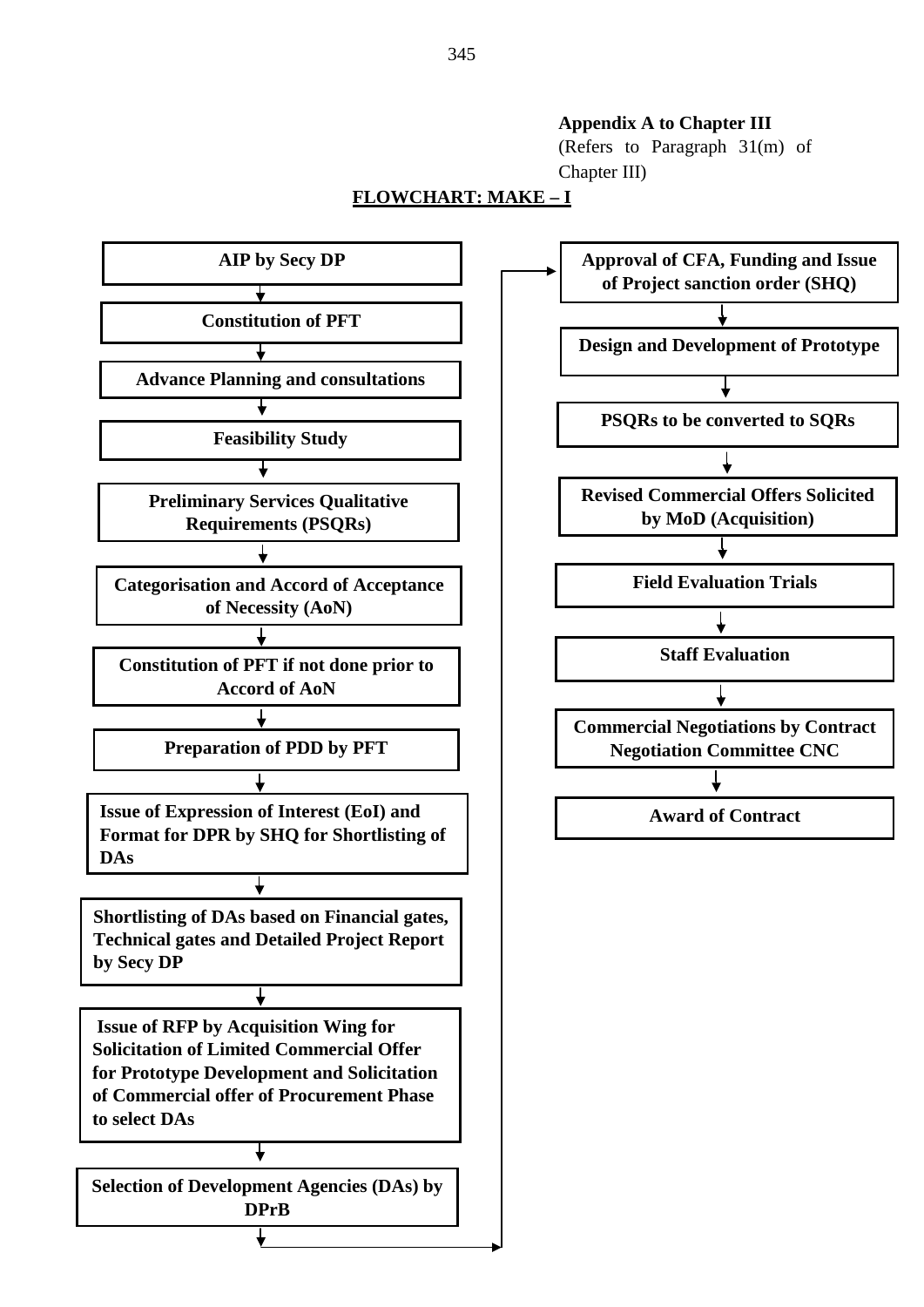**Appx B to Chapter III**

(Refers to Paragraph 50(l) of Chapter III)

#### **FLOWCHART : MAKE – II & III**

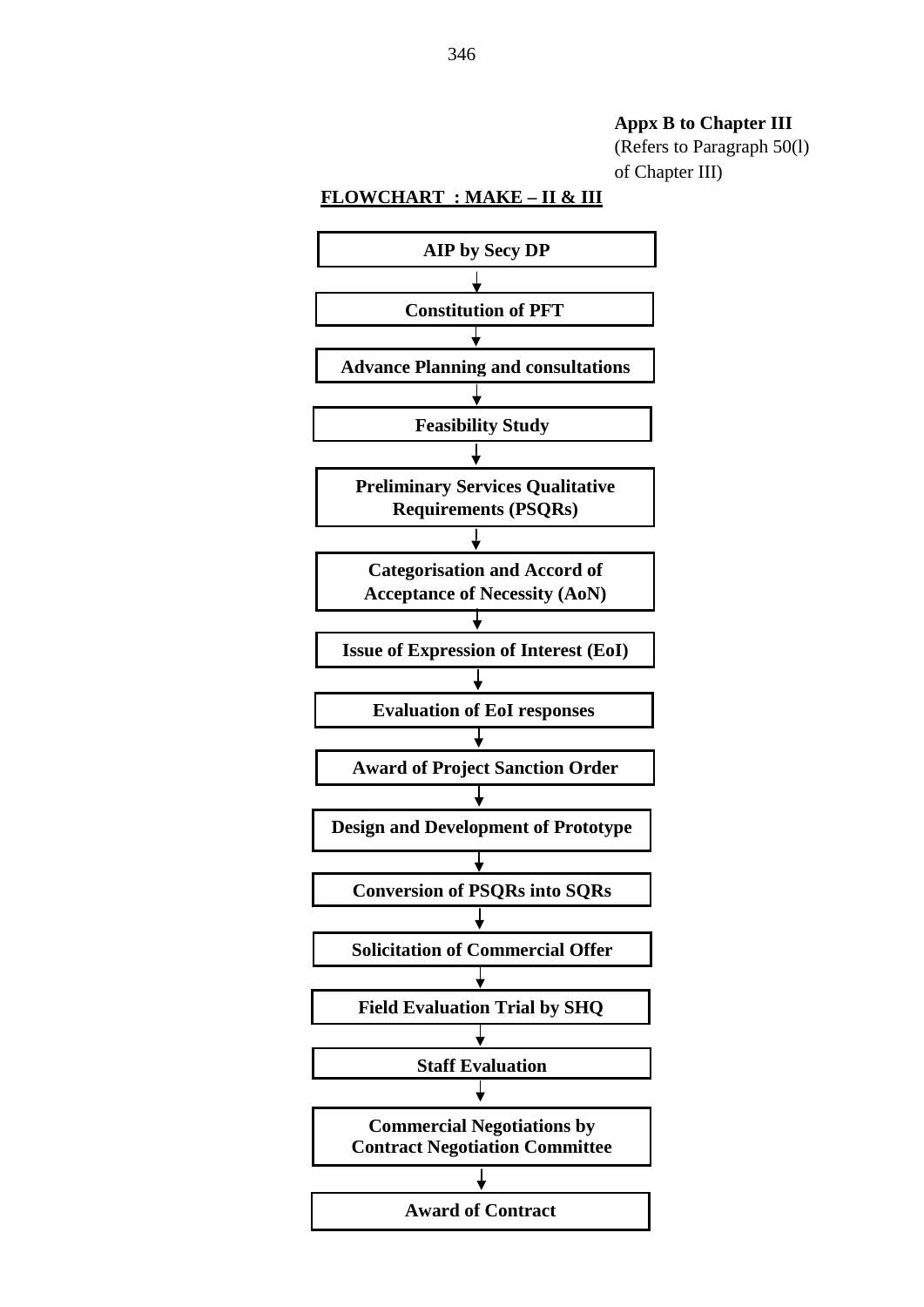**Appendix C to Chapter III**  (Refers to Paragraph 26(f), 31(f) & 36 of Chapter III)

## **DELEGATED FINANCIAL POWERS OF CFA FOR 'MAKE I' AND 'INNOVATION' CATEGORIES (Cumulative Cost of Two Prototypes and based on 70% Government Funding)**

# **Description CFA Financial Limit** Project Cost for Prototype Development Phase CISC/VCOAS/VCNS/ DCAS/DGICG Upto 50cr Project Cost for Prototype Project Cost for Frototype<br>
Secretary (DP) 50-250cr<br>
Secretary (DP) 50-250cr Project Cost for Prototype Project Cost for Frototype<br>
RM 250-400cr Project Cost for Prototype Project Cost for Frototype<br>Development Phase RM & FM 400-500cr Project Cost for Prototype Project Cost for Frototype<br>Development Phase CCS Above 500cr

**Note: The financial powers are amount required for prototype development for each project inclusive of all DAs**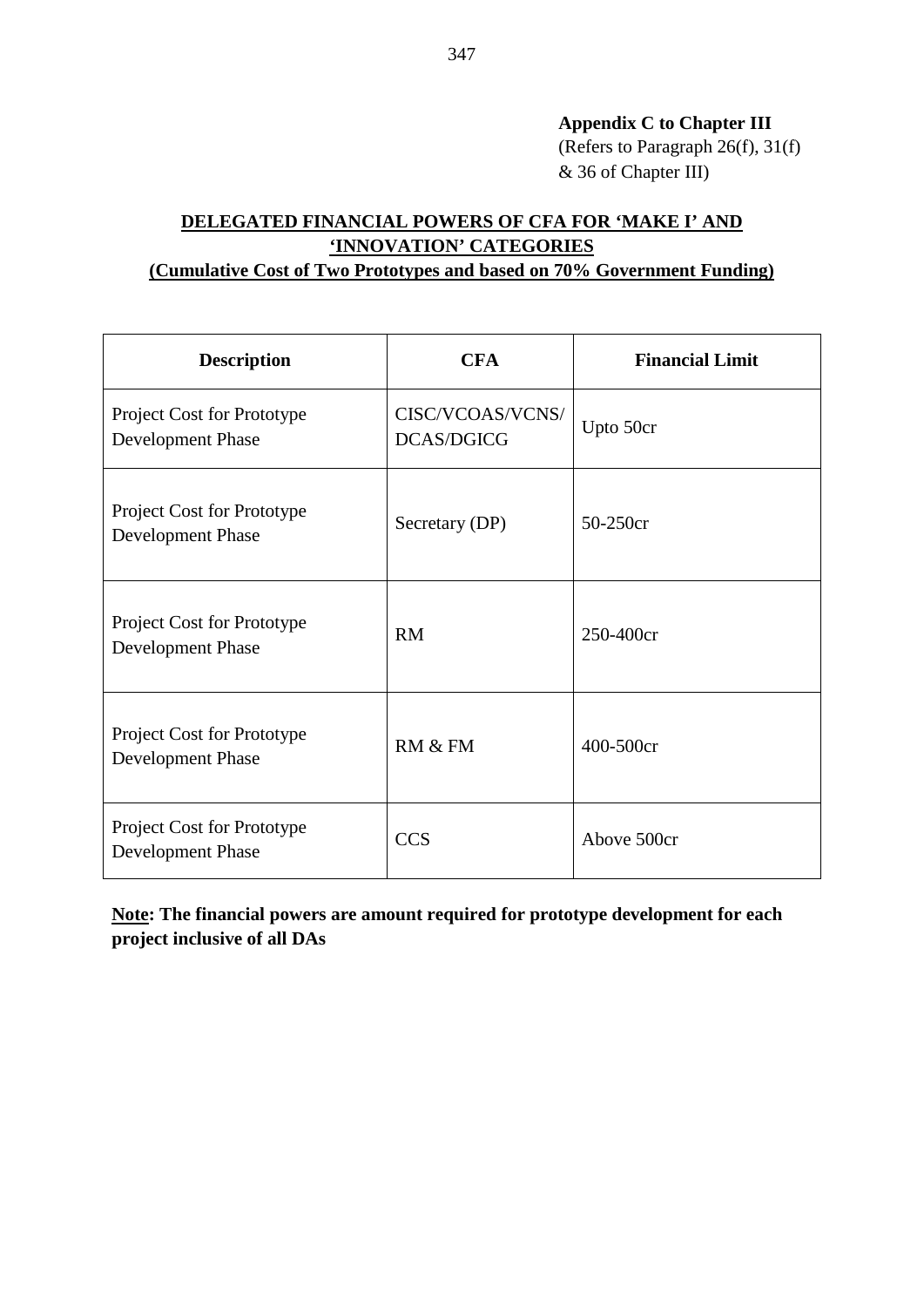## **Appendix D to Chapter III**

(Refers to Paragraph 31(g) of Chapter III)

## **PHASES IN DESIGN AND DEVELOPMENT OF PROTOTYPE FOR MAKE-I SUB-CATEGORY**

The Design and Development stage under Make-I projects is expected to undergo the following phases: -

| <b>Phase</b> |                             | <b>Activities</b>                                                                                                                                                                                                                                                                                          | <b>Remarks</b>                                                                                                                                                                                                                                                                                          |
|--------------|-----------------------------|------------------------------------------------------------------------------------------------------------------------------------------------------------------------------------------------------------------------------------------------------------------------------------------------------------|---------------------------------------------------------------------------------------------------------------------------------------------------------------------------------------------------------------------------------------------------------------------------------------------------------|
| (a)          | Project Definition          | Mobilisation of initial<br>$\bullet$<br>start-up resources,<br>including development<br>laboratories                                                                                                                                                                                                       | As specified in the DPR                                                                                                                                                                                                                                                                                 |
| (b)          | <b>Preliminary Design</b>   | Establishment of<br>design parameters for<br>configuration,<br>performance in<br>compliance with user<br>requirements                                                                                                                                                                                      | <b>Tests</b><br>studies<br>and<br>to<br>be<br>conducted must be specified                                                                                                                                                                                                                               |
| (c)          | <b>Detailed Design</b>      | Detailed design of<br>systems and sub-systems<br>down to all components<br>Finalisation of<br>specifications of various<br>equipment, systems, sub-<br>systems<br>Freezing and<br>ratification of PSQRs by<br><b>SHQs</b><br>Firming up of<br>engineering design<br>drawings/documents and<br>process plan | Acceptable<br>variances<br>in<br>٠<br>parameters may be indicated as<br>% or range.<br>Several critical design<br>$\bullet$<br>reviews may be needed to fine-<br>tune the designs.<br>Concerned SHQ/PFT is to<br>٠<br>provide platform/equipment/<br>interface details as approved at<br>the DPR stage. |
| (d)          | Fabrication/<br>Development | Manufacture of sub-<br>$\bullet$<br>assemblies in limited<br>numbers as agreed to in<br>DPR against total numbers<br>required for subsequent<br>stages.                                                                                                                                                    | Fabrication to be based on<br>final specifications arrived at in<br>Phase III (Detailed Design)                                                                                                                                                                                                         |
| (e)          | <b>Test and Analysis</b>    | Testing of several<br>components, systems and                                                                                                                                                                                                                                                              | Software<br>is<br>also<br>be<br>to<br>included in tests/analyses                                                                                                                                                                                                                                        |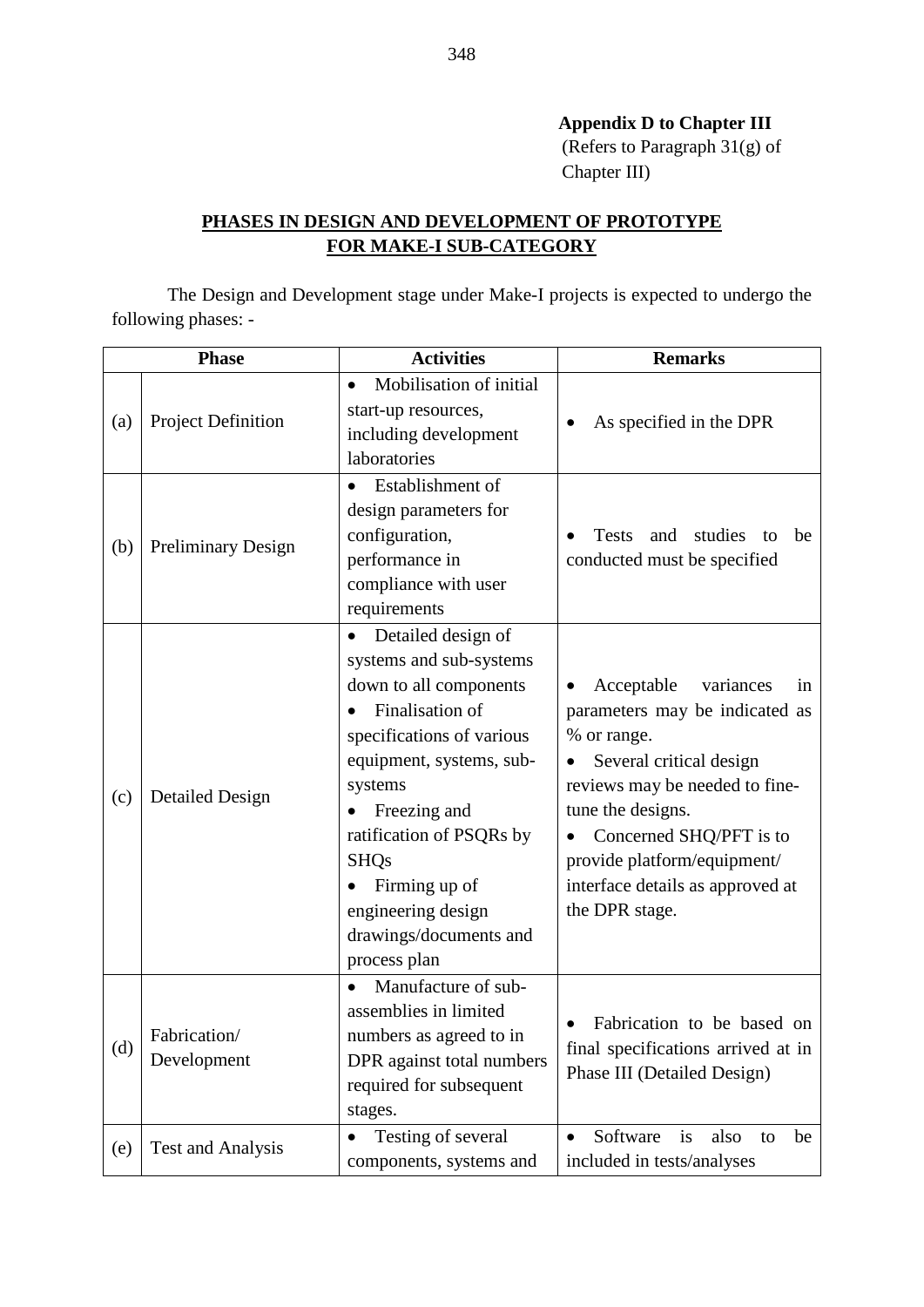|     |                        | sub-systems is to be<br>undertaken concurrent<br>with design                                                                                                      | Design testing through<br>$\bullet$<br>simulation can also be<br>undertaken                                                                                                                                                                                                                                                                                                                                                                                                                              |
|-----|------------------------|-------------------------------------------------------------------------------------------------------------------------------------------------------------------|----------------------------------------------------------------------------------------------------------------------------------------------------------------------------------------------------------------------------------------------------------------------------------------------------------------------------------------------------------------------------------------------------------------------------------------------------------------------------------------------------------|
|     |                        |                                                                                                                                                                   | Testing<br>may<br>require<br>specialised facilities<br>such as<br>firing ranges for proof firing,<br>etc. Laboratory and other in-<br>house facilities are to be made<br>available to the DA as approved<br>in the DPR.<br>Existing<br>Government<br>$\bullet$<br>Infrastructure for Trials, Testing<br>Inspection<br>be<br>made<br>and<br>available on Time Sharing or on<br>prescribed charges as defined in<br>the policy on the subject. The<br>procedure may be simplified for<br>ease of business. |
| (f) | Integration            | Integration of<br>$\bullet$<br>systems/sub-systems<br>Finalisation of<br>interface details and<br>performance and assembly<br>of modules/sub-systems              | System integration testing in<br>accordance with approved test<br>procedures is to be progressed<br>concurrently                                                                                                                                                                                                                                                                                                                                                                                         |
| (g) | Performance Evaluation | Technical and limited<br>$\bullet$<br>field trials of the prototype<br>Changes in design may<br>be needed until final<br>proving and meeting of<br>essential SQRs | DA and PFT are to assess<br>performance<br>against<br>stated<br><b>SQRs</b><br>Subject to time limits<br>$\bullet$<br>approved in DPR.                                                                                                                                                                                                                                                                                                                                                                   |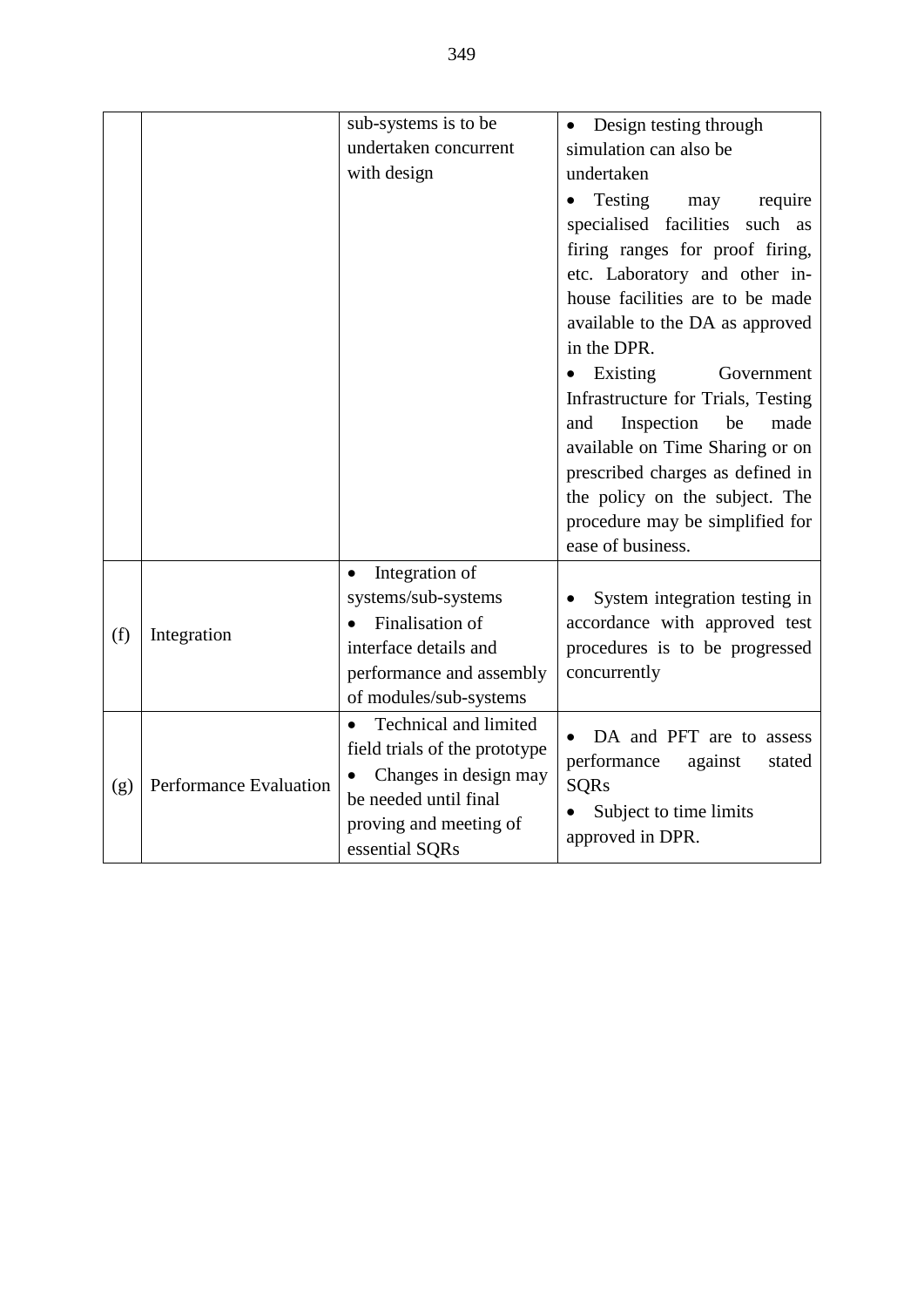#### **Appendix E to Chapter III**

(Refers to Paragraph 32 of Chapter III)

#### **PROJECT DEFINITION DOCUMENT (PDD): AN ILLUSTRATIVE FORMAT**

The PDD would be prepared by the PFT in consultation with DAs. It could contain the following: -

- (a) Brief description of the project.
- (b) PSQRs.
- (c) System requirements and functionalities.
- (d) Major components of the proposed system.
- (e) Maintenance and operational philosophy.
- (f) Testing.
- (g) Documentation.
- (h) Life cycle management.
- (j) Feasibility study details.
- (k) Milestones.
- (l) Phases of implementation.
- (m) Technology demonstrators, if any.
- (n) BFE required for development/Testing.
- (o) Foreclosure Criteria**/**Risk management.
- (p) Safety and security aspects.
- (q) Phase wise induction schedule.
- (r) Time frames for execution of the project.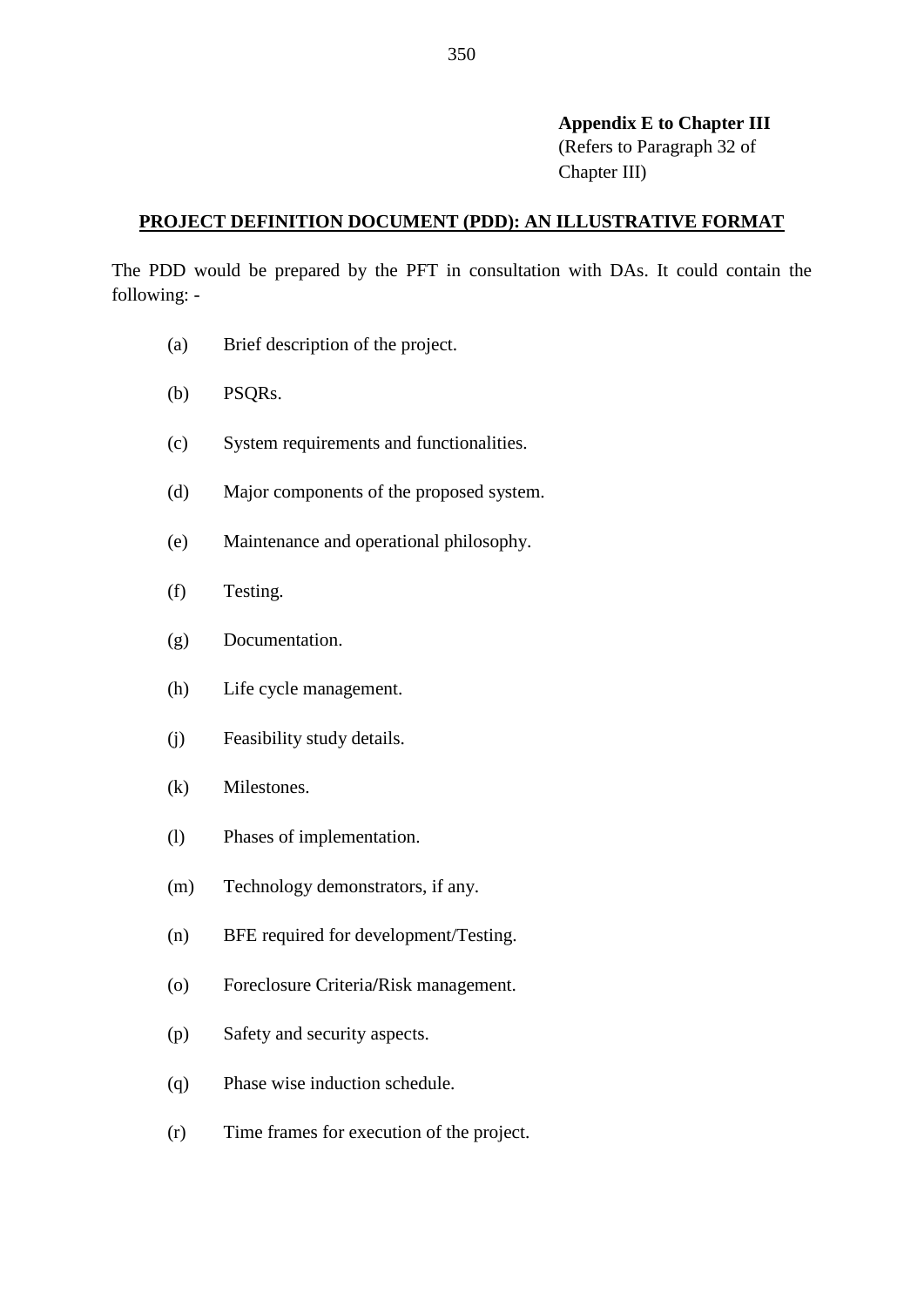Chapter III)

## **EXPRESSION OF INTEREST (EoI): AN ILLUSTRATIVE FORMAT FOR MAKE I PROJECTS**

1. General information about the product/equipment/system, number of systems required (for the prototype development phase and Buy (Indian-IDDM) phase), Life span, estimated financial aspects, performance/capabilities sought, security features, IPR aspects, payment aspects with linkage to milestones, grounds on which EoI respondent can be disqualified, grounds for blacklisting by any Indian government agency (of domestic/foreign technology partner), and product audit by nominated agencies of government etc.

2. Technical requirements of the project with proposed specifications and expected tolerance limits of various parameters.

3. Guidelines in vogue for formation of Association of Persons (AoP) i.e. consortium.

## 4. **Financial Eligibility Criteria(Suggested)**.

(a) The entity needs to be registered for minimum five years; three years in the case of MSMEs.

(b) The entity shall have long-term issuer credit rating equivalent to Credit Rating Information Services of India Limited (CRISIL) or ICRA Limited **"BBB" accorded** by Reserve Bank of India (RBI) / Securities Exchange Board of India (SEBI) approved agencies. In case of MSMEs, the minimum rating should be 'SME-4'. Rating report should not be older than 12 (twelve) months and be the latest available rating.

(c) The entity needs to be profitable for at least three out of the last five years; in case of MSME, it needs to be profitable (Profit after tax (PAT)) for at least one out of the last three years.

(d) **Net Worth**. Net worth of entities, ending  $31<sup>st</sup>$  March of the previous financial year, should **not be less than 5% of the estimated cost of the** project. Capital Acquisition cases where estimated cost is ₹ 150 Crores and below, Net worth of entities should not be **negative**.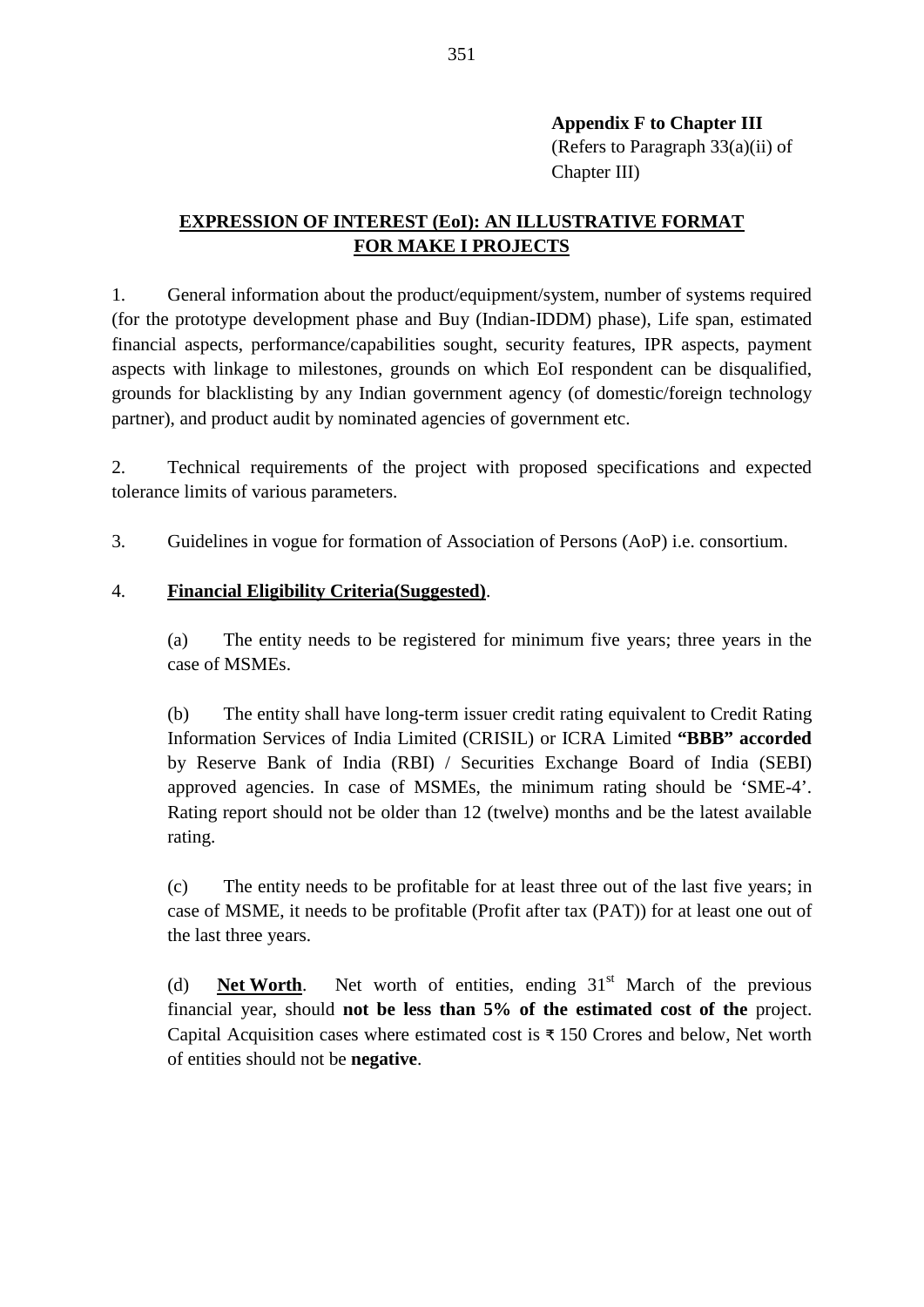5. In case the Net Worth criteria, and/or credit rating is considered high or low for the purposes of adequate EoI responses and or due to prevailing economic environment, the Feasibility Study/SHQ will work out specific financial gates for consideration of the AoN according authority at the time of seeking AoN. Specific notes for planning are as under: -

(a) *In case of wholly owned subsidiary/subsidiary of a company, the strengths of its holding company may be taken into account for the criteria referred at Paragraph 4, if the holding company provides the 'Holding Company Guarantee' as per the format prescribed at Annexure-III of Appendix F.* 

(b) *Guidelines for Putting on Hold, Suspension, Debarment and any other penal action on the Entities dealing with Ministry of Defence, as promulgated by Government from time to time, will be applicable on procurement process and bidders.* 

6. All aforesaid data relating to eligibility of companies for issue of an EoI shall need to be demonstrated at the close of the financial year preceding issue of EOI, except the requirement for profitable financial record as specified under Paragraph 4 (c) above, which needs to show profits in at least three years of the last five years preceding the issue of EOI.

### 7. **Technical Eligibility Criteria(Suggested)**.

(a) **Integration Capability**. For large and complex projects (particularly under Make-I category), only companies with demonstrated technical capability of integration of "System of Systems", which refers to any system with multiple technologies of major systems in aerospace (including aircraft, helicopter, remotely piloted aircraft, spacecraft), ships and crafts, submarine, weapon systems (including command & control systems), etc, may be considered. To establish the same, the company should have:

(i) Successfully commissioned at least one project with a capital expenditure of not less than ₹ 500 Crores (Rupees Five Hundred Crores only) on each such plant/project.

#### OR

(ii) Successfully signed at least one contract in the product or related domain (eg. Aerospace/ shipbuilding/ armoured fighting vehicles/weapon systems / command & control systems, as the case may be) of value not less than ₹ 300 Crores (Rupees Three Hundred Crores), during the last seven (07) financial years.

(b) **Domain-Specific Criteria**. The minimum acceptable technical criteria in the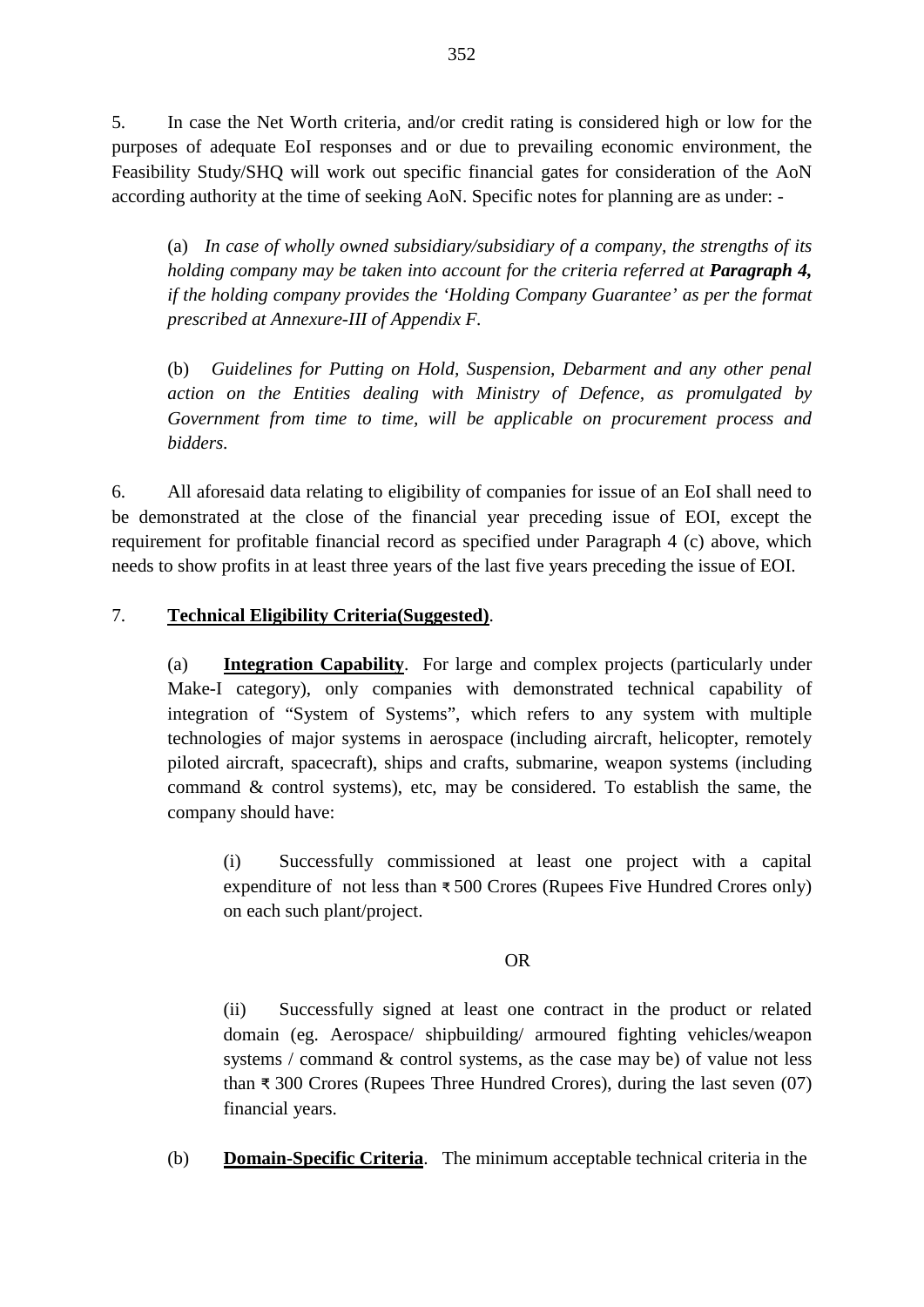product/solution domain are to be decided by SHQ in consultation with DDP. These could include, inter alia, the following:-

(i) Special static facilities necessary for development, fabrication or assembly of the product.

(ii) Design and manufacturing capabilities such as design simulators/software, tempering and machining, specialised welding technology, high-end control systems, etc.

(c) **MSME**. The Technical Gates for MSMEs will be decided on case to case basis by SHQ, contingent upon complexity of the project.

8. **Detailed Project Report (DPR)**. The DPR will be submitted by all vendors in response to EOI along with EOI. Format for submission of DPRs is attached as Appendix G.

9. Illustrative Details to be sought from EoI respondents: -

- (a) Outline features of the proposal.
- (b) Estimated Capital expenditure.
- (c) Roles, responsibilities and expertise details of consortium members, if any.
- (d) Role of foreign technology provider, if any.
- (e) Recommended stages/phases of development with priorities & time schedules.

(f) Requirement of specialised testing assistance where facilities are available only with government entities, DPSUs and DRDO/DGQA/DGAQA/DGNAI.

(g) Cost-sharing Aspects.

(h) Undertaking to furnish the cost of the final product during evaluation stage itself, once the final configuration of the end product under development is frozen.

10. Documents to be submitted by EoI respondents: -

(a) Information Proforma (all partners/collaborators) as per Annexure-I to Appendix-F.

- (b) Documents as per Annexure-II to Appendix-F.
- (c) Copy of MoUs with consortium partners, if applicable.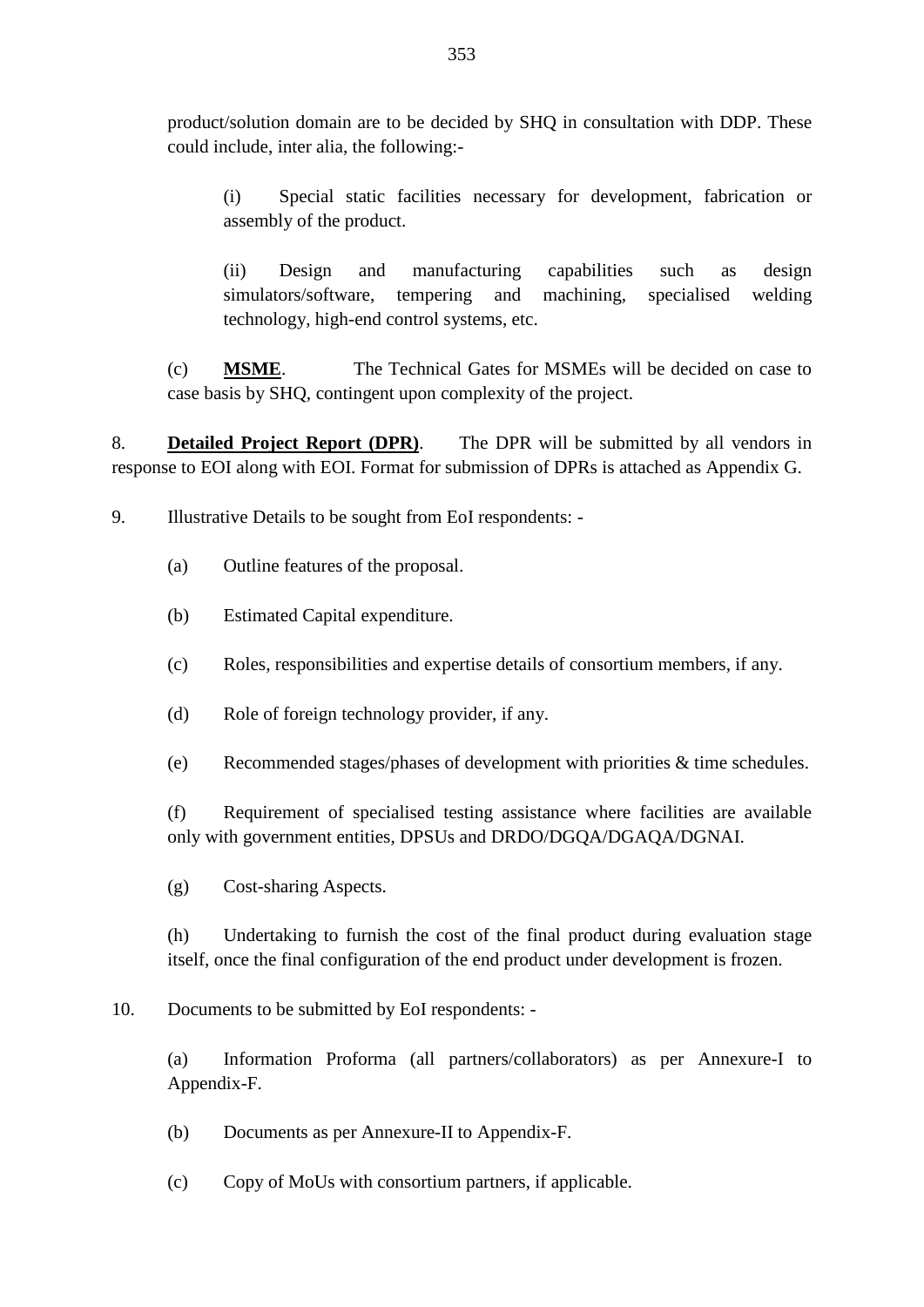#### **Annexure I to Appendix F**

(Refers to Paragraph 10(a) of Appendix F  $\&$  33(a)(v)) of Chapter III)

#### **INFORMATION PROFORMA: AN ILLUSTRATIVE LIST OF ELEMENTS**

#### 1. **General Information**.

- (a) Name of the Company.
- (b) Address of the Registered Office.
- (c) Category of Industry (Large Scale/Medium Scale/Small Scale).
- (d) Nature of Company (Public Limited/Private Limited).
- (e) CIN
- (f) Shareholding pattern.

#### 2. **Business Information**.

(a) Type/Description of current products.

(b) Products already supplied to Services/PSUs/DRDO/OFB/any other defence organisations

(c) Details of ISO, Quality Assurance and other Certification.

#### 3. **Technical Information**.

(a) Availability of area for factory (including covered, uncovered and bonded space).

- (b) Details of Developmental Facilities:-
	- (i) Manpower.
	- (ii) Inspection and Quality Control.
	- (iii) Laboratory and Drawing Office Facility.
- (c) Integration capabilities for system-of-systems projects.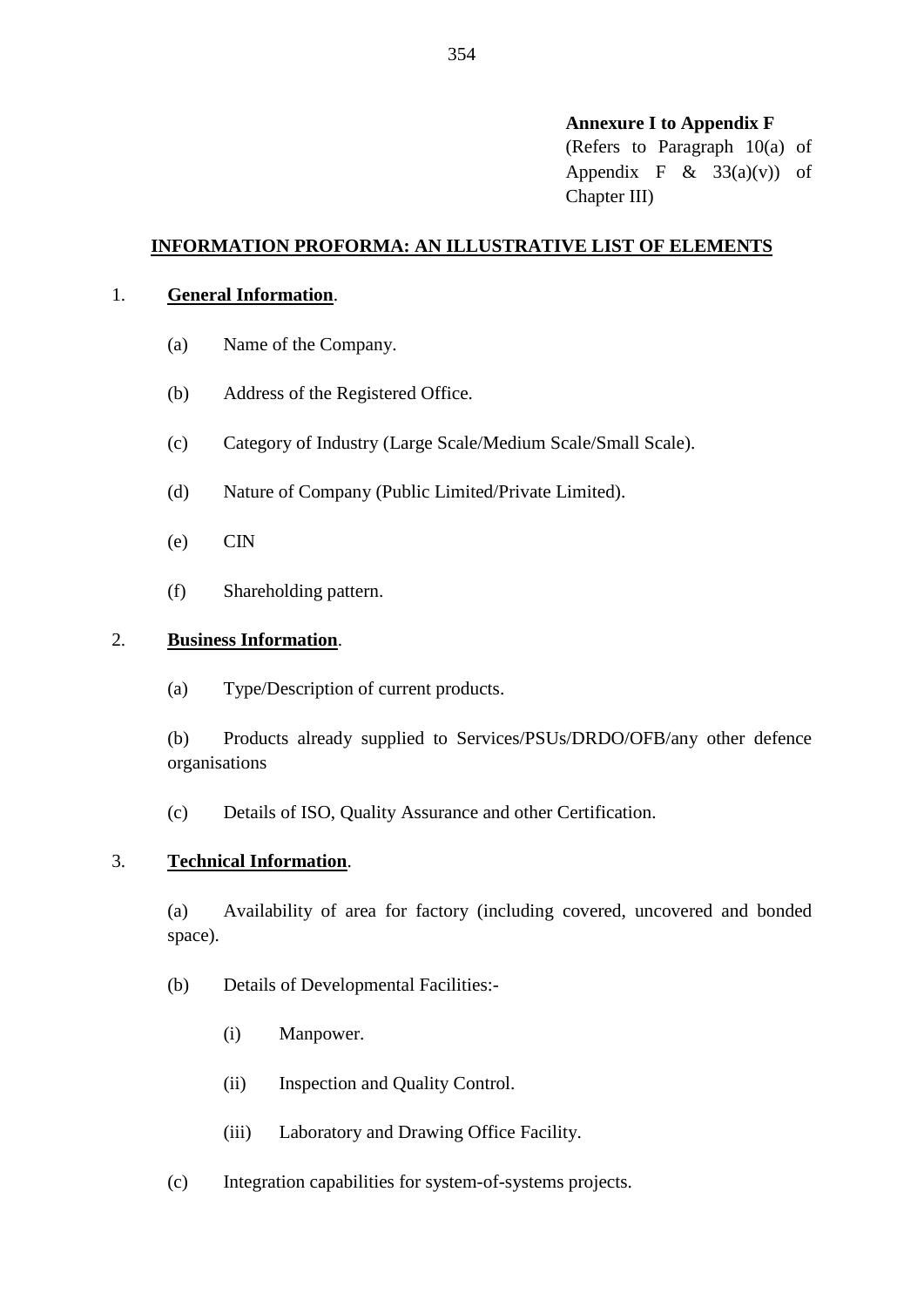(d) Capability criteria specific to the product/solution/technology being offered. (To be decided by SHQ in consultation with Acquisition Wing).

## 4. **Financial Information**.

- (a) Revenue and Net Profit during the last three Financial Years.
- (b) Present Net Worth of the Company.
- (c) Credit Ratings from RBI/SEBI approved agencies.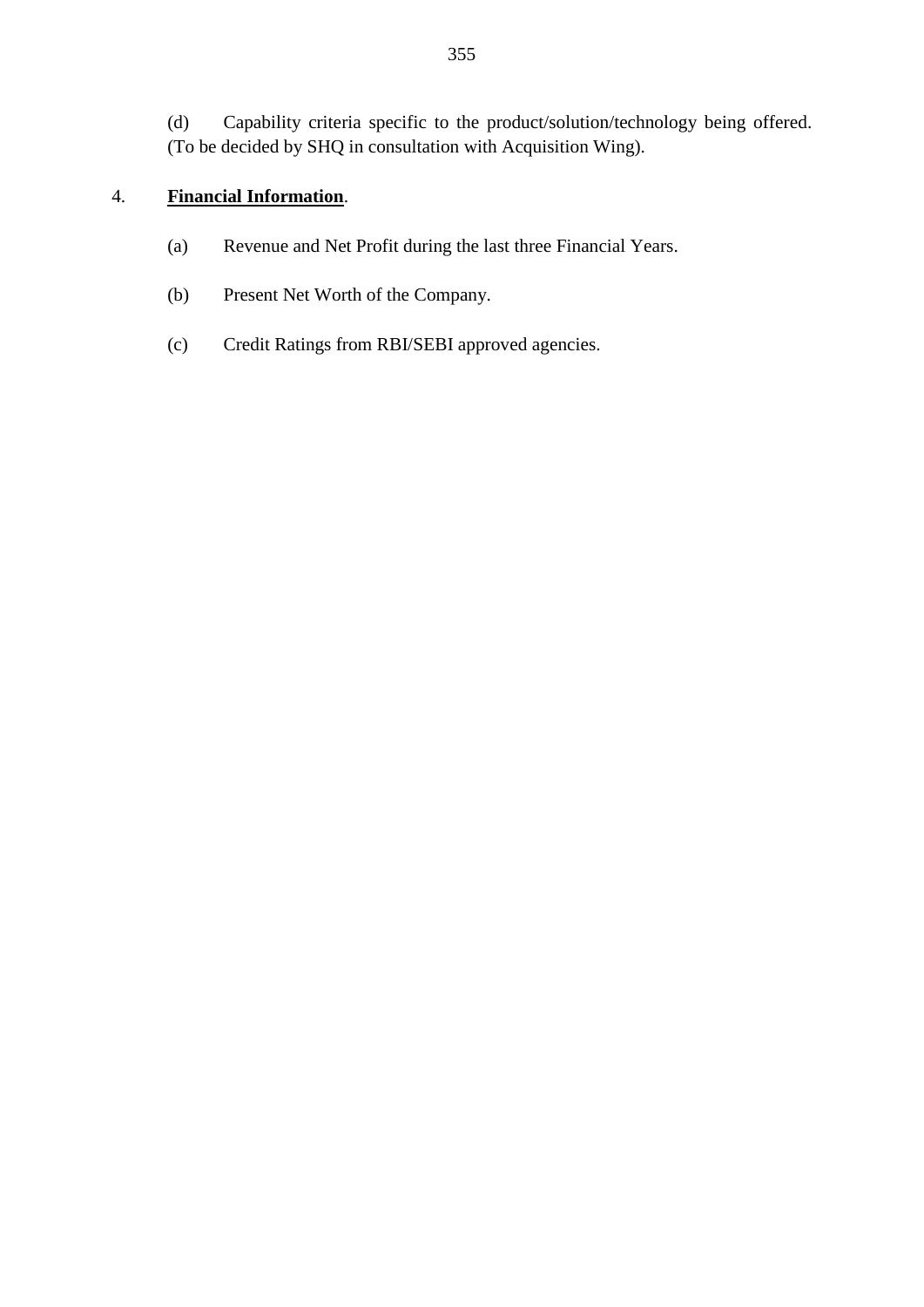#### **Annexure II to Appendix F**

(Refers to Paragraph 10(b) of Appendix F)

## **DOCUMENTS/INFORMATION TO BE SUBMITTED AS PART OF RESPONSES TO EoI : AN ILLUSTRATIVE LIST**

- 1. Latest Certificate of Incorporation by the Registrar of Companies (RoC).
- 2. Latest Memorandum of Association and Articles of Association of the Company.
- 3. Auditor certified data of company for:-
	- (a) Share holding pattern including details of FDI.
	- (b) Net worth.
	- (c) Annual Consolidated Turnover.
- 4. Credit Rating Certificate.
- 5. Copy of Association of Persons (AoP) Agreement.
- 6. Certificate for Technical Eligibility criteria.
- 7. Any other undertaking/affidavit as required by the MoD.

**Note**. The company/organisation is to certify the correctness of reply (ies) to this EoI on an undertaking signed by the authorised signatory.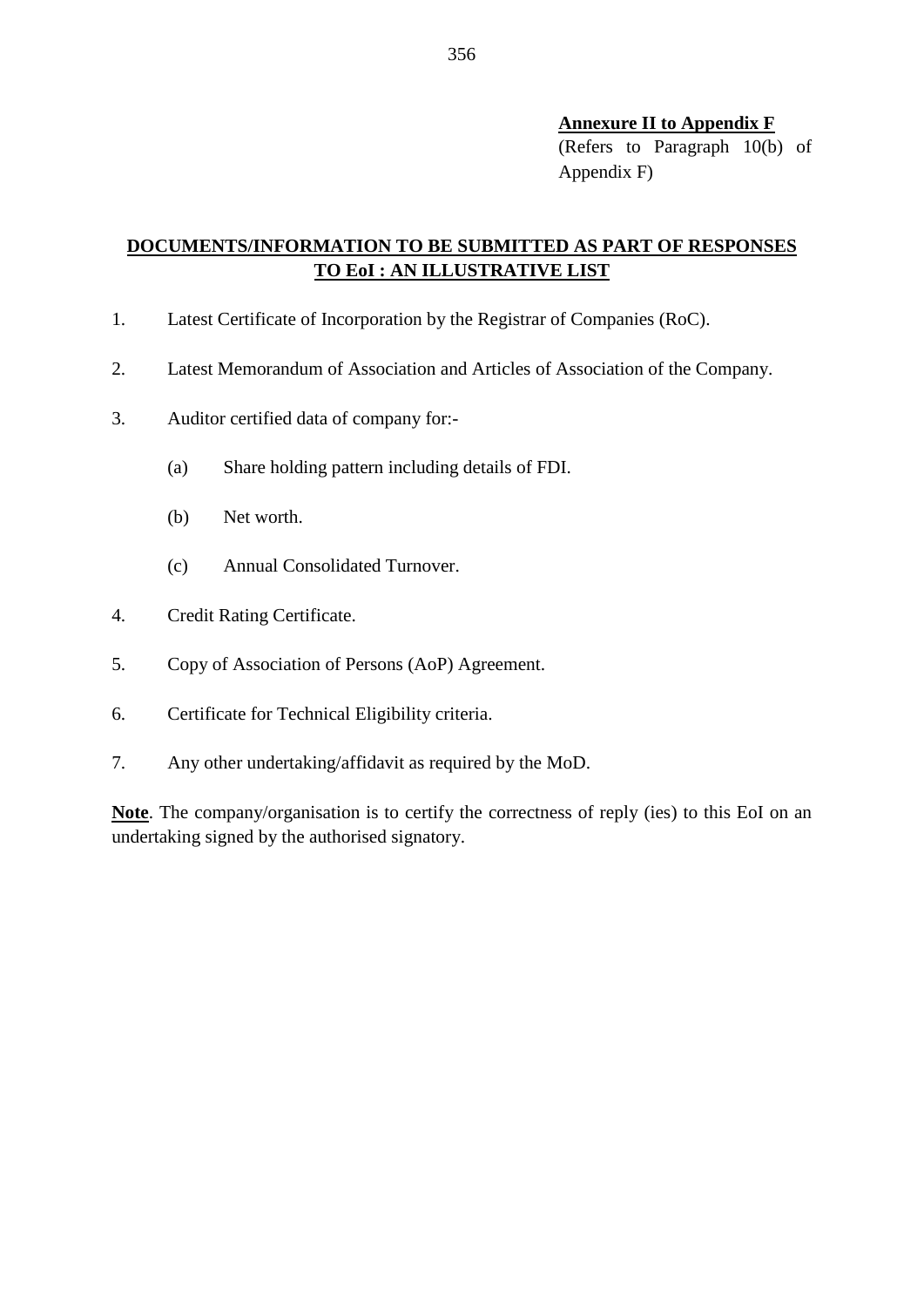## **Annexure III to Appendix F**

(Refers to paragraph 5(a) of Appendix F)

#### **Parent Company Guarantee format**

This GUARANTEE ("Guarantee") is issued on the \_\_\_\_\_ day of \_\_\_\_\_, \_\_\_ by **Example 2.1** a Company organised and existing under the laws of having its Registered Office at \_\_\_\_\_\_\_\_\_\_\_\_\_\_\_\_\_\_\_\_\_\_\_\_\_\_\_\_\_\_(hereinafter referred to as "Guarantor" and/or "\_\_\_\_\_\_\_\_\_\_\_\_\_\_\_\_\_\_"), at the request and/or behest of \_\_\_\_\_\_\_\_\_\_\_\_\_\_\_\_\_\_\_\_\_\_\_, a Company organised and existing under the laws of having its Registered Office at (hereinafter referred to as Wholly Owned Subsidiary/Subsidiary), in favour of "Ministry of Defence, Government of India" (hereinafter referred to as "Beneficiary" or "MoD").

#### **WHEREAS**

The Beneficiary floated a RFI/EoI dated inviting offers from Vendors for \_\_\_\_\_\_\_\_\_\_\_\_\_\_\_\_(purpose). The Vendor have submitted their quotation dated \_\_\_\_\_\_\_\_\_ and advised the Beneficiary that the Vendor is the subsidiary of the Guarantor. The Guarantor is ready and willing to give a Parent Company Guarantee (PCG) inter alia for the performance of their Subsidiary to the terms and conditions of the RFI/EoI and on failure to assume the said obligations. We, the Guarantor are hereby recording the terms and conditions governing our obligations under this Guarantee with the intent of being legally bound by the same and hereby agree, covenant and bind ourselves as follows: -

1. The Guarantor hereby irrevocably and unconditionally guarantees to MoD that its wholly owned Subsidiary/Subsidiary will perform its obligations under the terms and conditions of the EoI/RFI, if the contract is being awarded to them in future for \_\_\_\_\_\_\_\_\_\_\_ and agrees to provide further comfort letters/guarantees, if so desired by beneficiary, in terms of the RFI/EoI.

2. The Guarantor unconditionally and irrevocably guarantees to the Beneficiary that it will make available or cause to be made available to the Wholly Owned Subsidiary/Subsidiary all financial, technical and other resources required to ensure that the Wholly Owned Subsidiary/Subsidiary can carry out its obligations as per the RFI/EoI terms and conditions and that the Wholly Owned Subsidiary/Subsidiary at all times fully and effectively discharge its obligations under the terms and conditions of RFI/EoI, including by discharging the obligations within the time and cost so stipulated.

3. The Guarantor hereby agrees that if the Wholly Owned Subsidiary/Subsidiary shall in any respect commit any breach or fails to fulfil any of the terms of the Contract/EoI/RFI or complete it in all respects or if there is a failure to make any supplies or if any material, equipment or machinery under the contract so supplied is not of the required specifications or does not perform as envisaged under the contract, then the Guarantor will forthwith perform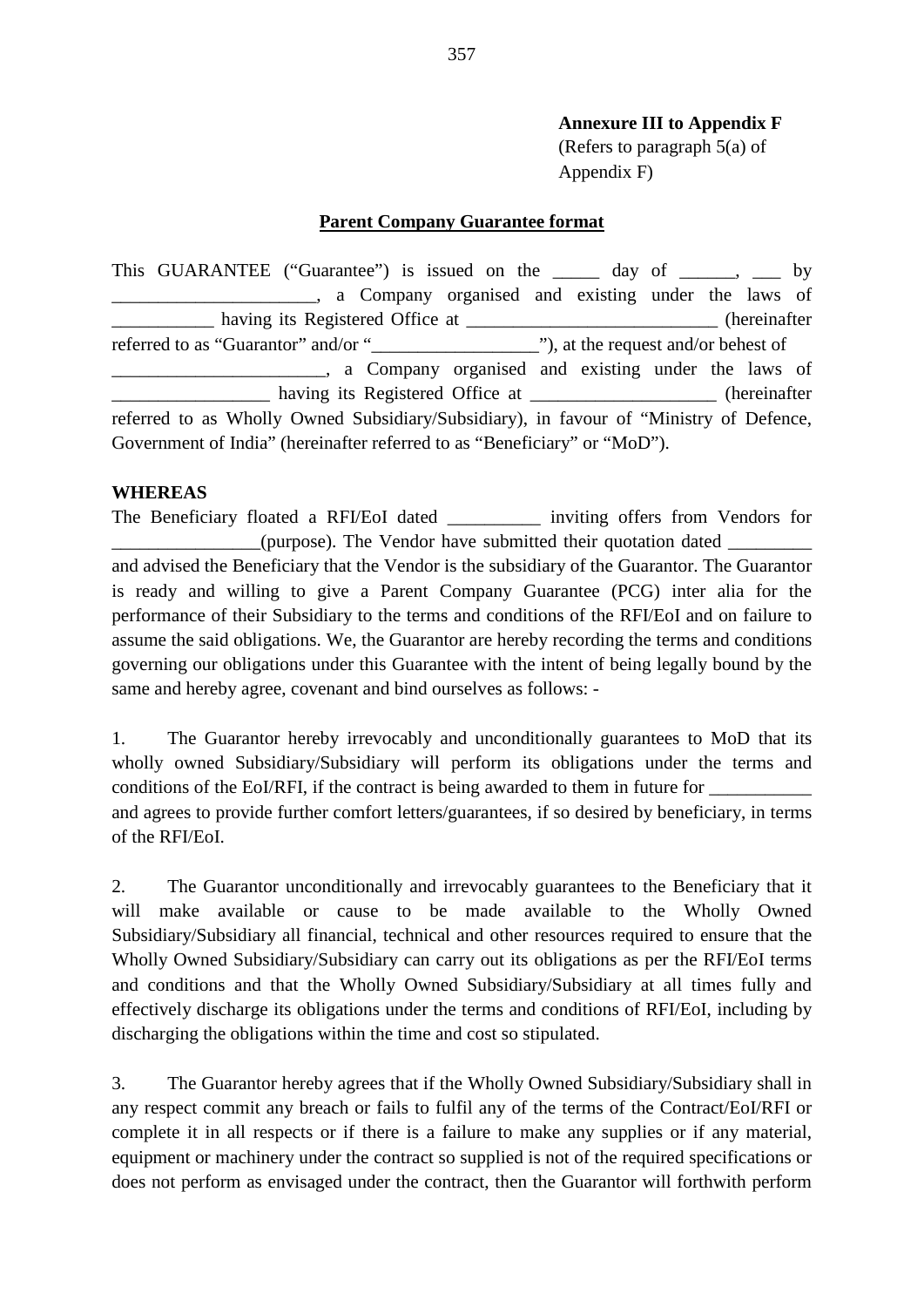the same and fulfil all the obligations required under tender terms & conditions on behalf of their Wholly Owned Subsidiary/Subsidiary, without any extra cost and time implications.

4. The Guarantor further undertakes to indemnify all losses, damages, expenses, claims, costs and proceedings which may be suffered or incurred by Beneficiary due to the failure or breach on the part of its Wholly Owned Subsidiary/Subsidiary.

5. The Guarantor assures and undertakes that during the term of the contract or of any guarantee for performance as per the contract, the Wholly Owned Subsidiary/Subsidiary shall continue to be the \*(name of the company)----/Subsidiary/a wholly owned subsidiary of the Guarantor and the Guarantor's liability shall not be affected due to any incapacity or lack of power or legal personality or change in the status of the Wholly Owned Subsidiary/Subsidiary or the Guarantor.

6. The Guarantor's liabilities under this Guarantee shall not exceed the liability of the Wholly Owned Subsidiary/Subsidiary under the tender terms and conditions but this shall in any manner not affect the Guarantor's own responsibilities and liabilities under the Guarantee.

7. The obligation of the Guarantor shall take effect from the date of this Guarantee and shall remain in full force until all the obligations of the Wholly Owned Subsidiary/Subsidiary have been fully performed and discharged and/or all sums of money payable to Beneficiary have been fully paid under the contract being entered into by Beneficiary with the Wholly Owned Subsidiary/Subsidiary. The Guarantor further undertakes to perform forthwith without insisting on any proof of breach of Contract by its Wholly Owned Subsidiary/Subsidiary and purely relying on Beneficiary" s written demand.

8. The liabilities of the Guarantor shall not be discharged, diminished or otherwise affected by:-

(a) Any change in the Articles of Association or Bye-Laws or constitution of the Wholly Owned Subsidiary/Subsidiary or the Guarantor.

(b) Any time, indulgence, waiver or consent given to Wholly Owned Subsidiary/Subsidiary by the Beneficiary.

(c) Any amendment to the Contract or any security or other guarantee or indemnity to which Wholly Owned Subsidiary/Subsidiary has agreed.

(d) The dissolution, amalgamation, reconstruction or reorganisation of Wholly Owned Subsidiary/Subsidiary or Guarantor.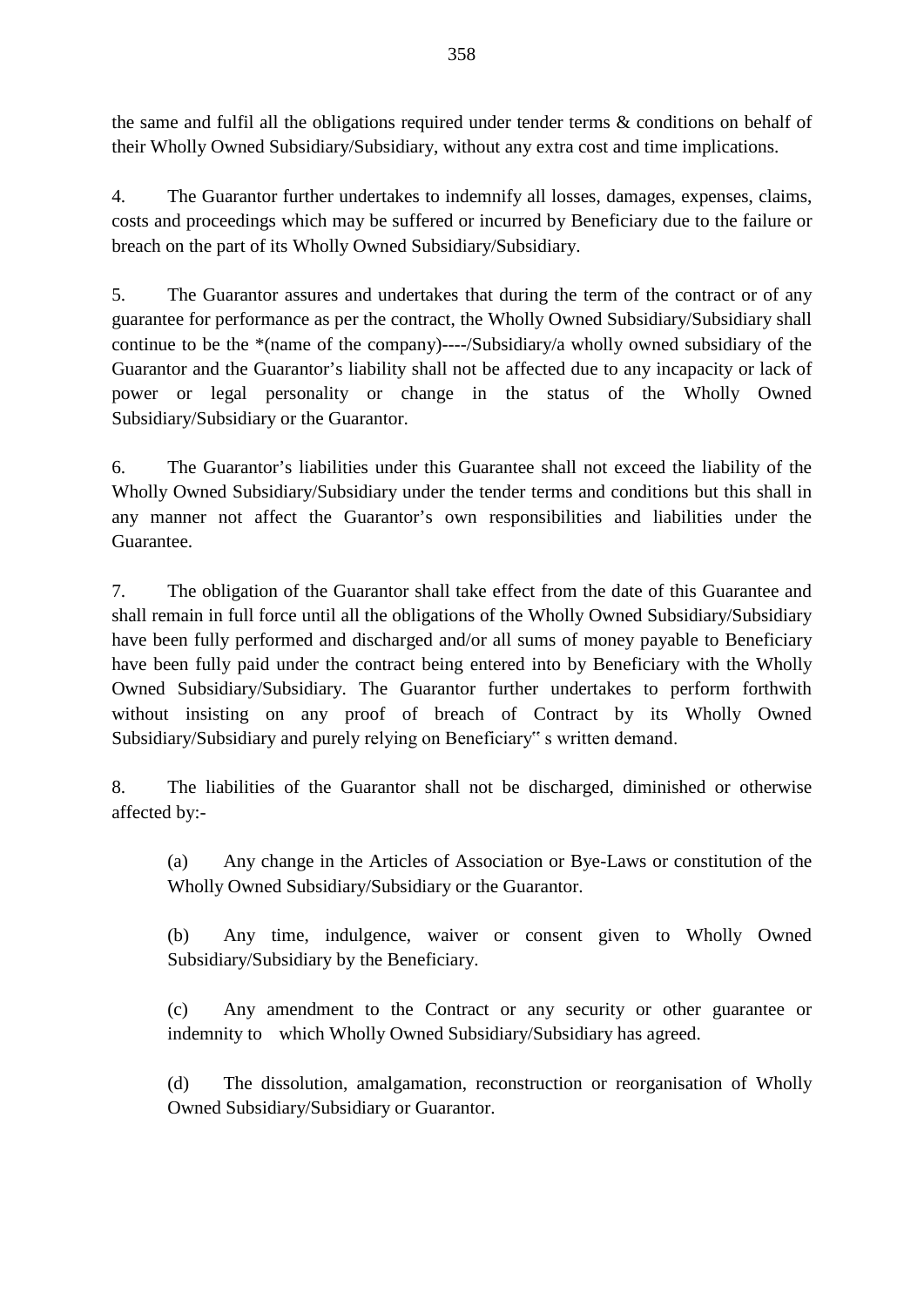9. **Notice**. Any notice, demand, declaration or other communication to be given by the Beneficiary or the Guarantor to the other shall be in writing, in English language and delivered in person or by Courier Services or by Facsimile or by E-Mail to the address given below:-

| <b>For Guarantor</b>   |  |
|------------------------|--|
| <b>Attention of</b>    |  |
| <b>Mailing Address</b> |  |
| <b>Email Address</b>   |  |
| Fax No.                |  |
| <b>For Beneficiary</b> |  |
| <b>Attention of</b>    |  |
| <b>Mailing Address</b> |  |
| <b>Email Address</b>   |  |
| Fax No.                |  |

10. **Governing Law And Jurisdiction.** This Guarantee shall be exclusively governed by and construed in accordance with the laws of India without giving effect to the principles of conflict of laws therein. No party shall take a plea that any forum is inconvenient. It may been forced in terms of the Indian laws.

11. **Dispute Resolution.** Any dispute arising out of or in relation to this Guarantee shall be resolved by arbitration of a sole arbitrator to be appointed as per the rules set out in the RFI/EoI.

12. This Guarantee may be executed in one or more counterparts, all of which shall be read and construed as one document and any fax copy or scanned copy or print of a scanned copy of a signed Guarantee shall be deemed to be an original signature.

13. No modification, alteration or amendment of this Guarantee or any of its terms or provisions shall be valid or legally binding unless the Beneficiary consents to the same in writing.

14. No failure to take any action with respect to a breach of this Guarantee or a default by any other party shall constitute a waiver of the Beneficiary's right to enforce any provision of this Guarantee or to take action with respect to such breach or default or any subsequent breach or default.

15. Waiver of any breach or failure to comply with any provisions of this Guarantee shall not be construed as, or constitute, a continuing waiver of such provision, or a waiver of any other breach of or failure to comply with any other provision of this Guarantee, unless any such waiver has been consented to by the concerned party in writing.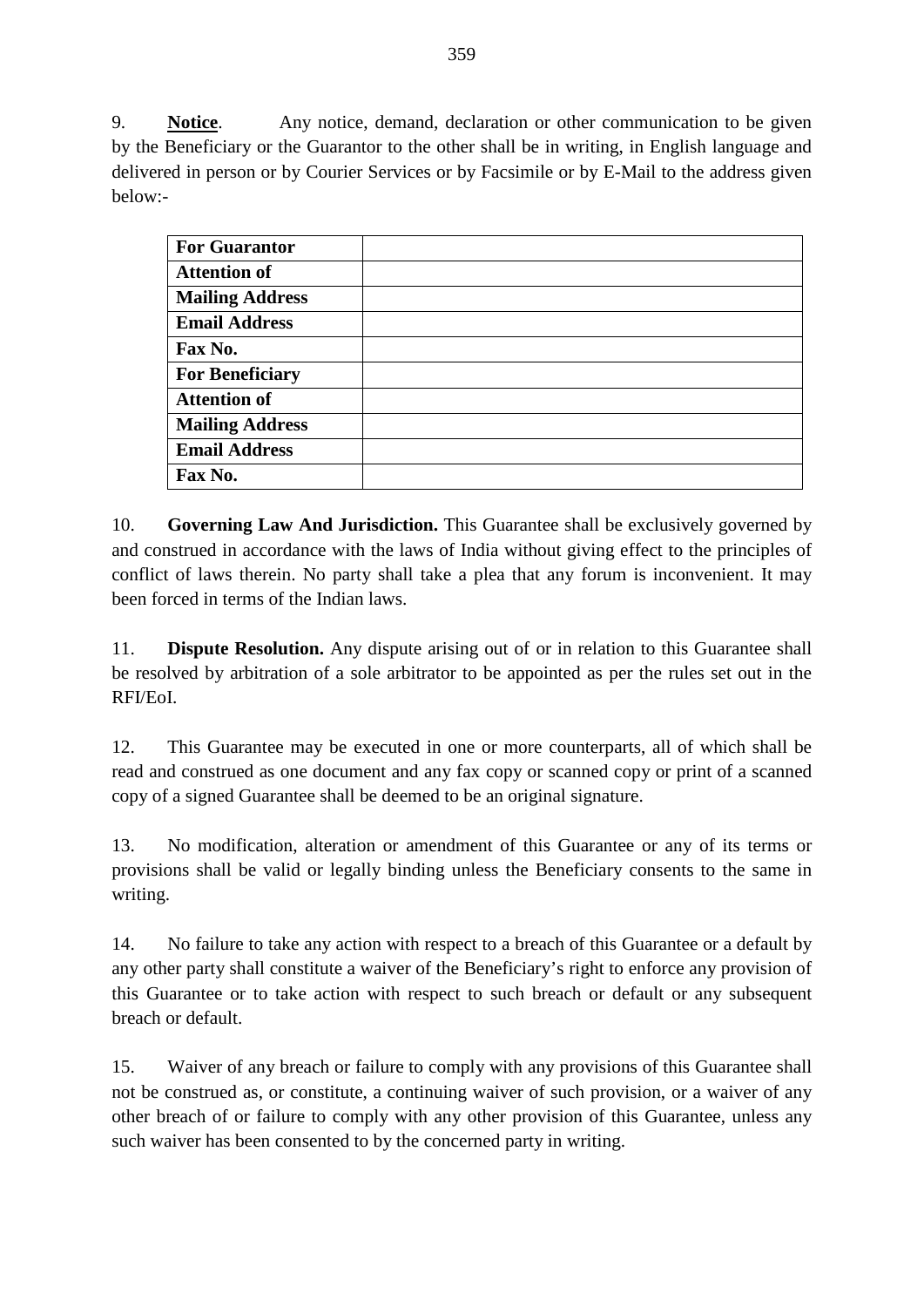16. This document has been executed by a duly authorised signatory on behalf of the Guarantor having the requisite power to do so.

**IN WITNESS WHEREOF** the Guarantor has duly executed this Guarantee as at the date first

above written.

**For and on behalf of Guarantor,**

**\_\_\_\_\_\_\_\_\_\_\_\_\_\_\_\_\_\_\_\_\_\_\_\_\_\_ Witness (Signature) Signature : Name : Designation : Date :**

**\*\*\*\***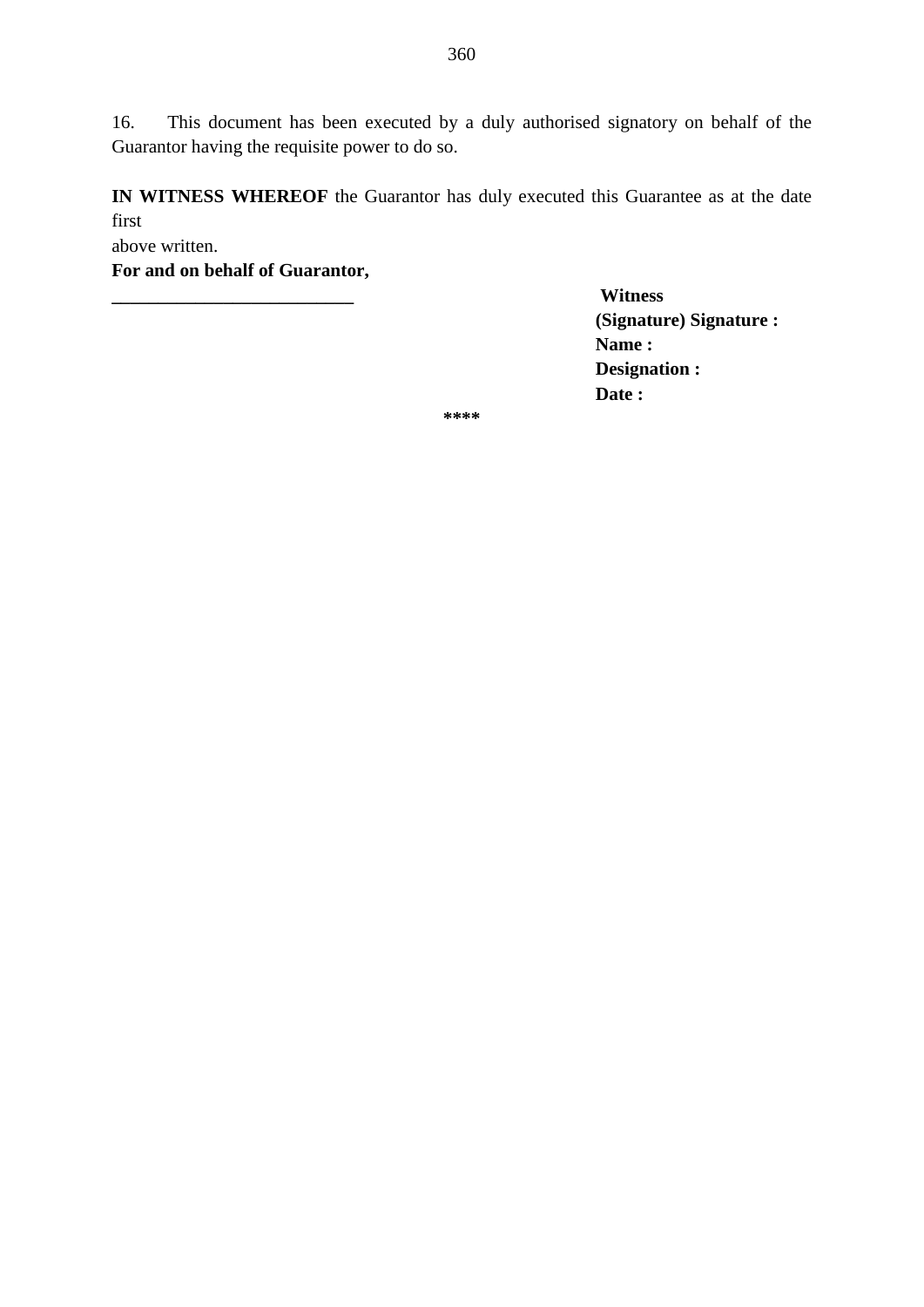**Appendix G to Chapter III** 

(Refers to Paragraph 33(b)(i) of Chapter III and Paragraph 8 of Appendix F)

## **DETAILED PROJECT REPORT (DPR): AN ILLUSTRATIVE LIST OF DPR ELEMENTS**

1. The PFT would order preparation of Detailed Project Report and provide following inputs to the nominated DA(s):-

- (a) Provisional Service Qualitative Requirements (PSQRs).
- (b) Time frames and critical activities.
- (c) Milestones.
- (d) Evaluation process and acceptance criteria

(e) List of trials/items/facilities/consumables that will be provided free of cost, and the 'number of times' such free trials will be allowed.

- (f) Commercial Negotiation aspects.
- (g) Project Monitoring Methodology.
- 2. The DPR would stipulate the scope of the work in terms of the following:
	- (a) PSQRs and compliance for eligibility.
	- (b) Envelope along with weightages for enhancing SQRs.
	- (c) Overview of the project.
	- (d) Scope of the project.
	- (e) Infrastructure requirements.
	- (f) Operational requirements.
	- (g) Integration requirements.

(h) Estimated Bill of Material/Phase-Wise Cost Break-up and critical phases susceptible to cost over-runs.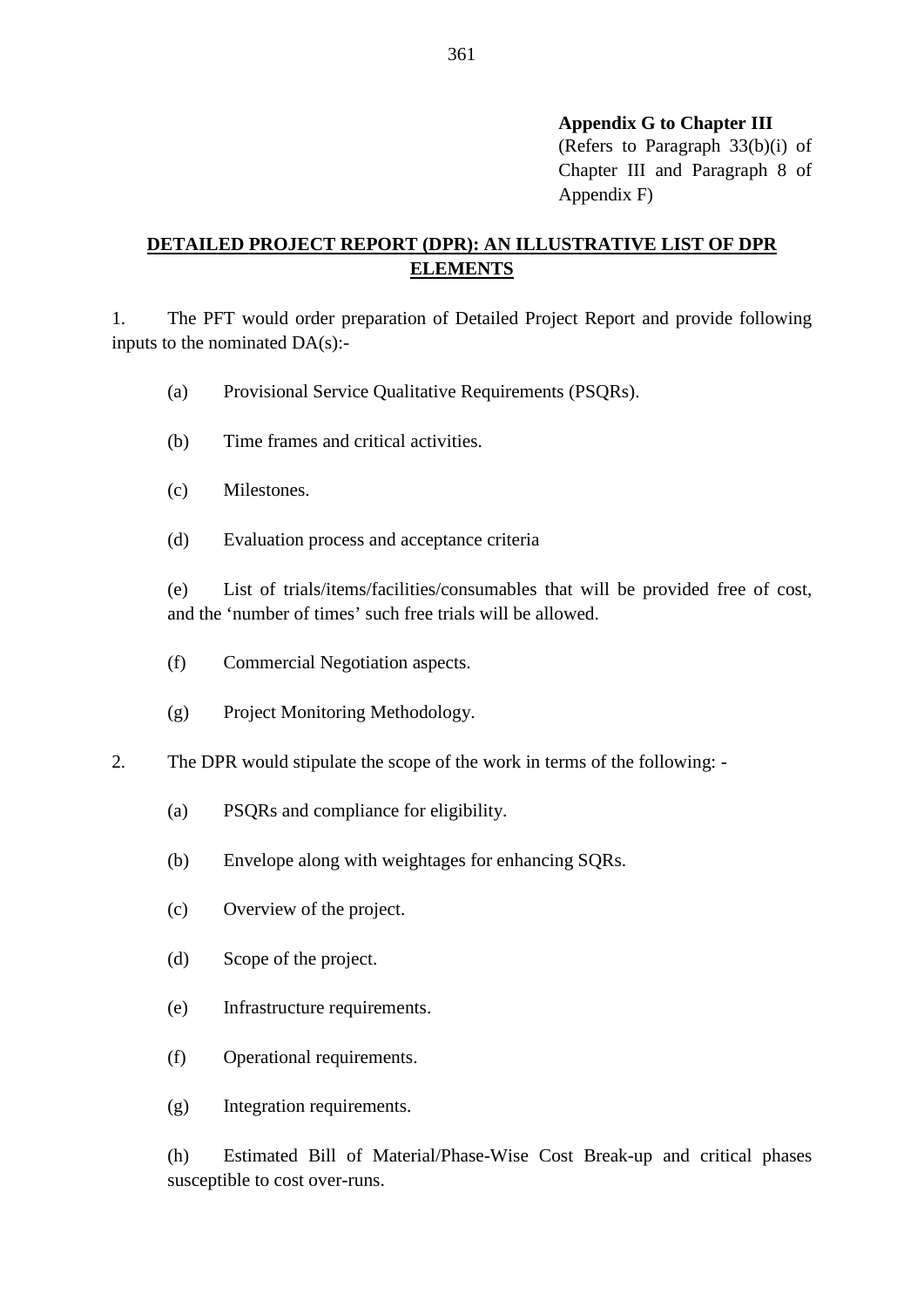- (j) Technical specifications of equipment to be used for the project.
- (k) Sources of Raw Materials for the project:
	- (i) Imported/Indigenous.
	- (ii) Brief Description.
	- (iii) Estimated CIF Value.
	- (iv) Percentage FE Content in Final Product.
- (l) Source and quantum of sanctioned, installed and back-up power supply.

(m) Details of important facilities that will be employed in the project, including but not limited to: -

- (i) Production (including Heat Treatment, jigs and fixtures).
- (ii) CAD, CAM, robotics and other advanced technology tools.
- (iii) Environmental Test Facilities.
- (iv) Tool Room, Metrology and Test Equipment and Facilities.
- (v) Types of Instruments, Make and Model, Date of Purchase,
- (n) Indigenisation Criteria.
	- (i) Indigenous design capability.
	- (ii) Indigenous manufacturing capability.
	- (iii) Indigenous content in percentage of total cost.
	- (iv) %age of proprietary items.
	- (v) Components to be manufactured indigenously.
	- (vi) Components designed indigenously but likely to be manufactured abroad.
	- (vii) Components likely to be procured from abroad along with country of origin.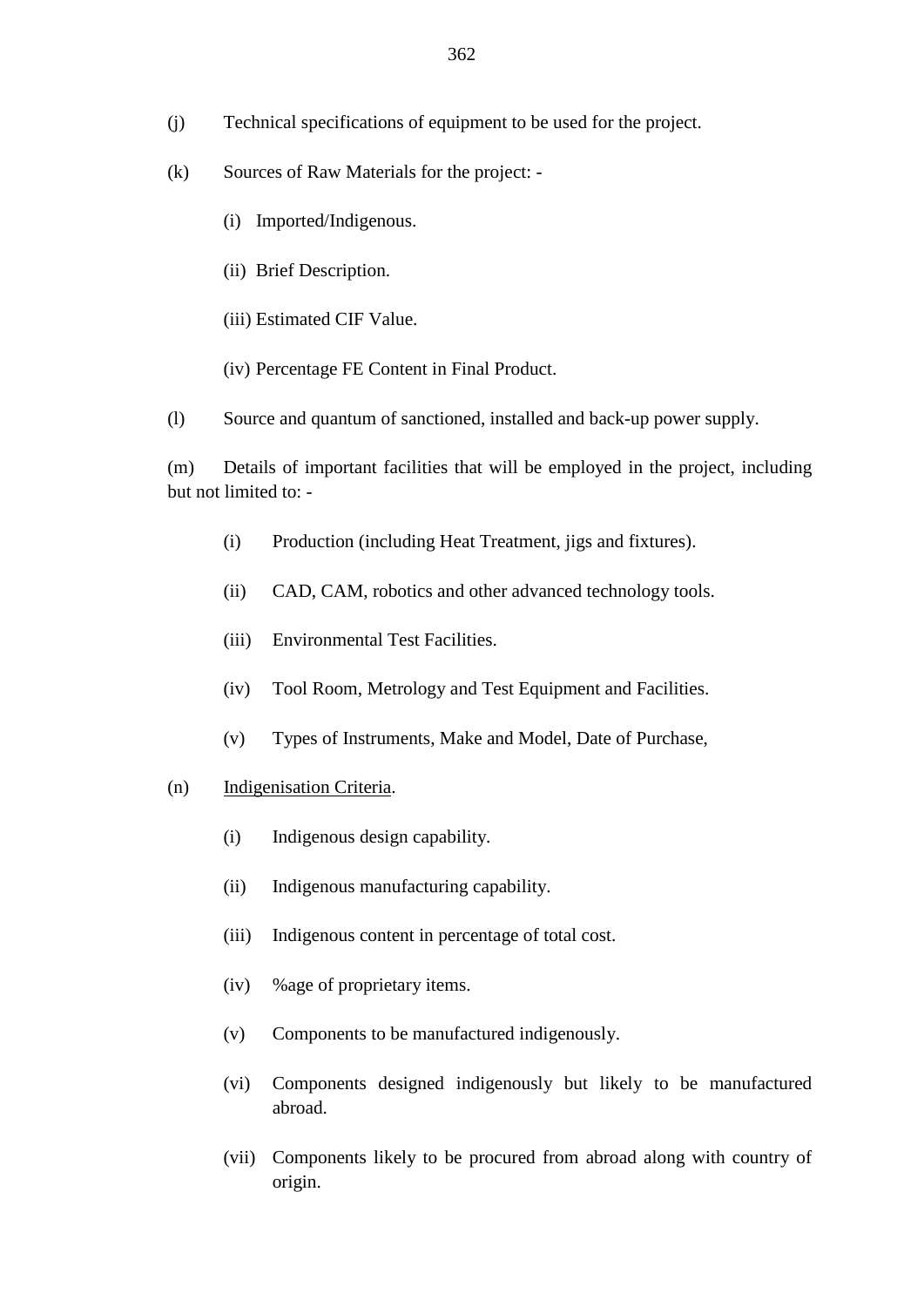(viii) Methodology to build up on technologies and experience from current project for new deliverables/upgrades.

(o) Estimated timelines for various phases of prototype development, total timeframe for implementation of the project and critical phases most susceptible to slippages.

(p) Critical activities and milestones.

(q) Estimated expenditure for various phases of prototype development inclusive of all taxes & duties to be incurred by DA, estimated total capital expenditure.

(r) Detailed risk analysis and risk management plan.

(s) Funding for development of prototype and carrying out research activities.

(t) Role of technology provider, if any.

(u) Upfront disclosure of details of foreign collaboration, if any including major assemblies and sub-assemblies to be defined to include Armament, Power Pack, Transmission System, Sighting system etc. as Priority I and II.

(v) Requirement and employment plan of proof firing and other specialised testing assistance where facilities are available only with DRDO/DGQA/DGAQA/DGNAI/SHQ.

(w) Utilisation of existing government infrastructure for leasing, maintenance and manufacture of components, assemblies and sub assemblies.

(x) Upfront disclosure of details of foreign collaboration, if any.

(y) Requirement and employment plan of proof firing and other specialised testing assistance where facilities are available only with DRDO/DGQA/DGAQA/DGNAI.

(z) Evaluation process and acceptance criteria.

(aa) Sharing of development cost.

(ab) Premium for insurance cover against collateral/third party damages.

(ac) Estimates numbers for prototype development and for Mark-I procurement under "Buy (Indian-IDDM)" phase.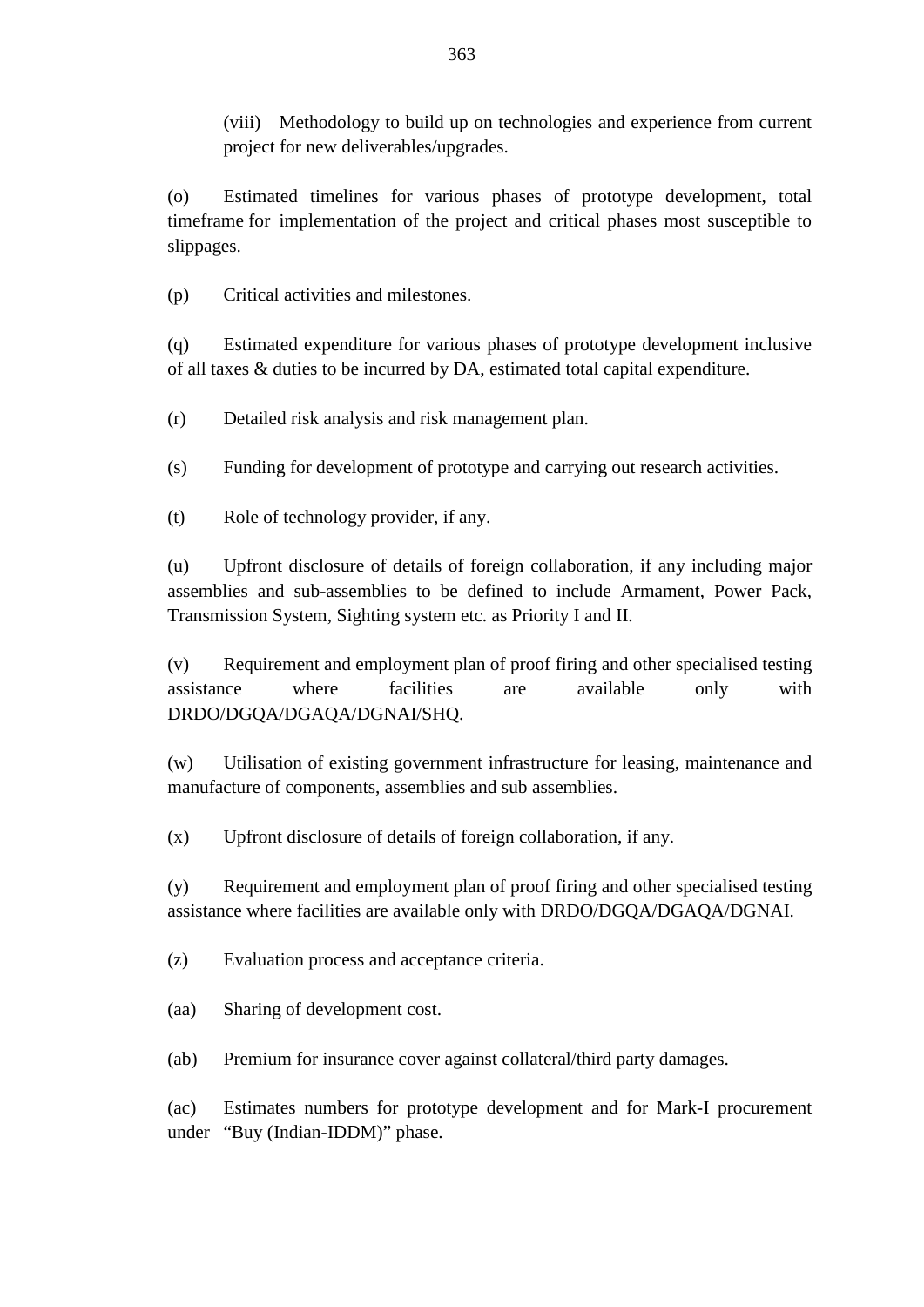(ad) Requirement of minimum order quantity to be placed on the successful developer.

(ae) Methodology for life-cycle support, mid-life upgrades or life extensions, if applicable.

(af) Any other detail as required such as Project Management Plan, QA Plan, detailed project validation of simulators if used, configuration management plan (CMP), Verification and Validation Plan, etc.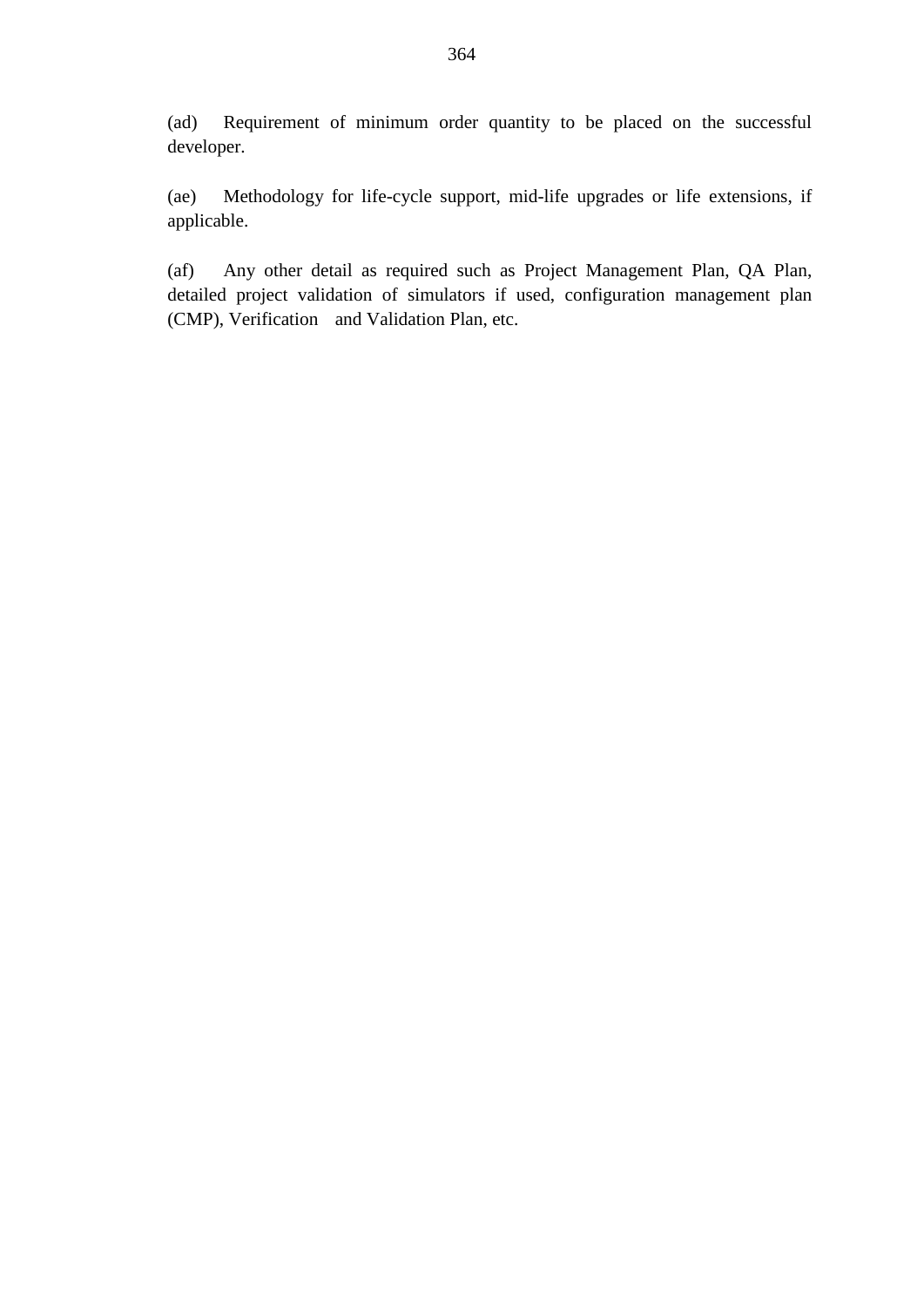**Appendix H to Chapter III**  (Refers to Paragraph 38(a) of

Chapter III)

## **GUIDELINES FOR APPROVAL AND ACCEPTANCE OF COST-SHARING ARRANGEMENTS**

## **Procedures**

1. The cost estimates shall be prepared by the finally shortlisted DA(s) and shall be submitted to the PFT within the required date and time as part of the DPR.

2. The DA(s) shall prepare the cost estimates in accordance with the general principles outlined in this Appendix and shall record a certificate to that effect as part of the documentation submitted.

3. These cost estimates shall be examined by the PFT as part of the EOI. The PFT shall hold consultations with the DA as required and shall submit its final recommendations to the DDP for approval. Depending upon individual requirements of DA(s) in terms of development of technology and indigenous content, the PFT could consider and recommend a cost variation up to 15% amongst the EOI submitted by the two DA(s), as compared to the lower of the two.

4. The approved cost estimates shall then be communicated by the PFT to the DA(s) as part of the Project Sanction Order (development contract); and shall form the basis for design and development of prototype and claiming of costs by the DA(s).

5. Claims for reimbursement of MoD share shall be made by the DA(s) upon completion of different phases at Paragraph 30(g) and Appendix D to Chapter-III, as finalised in the EOI. The cost to be reimbursed shall be restricted to actual cost.

6. Indian Accounting Standard 7 (AS7) shall be followed for accounting procedure.

7. The following criteria shall be used by the Ministry of Defence for determining whether, what and up to what extent the costs incurred by DA shall be paid out of public funds:-

- (a) Costs Allowability;
- (b) Cost Allocability;
- (c) Cost Reasonableness; and
- (d) Terms of the Contract.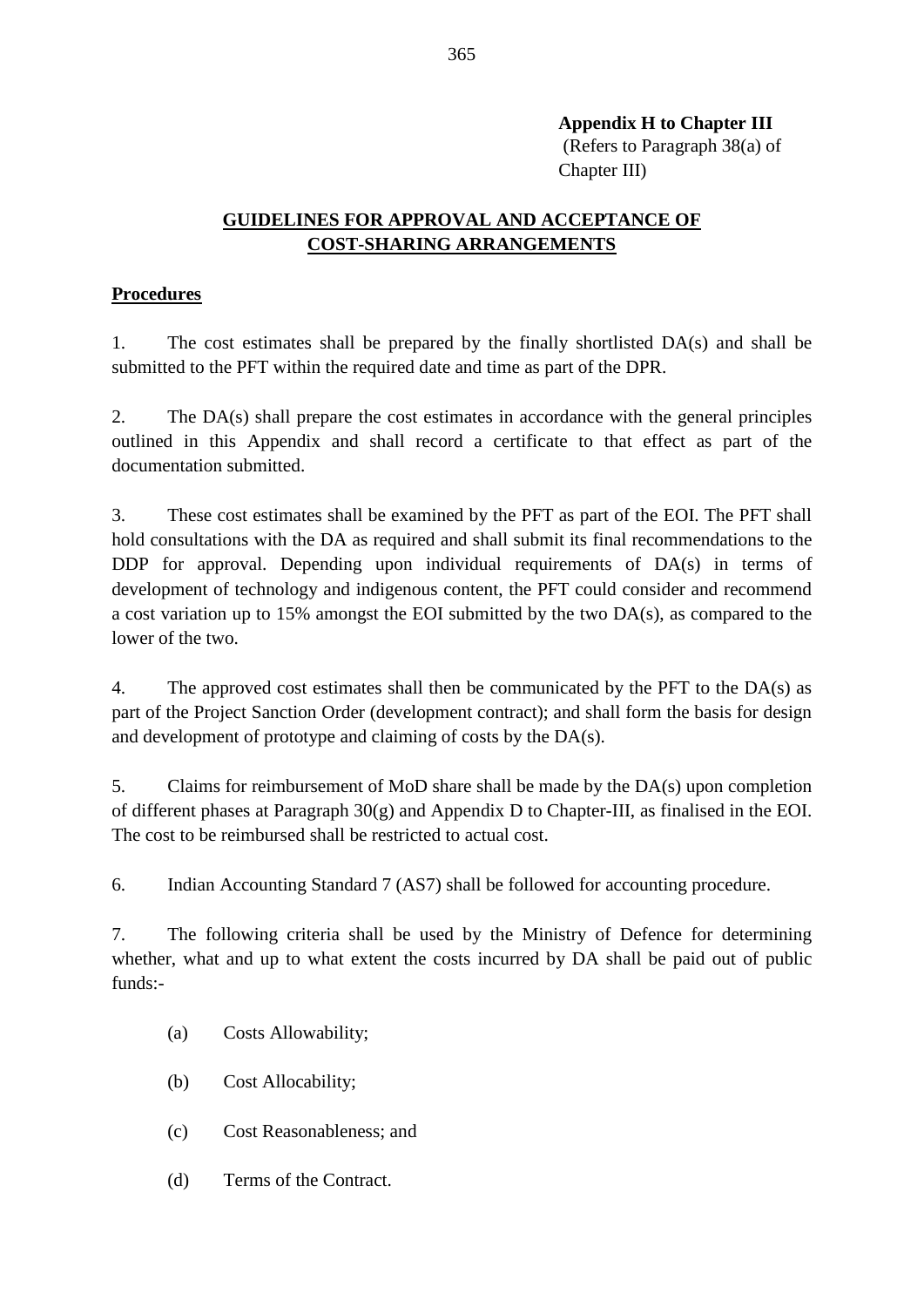8. The DA shall not charge any unallowable costs; and shall segregate the same from any proposal, billing, indirect cost pool or claim submitted to the Ministry. The following costs are specifically considered unallowable for the purpose of these guidelines:-

- (a) Bad Debts;
- (b) Interest;
- (c) Land;
- (d) Permanent Building;
- (e) Entertainment;
- (f) Contributions or donations;
- (g) Fines, legal expenses and penalties;
- (h) Advocacy and business development;
- (j) Losses on other contracts;
- (k) Alcoholic beverages; and

(l) Business organisation costs such as costs of incorporation, re-organisation and merger.

9. A cost shall not be presumed to be allowable merely because the DA actually incurred the costs, unless meets the test of relevancy, financial prudence, reasonability and relationship.

10. **Allocability of the Cost**. A cost is allocable if it is assignable or chargeable to one or more cost objectives on the basis of relative benefits received or other equitable relationship. Subject to the foregoing, a cost is allocable to a Government contract if it: (a) is incurred specifically for the contract; (b) benefits both the contract and other work and can be distributed to them in reasonable proportion to the benefits received; and (c) is necessary to the overall operation of the business, although a direct relationship to any particular cost objective cannot be shown. In any case, indirect costs shall not exceed 10% of the total approved cost for prototype development.

11. A cost is reasonable if it would have been incurred by prudent entity in the conduct of competitive business. To be reasonable, the cost must be: (i) generally recognised as an ordinary or necessary cost of business; (ii) follow sound business practices; (iii) comply with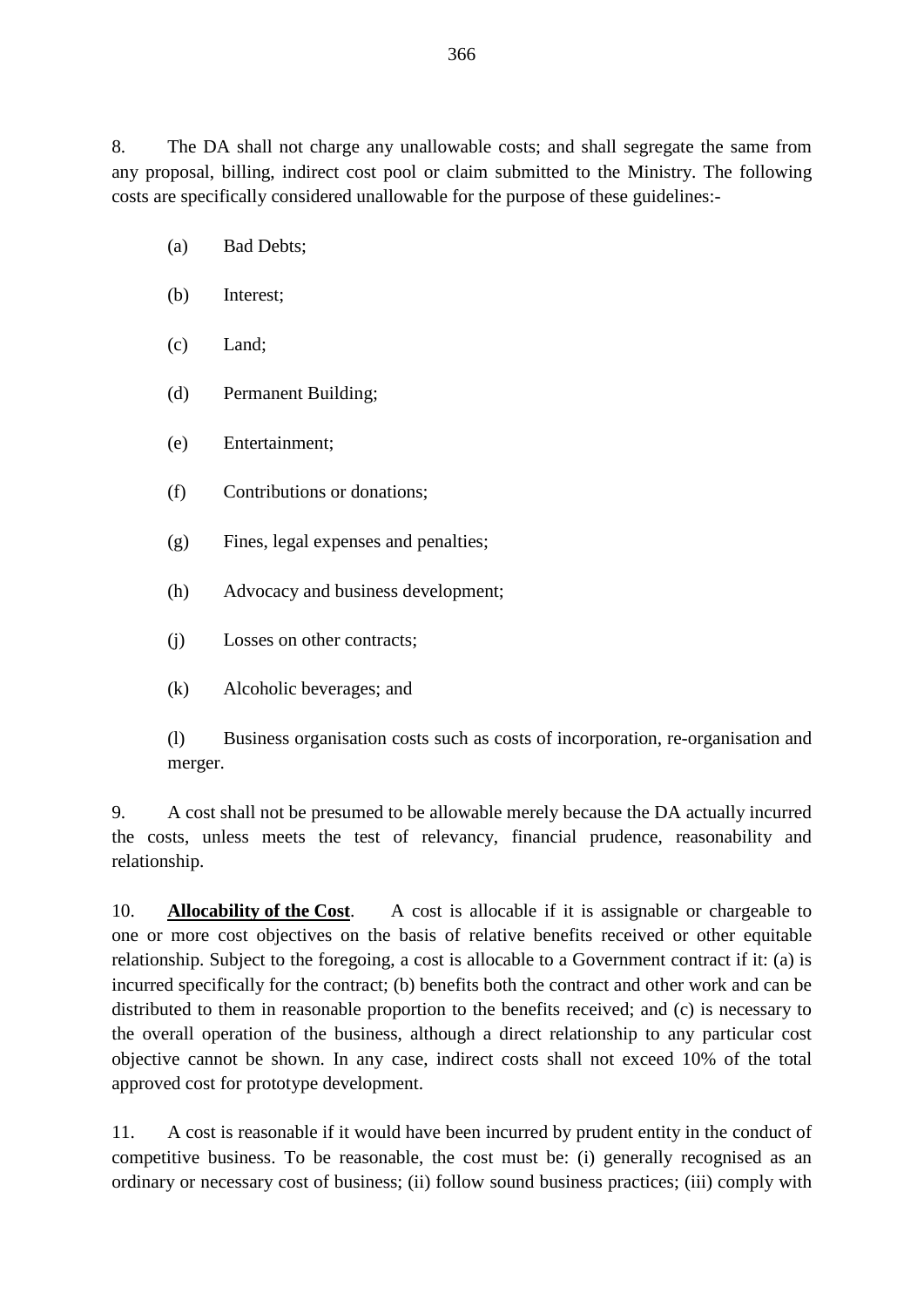Central, State, local laws; and (iv) be consistent with the Development Agency's established business practices. The determination of reasonableness of a particular cost shall depend on all relevant facts and circumstances concerning the costs; and the decision of the Ministry of Defence in this regard shall be final. If there is any change in the Indian Accounting Standard 7, the changes will be suitably incorporated in the DAP by Acquisition Wing, in consultation with MoD (Fin).

12. The Development Agency shall submit a break-up of cost estimates for each stage outlined at Appendix D to Chapter III. These stages shall also form specific potential exit points for the Ministry of Defence without any further liability, if the Ministry of Defence is of the considered opinion that requisite and timely progress has not been made by the DA for successful completion of that phase.

13. The Ministry of Defence shall not, under any circumstances, entertain or consider any revisions, submissions or arguments for inclusion of un-allowable costs as specified in these Guidelines.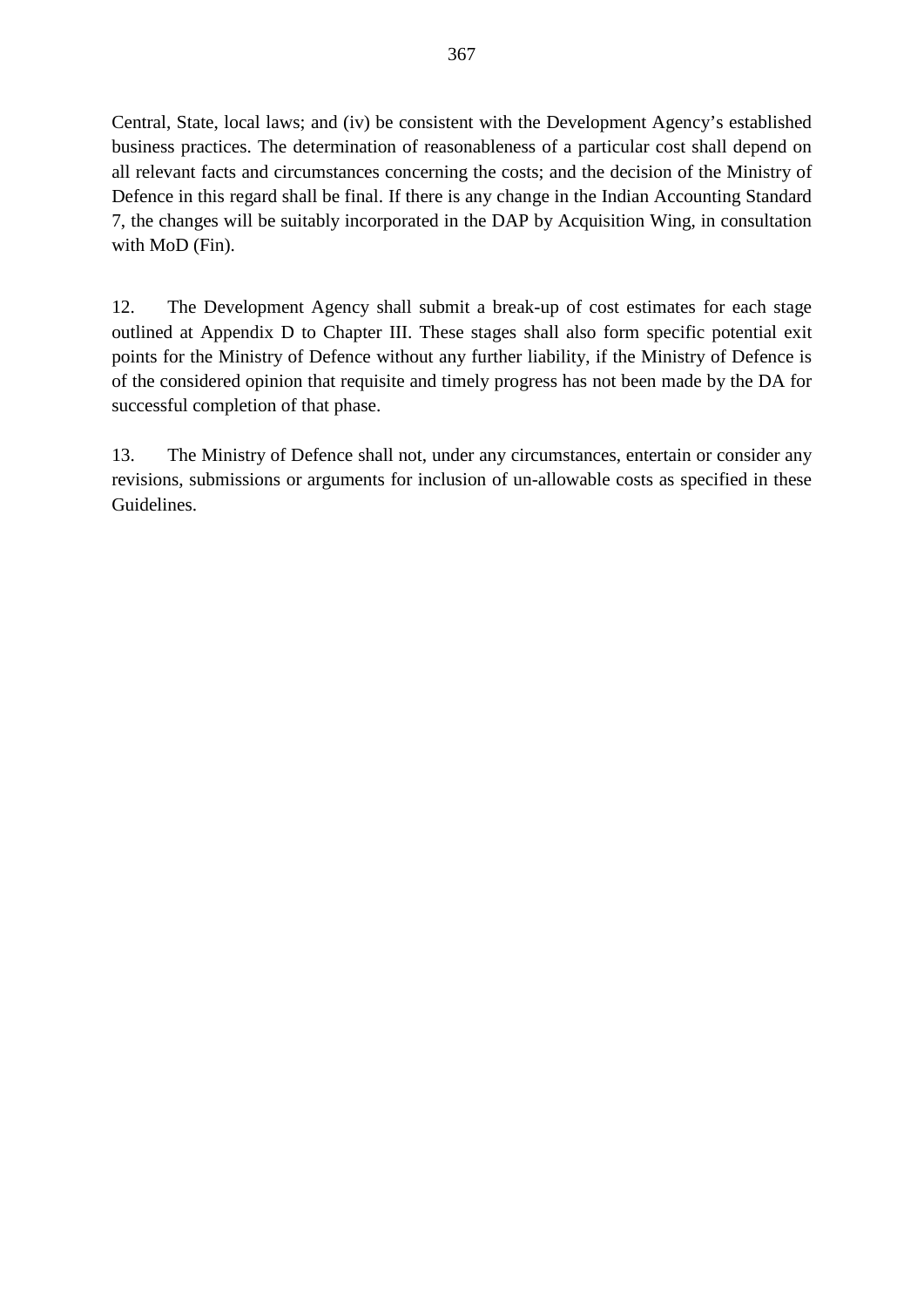**Appendix J to Chapter III** (Ref**er**s to Paragraph 47 of Chapter III)

## **INTELLECTUAL PROPERTY RIGHTS OF GOVERNMENT IN "MAKE"- I PROJECTS**

#### **Guiding Principles**

[1](#page-47-0). The Government shall retain only a license in the Intellectual Property<sup>1</sup> being generated under contract; and the contractor retains title or ownership and all other rights in intellectual property that are not granted to the Government, subject to conditions prescribed herein.

2. During the development of prototype, if any technology/product is developed, which the Government considers to be sensitive or classified and needs to be restricted for use in other purposes or for export, the Government through PFT or any other expert or body may identify such technology/product. The provisions for IPRs in respect of such technology/product will be separately negotiated in compliance with the laws and regulations on the subject.

3. All technology licensing is divided up between two mutually exclusive categories of deliverables:

(a) Technical Data  $(TD)^2$  $(TD)^2$ ; and

(b) Computer Software  $(CS)^3$  $(CS)^3$ . The Government shall also have certain rights to subject inventions and patents generated under the "Make" contract.

4. The EoI shall contain details of:-

<span id="page-47-0"></span><sup>&</sup>lt;sup>1</sup> The term 'Intellectual property' shall refer to all categories of intellectual property as provided in TRIPS Agreement.

<span id="page-47-1"></span><sup>&</sup>lt;sup>2.</sup> Technical data" means recoded information, regardless of the form or method of the recording, of a scientific or technical nature (including computer software documentation). The term does not include computer software or data incidental to contract administration, such as financial and/or management information.

<span id="page-47-2"></span> $3$ (a) "Computer software" means computer programs, source code, source code listings, object code listings, design details algorithms, processes, flow charts, formulae and related material that would enable the software to be reproduced, recreated or recompiled. Computer software does not include computer data bases or computer software documentation. (b) "Computer program" means a set of instructions, rules, or routines recorded in a form that is capable of causing a computer to perform a specific operation or series of operations. (c) "Computer software documentation" means owner's manuals, user's manuals, installation instructions, operating instructions, and other similar items, regardless of storage medium, that explain the capabilities of the computer software or provide instructions for using the software. (d) "Computer data base" means a collection of data recorded in a form capable of being processed by a computer. The term does not include computer software.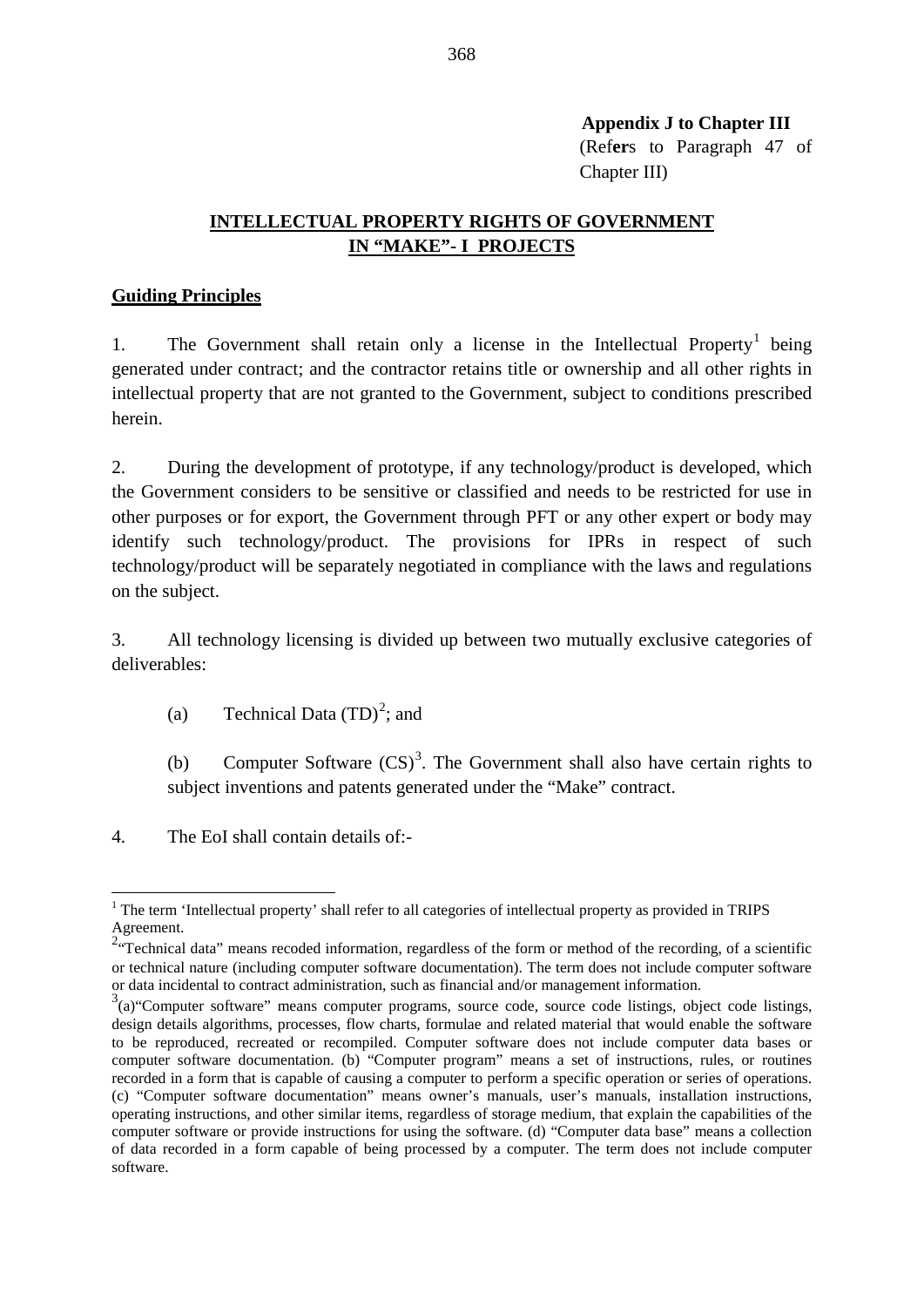(a) The delivery requirements, storage formats and storage medium; and

(b) The associated data rights, in all technologies required to be developed or delivered under the "Make" contract. Officials connected with award of "Make" projects shall ensure that all such delivery requirements are clearly stated in the EoI and the "Make" contract signed, if any, including delivery and form in which source code is required as a contract deliverable.

- 5. The Government's standard license rights in:-
	- (a) Subject inventions and associated data; and

(b) All other data generated under the "Make" contract, including technical data and computer software whether associated with such subject inventions or otherwise, shall be "Government-Purpose Rights" (GPR). In respect of subject inventions, the Government shall hold a non-exclusive, non-transferable, irrevocable, paid up (royalty-free) license to practise, or have practiced for on its behalf, the subject invention throughout the world.

6. These guiding principles shall apply at both the prime and subcontract levels; i.e., the prime DA(s) shall incorporate the rights of the Government as prescribed in this Annexure in all their subsequent sub-contracts and agreements insofar as technology development under "Make" projects is concerned.

## **Government Rights**

7. The Government shall have "Government-Purpose Rights" and "Unlimited Rights" as explained in succeeding paragraphs.

8. For all subject inventions<sup>[4](#page-48-0)</sup>under the "Make" Contract, including technical data and computer software associated with such subject inventions, the Government shall hold "Government-Purpose Rights" (GPRs), in that it shall hold a non-exclusive, non-transferable, irrevocable, paid up (royalty-free) license to practice, or have practiced for on its behalf, the subject invention throughout the world. These GPRs shall automatically convert to "Unlimited Rights" as defined under this section upon the expiry of ten years.

9. For the purpose of all technical data and computer software, whether related to subject inventions or otherwise, GPRs shall imply the right to use such technical data and computer software within the Government without restriction and the right to authorise any other entity

<span id="page-48-0"></span><sup>4&</sup>lt;br><sup>4</sup> Subject Invention" implies any invention of the contractor conceived or first actually reduced to practice in the performance of work under a Government Contract. "Invention" implies any invention or discovery that is or may be patentable or otherwise protectable under the Patent Laws in force in India.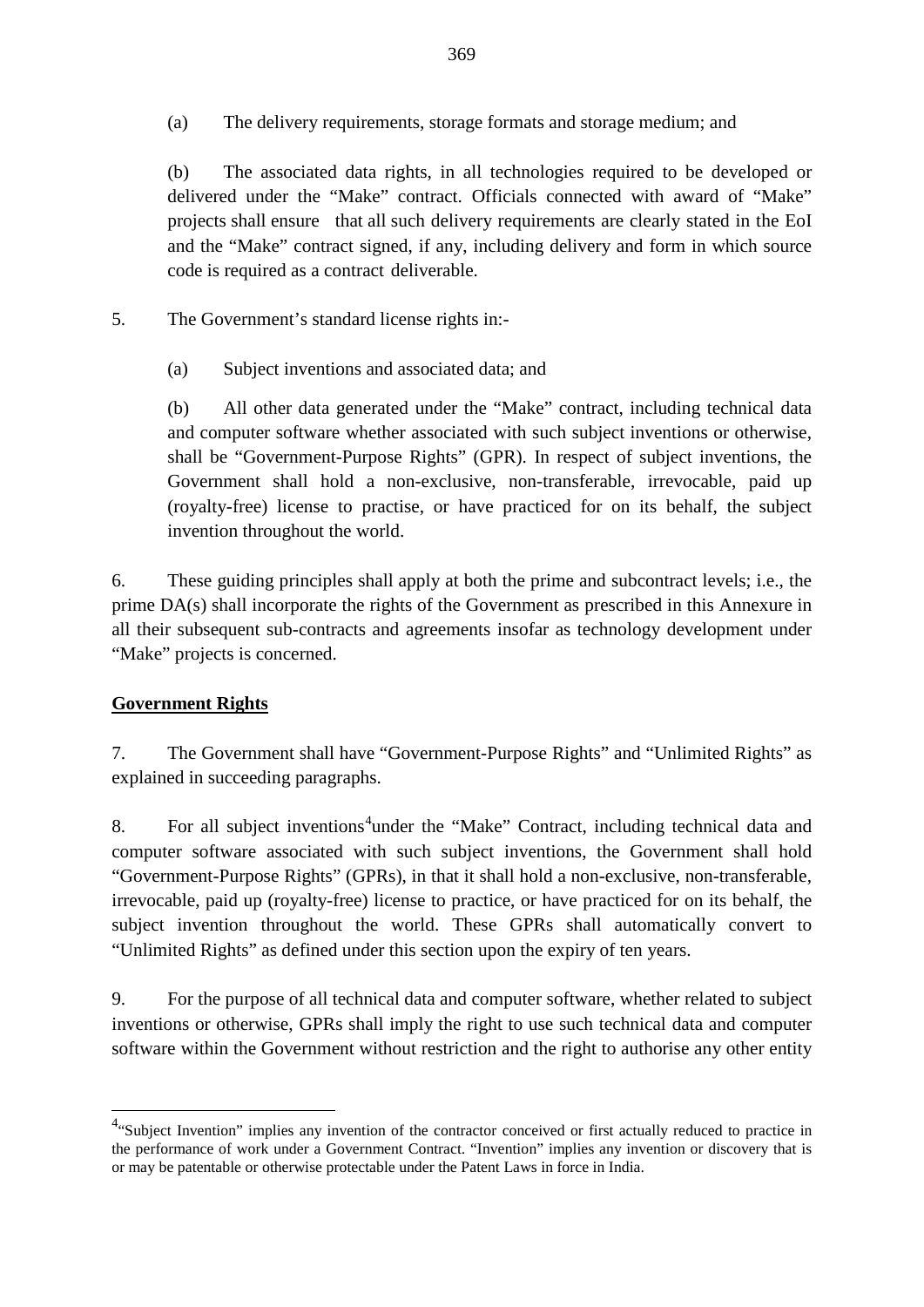for any government purpose including re-procurement. More specifically, "Government-Purpose Rights" includes the rights to:-

(a) Use, modify, reproduce, release, perform, display, or disclose technical data within the Government without restriction; and

(b) Release or disclose technical data outside the Government and authorise persons to whom release or disclosure has been made to use, modify, reproduce, release, perform, display, or disclose that data for Government purposes.

(c) Form, Fit and Function data and Manuals or instructional and training materials for installation, operation, or routine maintenance and repair;

(d) Computer software documentation required to be delivered under the "Make" contract;

(e) Corrections or changes to computer software or computer software documentation furnished to the contractor by the Government;

(f) Computer software or computer software documentation that is otherwise publicly available or has been released or disclosed by the contractor or subcontractor without restrictions on further use, release or disclosure other than a release or disclosure resulting from the sale, transfer, or other assignment of interest in the software to another party or the sale or transfer of some or all of a business entity or its assets to another party;

10. For the purposes of these guidelines, "Government Purpose" means an activity in which the Government of India is a party, including cooperative agreements with international or multi-national defence organisations, or sales or transfers by the Government of India to foreign Government or international organisations. Government purposes include competitive procurement, but do not include the rights to use, modify, reproduce, release, perform, display, or disclose technical data for commercial purposes or authorise others to do so. 11. In addition to standard GPRs, Government rights in computer software to be delivered under contract shall also include the right to:-

(a) Use of a computer program with government computer(s);

(b) Transfer to another Government computer;

(c) Make copies of computer software for safekeeping; backup or modification purposes;

(d) Modify computer software;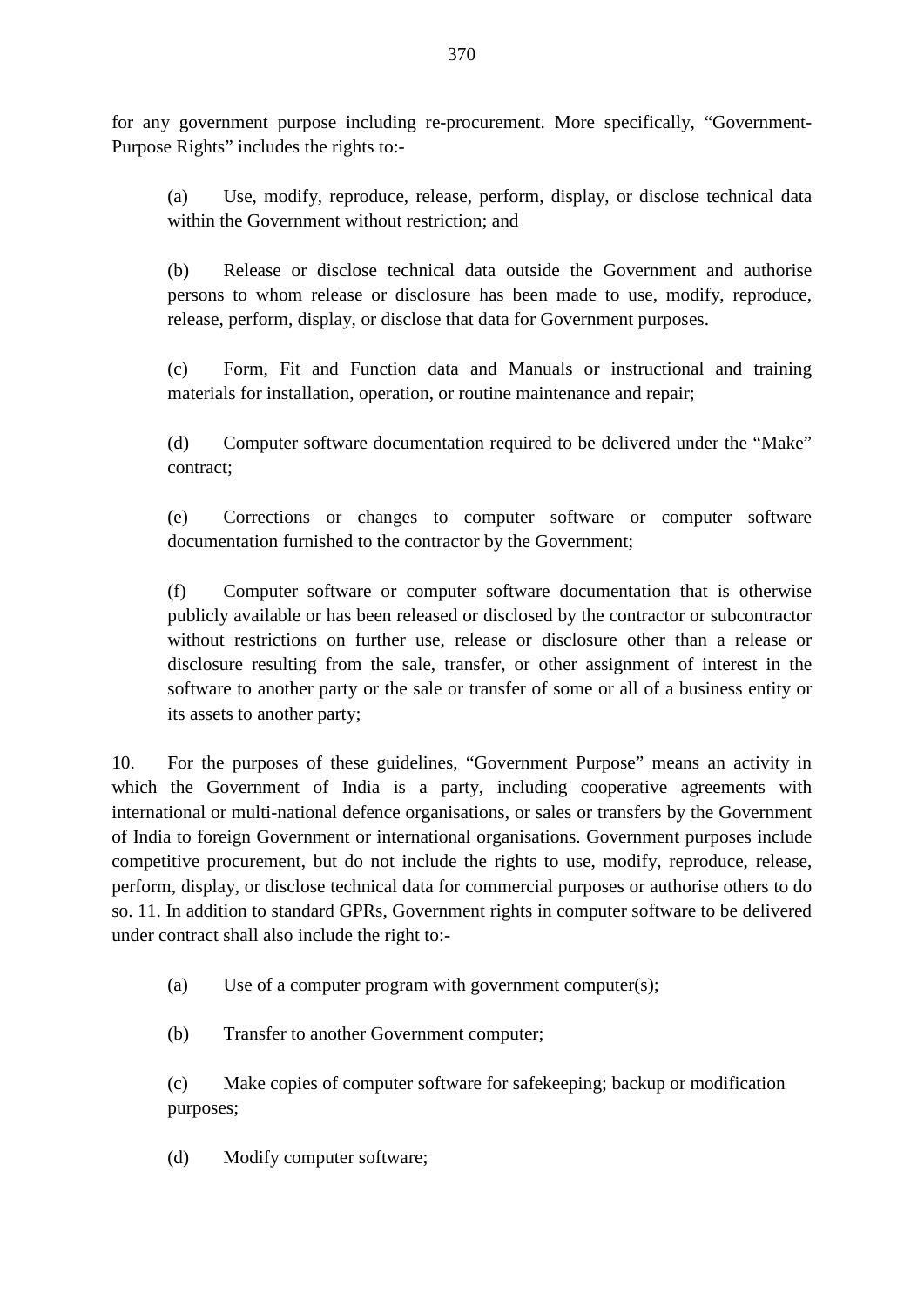(e) Disclose to service contractors;

(f) Permit service contractors to use computer software to diagnose/correct deficiencies, or to modify to respond to urgent or tactical situations; and

(g) Disclose to contractors or any other third-parties for proposes of emergency repair and overhaul.

## **March-In Rights**

11. The Government shall have "March-In" rights for all items covered under its "Government-Purpose Rights". "March-In" Rights shall include the right to work the patent, either by itself, or by another entity on behalf of the Government, in case the contractor fails to work the patent on its own within a specified and reasonable period of time.

12. Under its march-in rights, the Government can require the contractor to grant, or may itself grant license for, inter alia, the following reasons: -

(a) The contractor fails to work the patent towards practical application within a reasonable time; or

(b) Where health and safety requirements so require the Government to act in public interest; or

(c) For National Security Reasons; or

(d) To meet requirements for public use not reasonably satisfied by the contractor; or

(e) For failure of the contractor to substantially manufacture the products embodying the subject invention in India; or

(f) For failure of the contractor to comply with any of the requirements laid down under these guidelines.

### **Miscellaneous**.

13. The contractor is required to have a timely and efficient disclosure system in place for reporting of intellectual property generation under the "Make" contract to the Ministry of Defence. Failure to disclose in timely manner, or failure on part of the contractor to invoke his/her default right of ownership, shall imply that all IPRs shall ab-initio vest in the Government of India. The contractor may elect to retain title of any invention made in the performance of work under a contract. If the contractor does not elect to retain title, the title shall ab-initio vest in the Government as stared above and the contractor shall only be entitled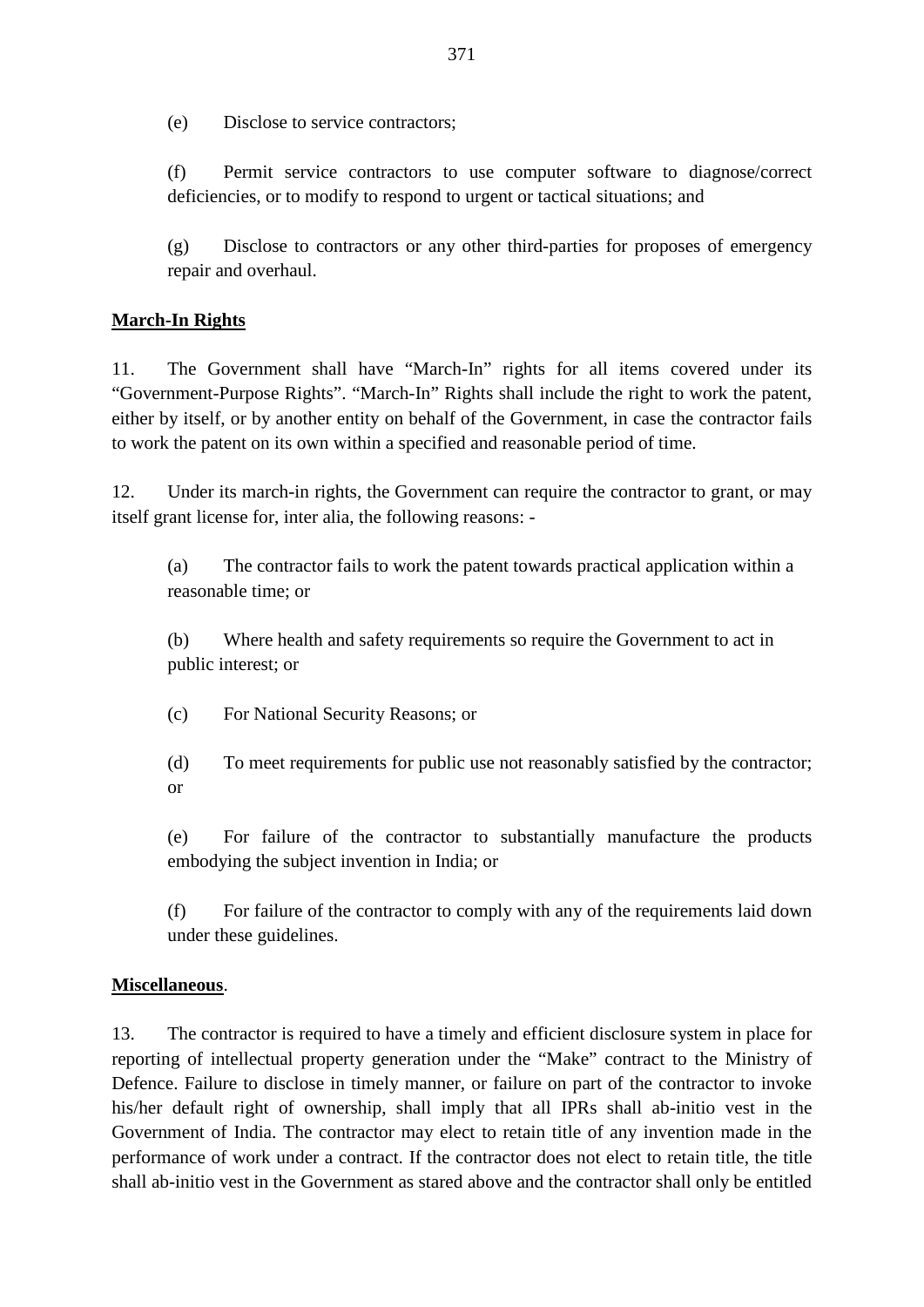to a license on such terms and conditions that the Government may deem it fit. Such license to the contractor shall usually be (a) revocable, non-exclusive and royalty-free; (b) extend to its domestic subsidiaries and affiliates; and (c) include the right to sublicense; but (d) shall not be transferable without prior approval of the Government.

14. The contractor shall also be required to submit periodic reports about commercialization and manufacturing activities undertaken for products embodying the subject invention under "Make" contracts.

15. The Government's IPRs shall flow down from the prime contractor to all subcontractors at all tiers; that is, every sub-contractor will have the same obligations vis-à-vis the Government as applicable to the prime contractor under the main procurement contract. To this end, the sub-contractors shall have limited contractual privity with the Government solely for the purposes of their IPR obligations to the Government.

16. The ownership of any rights by the contractor does not include an absolute right to transfer of any software, product or documentation; and such transfer, including export thereof, shall continue to be governed by and be subject to the Export Policy, Export Guidelines and all applicable laws, rules, regulations, orders and instructions of the Government of India. All such transfers and exports shall require prior and explicit approval of the Ministry of Defence.

17. Where the DA is not a consortium, ownership rights in intellectual property being generated under the "Make" contract shall vest with the Government upon dissolution of such DA. Where the DA is a consortium, the ownership rights in the IP generated under the "Make" contract, upon dissolution of the consortium, shall vest amongst the partners as per their agreement on the subject contained in the joint partnership agreement of the consortium, without government rights as licensee being adversely affected in any manner.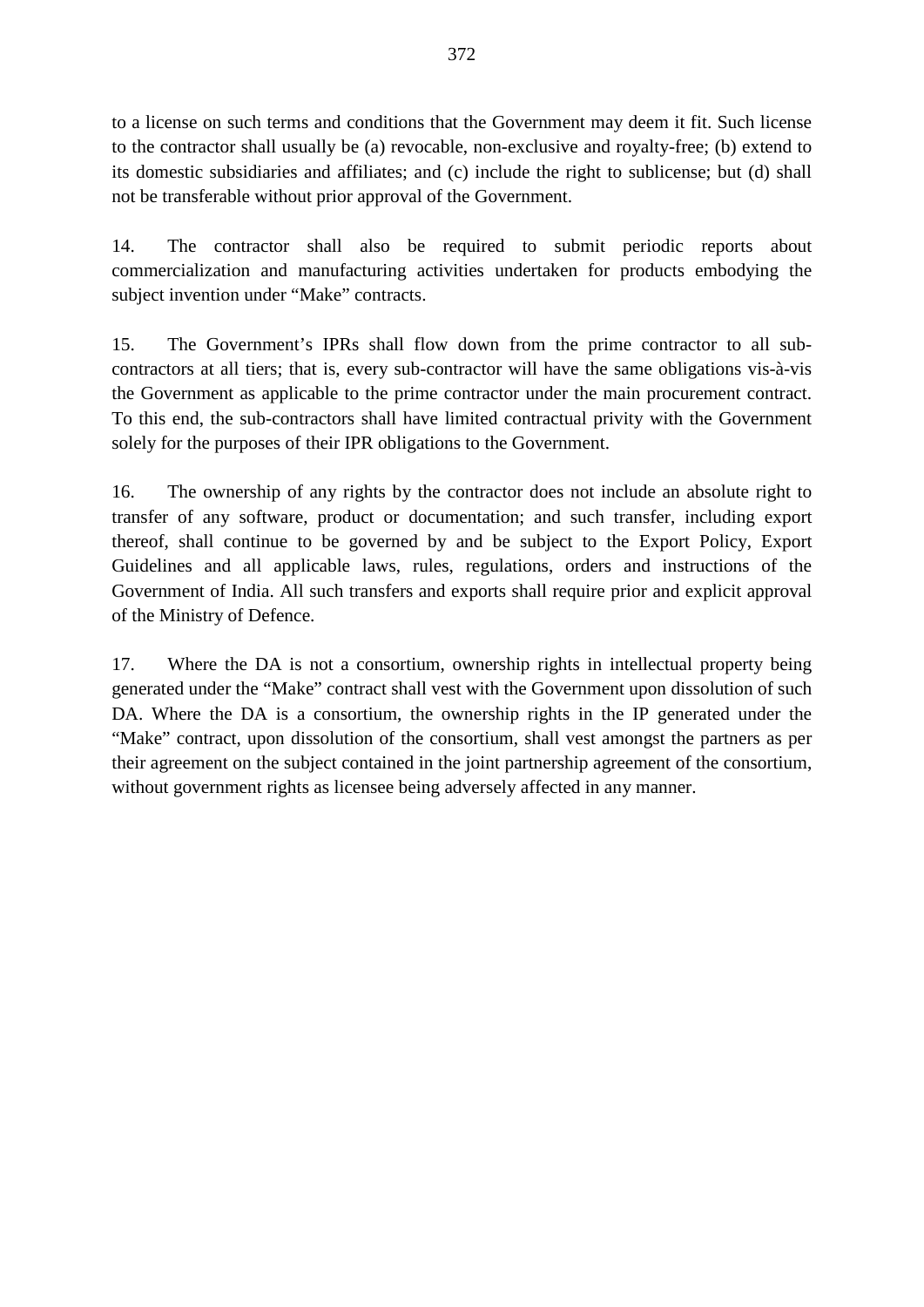# **Appendix K to Chapter III**

(Refers to Paragraph 49 of Chapter III)

# **TENTATIVE TIMELINES FOR MAKE – I**

| <b>Ser</b>     | <b>MAKE Phases</b>                                                                                                            | <b>Timeline in Weeks</b>   |  |  |  |
|----------------|-------------------------------------------------------------------------------------------------------------------------------|----------------------------|--|--|--|
| N <sub>0</sub> |                                                                                                                               |                            |  |  |  |
| <b>Phase I</b> |                                                                                                                               |                            |  |  |  |
| 1.             | Approval of proposals as potential Make-I projects by<br>collegiate to be headed by Secy DP & uploading on<br>MoD/DDP website | To                         |  |  |  |
| 2.             | Completion of feasibility study                                                                                               | 16                         |  |  |  |
| 3.             | Preparation of PSQRs                                                                                                          | $\overline{4}$             |  |  |  |
| 4.             | Categorisation and Accord of AoN                                                                                              | 6                          |  |  |  |
| 5.             | Formation of PFT and shortlisting of potential EOI<br>recipients (parallel activities)                                        | $\overline{4}$             |  |  |  |
| 6.             | Issue of EOI                                                                                                                  | 8                          |  |  |  |
| 7.             | EOI response submission including DPR & Pre EOI<br>meeting                                                                    | 16                         |  |  |  |
| 8.             | EOI response evaluation and Shortlising of<br>Development Agencies (DAs)                                                      | 8                          |  |  |  |
| 9.             | Issue of RFP for Limited Commercial Offer for<br>Prototype Costing and Commercial Offer for<br><b>Procurement Phase</b>       | 8                          |  |  |  |
| 10.            | Receipt of Commercial Offers                                                                                                  | 10                         |  |  |  |
| 11.            | Evaluation of Commercial offer and Selection of DAs                                                                           | 8                          |  |  |  |
| 12.            | <b>CFA</b> Approval                                                                                                           | 6                          |  |  |  |
| 13.            | <b>Project Sanction Order</b>                                                                                                 | 4                          |  |  |  |
| 14.            | <b>Total Timeline for Phase I</b>                                                                                             | 98                         |  |  |  |
| 15             | <b>Phase II</b>                                                                                                               |                            |  |  |  |
| 16.            | Prototype Development & Evaluation (Refer<br>Appendix D)                                                                      | As per DPR                 |  |  |  |
| 17             | PSQRs to be converted to SQRs                                                                                                 | $\overline{4}$             |  |  |  |
| 18.            | <b>Solicitation of Revised Commercial Offers</b>                                                                              | $\overline{4}$             |  |  |  |
| 19.            | <b>Phase III</b> - FET till Contract                                                                                          | As per chapter II          |  |  |  |
|                | Total                                                                                                                         | $106+Phase II + Phase III$ |  |  |  |